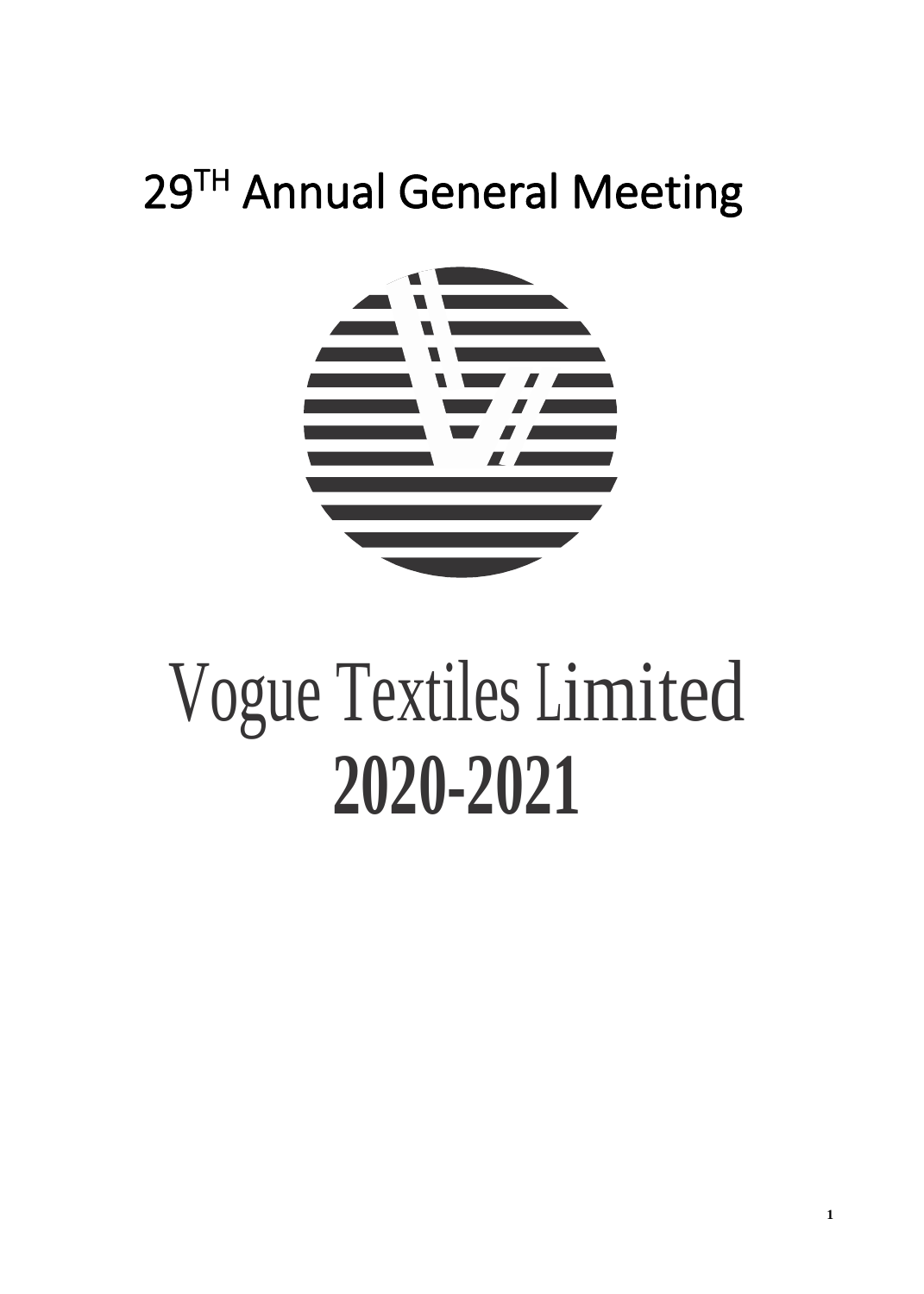## **BOARD OF DIRECTORS**

- 
- 
- 1 Mr. SUNIL DUTT NON-EXECUTIVE CHAIRMAN

2 Mr. ANIL DUTT MANAGING DIRECTOR

3 Mr. JOGENDER KUMAR MINOCHA NON-EXECUTIVE INDEPENDENT DIRECTOR

## **COMPANY SECRETARY**

Mrs. JASWANT KAUR

## **CHIEF FINANCIAL OFFICER**

Mr. YOGESH KALRA

## **BANKERS**

PUNJAB NATIONAL BANK

## **STATUTORY AUDITORS**

NITIN KAPOOR & ASSOCIATES

Chartered Accountants 79, Sukhdev Nagar, Panipat- 132 1 03 Haryana Firm Regn. No. : 021107N

## **REGISTERED CUM HEAD OFFICE**

VOGUE TEXTILES LIMITED A-206, Somdatt Chambers - I, 5, Bhikaji Cama Place, New Delhi - 110 066. PH.NO-011-26170298 E-MAIL : [info@voguetextiles.com](mailto:info@voguetextiles.com) WEBSITE: [www.voguetextiles.com](http://www.voguetextiles.com/) CIN-U18101DL1992PLC049370

## **REGISTRAR & SHARE TRANSFER AGENTS**

Alankit Assignments Ltd. 205-208,Anarkali Complex Jhandewalan Extension, New Delhi-110055 Ph. No - 23541234, 42541955 E-MAIL : [info@alankit.com](mailto:info@alankit.com) CIN : U74210DL1991PLC042569

| Notice               | 3  |
|----------------------|----|
|                      |    |
| Directors' Report    | 6  |
| Corporate Governance |    |
|                      |    |
| Auditor's Report     | 23 |
|                      |    |
| Annual Accounts      | 28 |
|                      |    |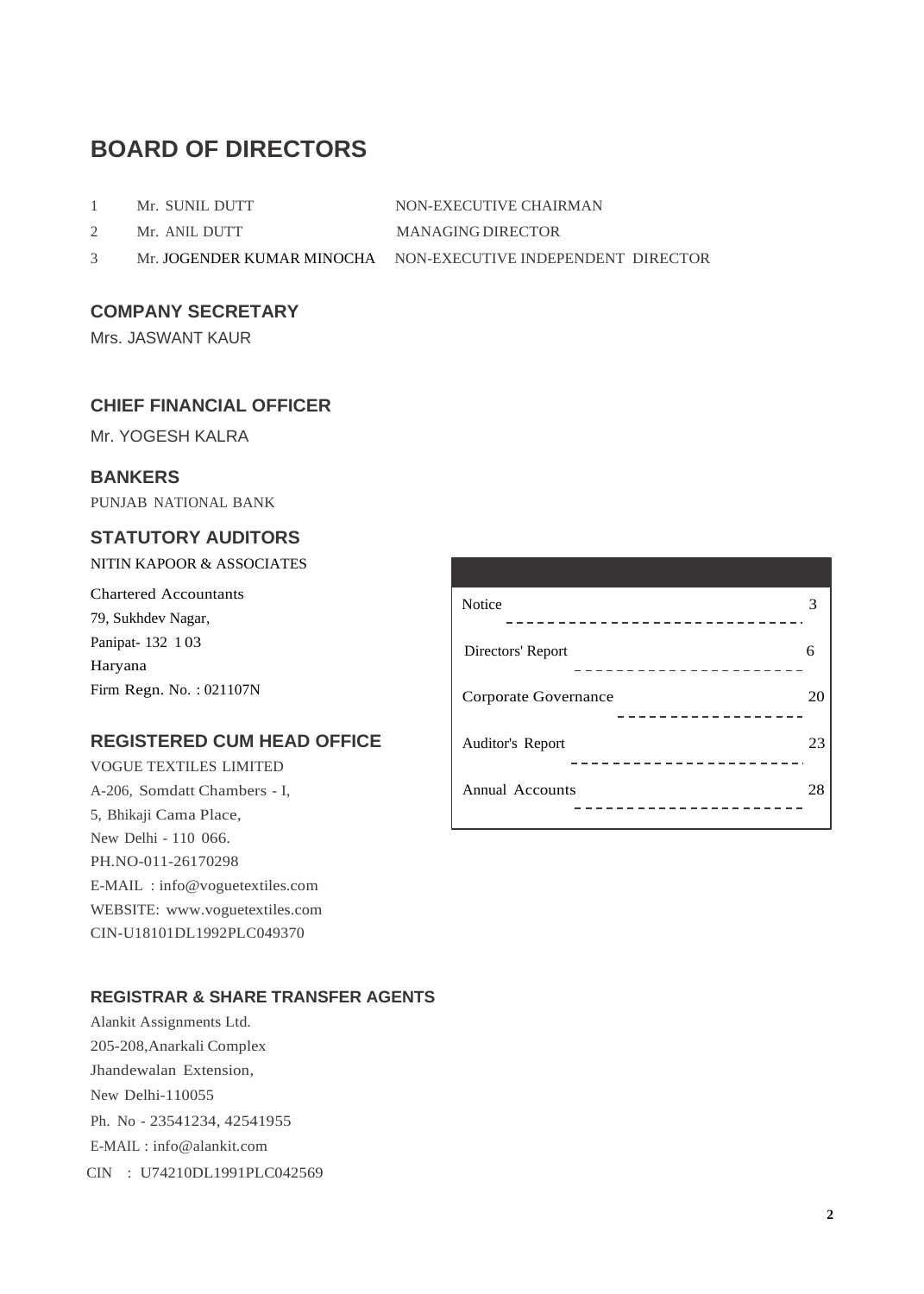Vogue

## **NOTICE**

THE **29 TH** ANNUAL GENERAL MEETING ('AGM') OF THE MEMBERS OF THE VOGUE TEXTILES LIMITED ("THE COMPANY') WILL BE HELD THROUGH VIDEO CONFERENCING [(VC)/OTHER AUDIO-VISUAL MEANS (OAVM)] ON **THURSDAY, 30 TH DECEMBER 2021 AT 02:00 P.M**. (IST) IN COMPLIANCE WITH THE APPLICABLE PROVISIONS OF THE COMPANIES ACT, 2013 READ WITH GENERAL CIRCULAR NO. **14/2020** DATED 08TH APRIL 2020**, 17/2020** DATED 13TH APRIL 2020**,** 20/2020 DATED 05TH MAY 2020 AND 02/2021 DATED 13TH JANUARY 2021 ISSUED BY THE MINISTRY OF CORPORATE AFFAIRS (MCA) TO TRANSACT THE ORDINARY BUSINESS SET OUT IN THE NOTICE OF THE AGM. THE PROCEEDINGS OF THE AGM SHALL BE DEEMED TO BE CONDUCTED AT THE REGISTERED OFFICE OF THE COMPANY WHICH SHALL BE THE DEEMED VENUE OF THE AGM TO TRANSACT THE FOLLOWING BUSINESS:-

### **ORDINARY BUSINESS**

- 1. To receive, consider and adopt the Audited Balance Sheet of the Company as at 31<sup>st</sup> March 2021 and Profit & Loss Account forthe year ended on that date and the Reports ofthe Board of Directors' and Auditors' thereon.
- 2. To appoint a Director in place of Mr. Anil Dutt (DIN 01568921) who retires by rotation and being eligible, offers himself for re-appointment.

By Order of the Board For **Vogue Textiles Limited**

 $S/d$ -

Place: New Delhi **JASWANT KAUR** Date: 01<sup>st</sup> December 2021

Company Secretary

### **NOTES**

1. Pursuant to aforesaid circulars, electronic copies of the Notice of the AGM along-with Annual Report for the Financial Year **2020-21** will be sent to all the members whose E-mail addresses are registered with the Depository Participant(s), Company (in case of shares held in physical form).The dispatch of Notice of the AGM along with Annual Report through e-mails be completed on **08 th December 2021**.The Notice of AGM and the Annual Report for the Financial Year **2020-21** are available on the Company's website at **[https://voguetextiles.com](https://voguetextiles.com/)**. Notice of the AGM is also available on Company's Registrar and Share Transfer Agent (RTA) website **https://www.alankit.com.**

2. Members are provided with a facility to attend the AGM through electronic platform provided by Company's RTA viz. Alankit Assignments Limited (Alankit).Members can attend The AGM through [(VC)/Other Audio-Visual Means (OAVM)] to view the live web cast of AGM by visiting **https://www.alankit.com** under shareholder/members login by using their remote e-voting login credentials and selecting the event for Company's AGM. Members who need assistance before or during the AGM may contact Alankit at **011-23541234 or 011-42541955**.

3. The Company is pleased to provide the facility to members to exercise their right to vote by electronic means on resolutions proposed to be passed at the AGM. Members holding share either in physical form or in dematerialized form as on **Thursday, 23rd December 2021** (Cut-off date), can cast their vote electronically on the Ordinary and Special Businesses as set out in the Notice of the AGM through electronic voting system ("remote e-voting") as provided by NSDL.

4. The remote e-voting facility will be available during the following voting period: commencement of remote e-voting from **Monday**,  $27<sup>th</sup>$ **December 2021 at 9:00 A.M. (IST)** and to end of remote e-voting up-to **Wednesday, 29 thDecember 2021 at 5:00 P.M. (IST)**

5. Members may note that:

a) the remote e-voting module will be disabled by NSDL after the aforesaid dates and time and once the vote on a resolution is cast by the member, the member shall not be allowed to change it subsequently. Remote e-voting shall not be allowed beyond the said date and time.

b) the facility for voting will also be made available during the AGM and those members present in the AGM through [(VC)/Other Audio-Visual Means (OAVM)]facility, who have not cast their vote on the resolutions through remote e-voting, and are otherwise not barred from doing so**,**  shall be eligible to vote through e-voting system at the AGM; and

c) the members who have cast their vote by remote e-voting prior to the AGM may also attend the AGM but shall not be entitled to cast their vote again.

6. Members are hereby informed that any person, who becomes member of this Company after dispatch of the Notice for the AGM through the electronic means and holding shares as on the cut-off date viz. **23rd December 2021**, can obtain the login ID and password by sending a request at info@alankit.com. However, if a person is already registered with **Alankit** for remote e-voting then existing user ID and password can be used for casting vote.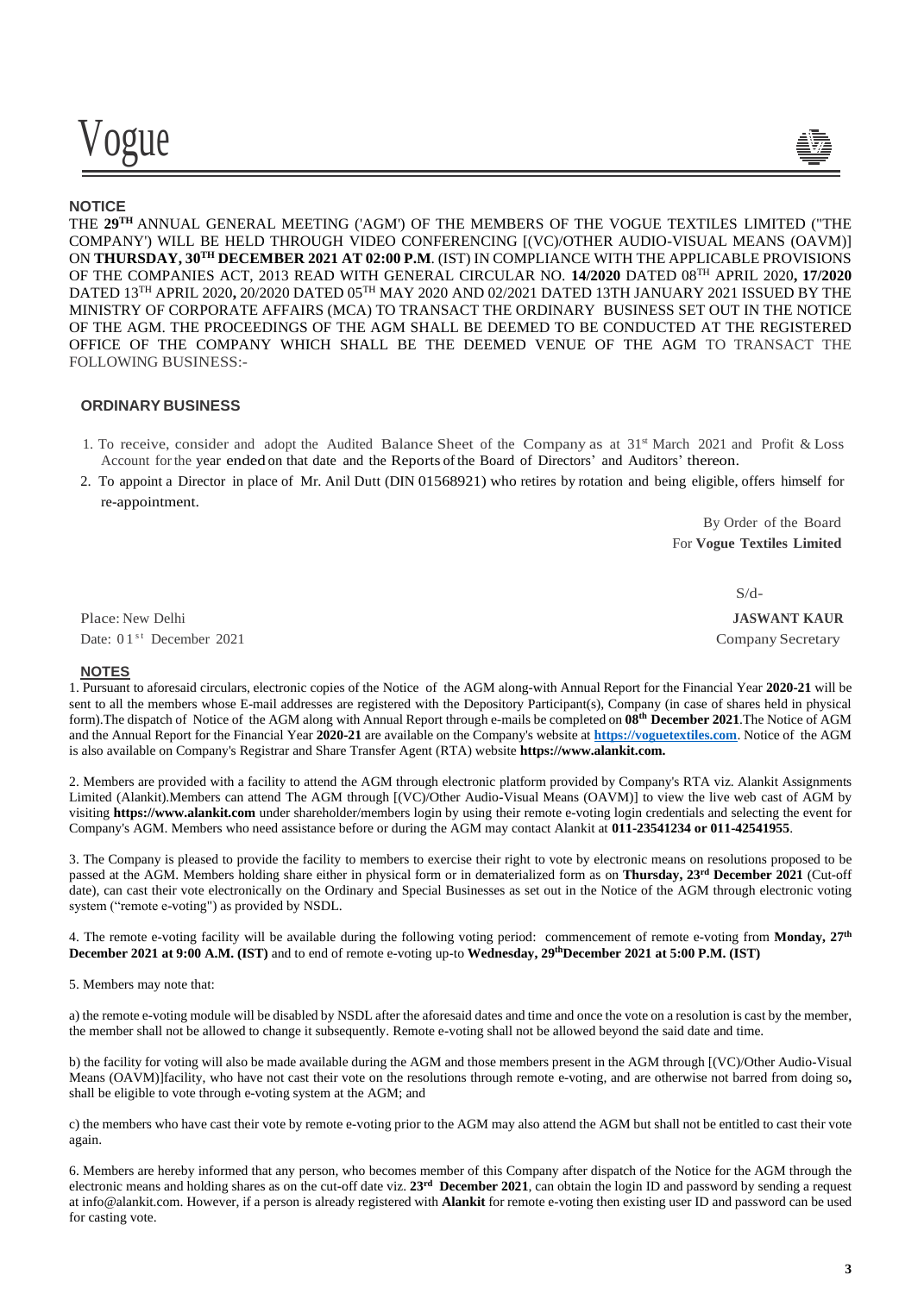



7. The Register of Members and the Share Transfer books of the Company will remain closed from **Friday, 24<sup>h</sup> December to Wednessday, 29<sup>h</sup> December 2021**(both days inclusive) for the AGM and determining the names of members eligible for final Dividend on Equity shares, if declared at the AGM of the Company.

8. Members who have not registered their E-mail addresses are requested to register their e-mail address with respective depository Participant(s) and members holding shares in physical mode are requested to upload their e-mail addresses with Company's RTA, to receive copies of the Notice of the AGM and Annual Report for the Financial Year 2020-21 together-with instruction for e-voting and participation through VC/OAVM.

9. In case of any queries, you may refer the Frequently Asked Questions (FAQs) for Members and e-voting User Manual for Members available in the downloads section of **[https://www.evoting.nsdl.com,](https://www.evoting.nsdl.com/)** Company's Registrar toll free Number **011-23541234** or send an E-mail to **[rta@alankit.com.](mailto:rta@alankit.com)** Any grievances connected with the remote e-voting, attending the AGM through VC/OAV Mode, e-voting during the AGM may be addressed to Mr. **J.K. SINGLA,** Manager - Corporate Registry (Unit: Vogue Textiles Limited) **Alankit Assignments Limited, 205-208, Anarkali Complex, Jhandewalan Extension, New Delhi-110055. Contact Nos. 011-23541234 or 011-42541955.**

10**.** Shareholders seeking any information with regard to accounts are requested to write to the company at least 7 days in advance, so as to enable the Company to keep the information ready.

### 11**. PROCEDUREFOR E-VOTING**

- 1. The Company has entered into an arrangement with National Securities Depository Limited (NSDL) for facilitating e-voting for AGM. The instruction for e-voting are as under:-
	- (a) In case of Members receiving an e-mail from NSDL.
		- (i) Open the PDF file VOGUE TEXTILES e-voting pdf attached to the email, using your Client ID/Folio No. as password. The PDF file contains User ID and password for e-voting Please note that the Password provided in PDF is an "Initial Password"
		- (ii) Launch an internet browser and open https:[//www.evoting.nsdl.com](http://www.evoting.nsdl.com/)
		- (iii) Click on Shareholder- Login
		- (iv) Insert "User ID" and Initial Password as noted in step (i) above and click login
		- (v) Password change menu will appear, Change the Password with a new password of your choice. Please keep a note ofthe new password, It is strongly recommended to keep it confidential.
		- (vi) Home page of e-voting will open, Click on e-voting Active Voting Cycles.
		- (vii) Select EVEN of VOGUE TEXTILES 118902.
		- (viii) Now you are ready for e-voting as'Cast Vote'-page open.
		- (ix) Cast your vote by selecting appropriate option and click on 'submit'. Click on confirm when prompted.
		- (x) Upon confirmation the message "Vote cast successfully" will be displayed.
		- (xi) Once you have voted on the resolution, you will not be allowed to modify your vote.
		- (xii) Institutional shareholders (i.e.. other than individual, HUF, NRI, etc.) are required to send scanned copy (PDF/JPG)along with attested specimen signature of the duly authorized signatory(ies) who are authorized to vote, to the Scrutinizer by an e-mail at [aijazfcs@gmail.com with a copy marked to e](mailto:aijazfcs@gmail.com%20%20with%20a%20copy%20marked%20to)voting@nsdl.co.in.
		- (b) In case of shareholders receiving email copy of the Notice of AGM:

(i) Initial Password is provided, asfollows at the bottom ofthe Attendance Slip.d

| EVEN (E_-Voting Event Number) | "Jser Id | Password |  |
|-------------------------------|----------|----------|--|
| 18902                         |          |          |  |

- (ii) Please follow all steps from Sr. No- $(i)$  to Sr. No- $(xii)$  above to cast vote.
	- 2. In case of any queries, you may refer to the Frequently Asked Questions (FAQs) and e-voting user manual available in the downloads section of NSDL's e-voting website [www.evoting.nsdl.com.](http://www.evoting.nsdl.com./)
	- 3. If you are already registered with NSDL for e-voting then you can use your existing User ID and Password for casting
	- 4. Login to e-voting website will be disabled upon five unsuccessful attempts to key-in the correct password, in such an event you will need to go through " Forgot Password" option available on the site to reset the same.
	- 5. Your login id and password can be used by you exclusively for e-vote on the resolutions placed by the companiesin which you are shareholder.
	- 6. The voting rights shall be as per number of equity shares held by the member(s) as on **Thursday, 23rd December 2021**. Members are eligible to cast vote electronically only if they are holding shares as on that date.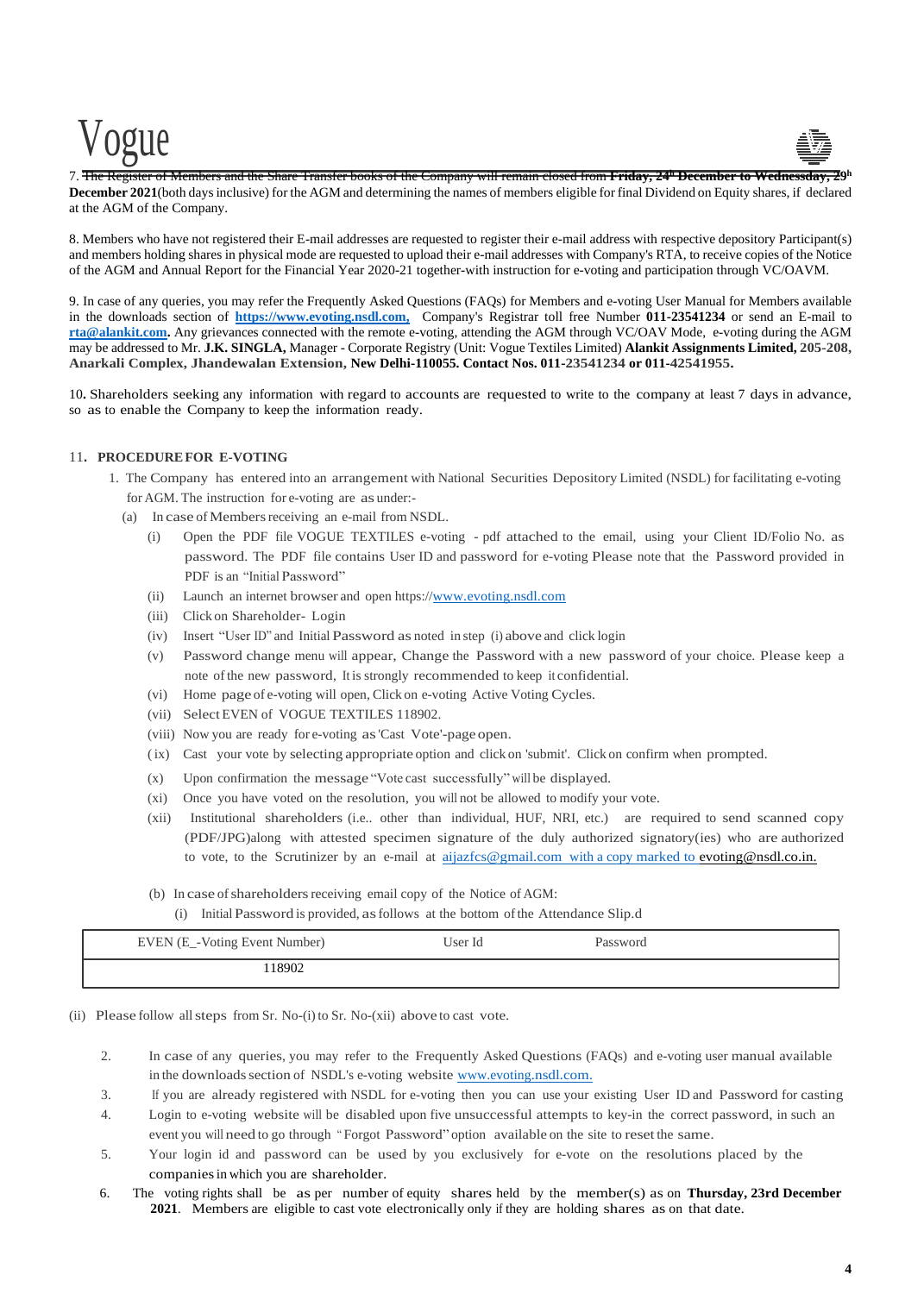

- 7. The Companies (Management and Administration ) Rules, 2014 provides that the electronic voting period shall be completed a day prior to the date of AGM. Accordingly, the voting period shall commence at **9.00 A.M. on M o n d a y , 27 th December 2021 and will end at 5.00. P.M. on W e d n e s day, 29th December 2021. The e-voting module shall be disabled by NSDL at 5.00 p.m. on the same day.**
- 8. The results shall be declared on or after AGM. The results along with the Scrutinizer's Report shall also be placed on the website of the Company[, www.voguetextiles.com.](http://www.voguetextiles.com/)
- 9. In case of those Members, who do not have access to e-voting facility, they can use the assent / dissent form enclosed herewith or form can be downloaded from website [www.voguetextlies.com and convey their assent](http://www.voguetextlies.com/) /dissent to each one of the items of business to be transacted at the ensuing AGM and send the Assent/ Dissent form, so as to reach M/s. Aijaz & Associates, (150, 2<sup>nd</sup> Floor, Julena, New Friends Colony, New Delhi-110025. [Email](mailto:Email-aijazfcs@gmail.com)[aijazfcs@gmail.com\)](mailto:Email-aijazfcs@gmail.com), Scrutinizer appointed by the company or at the registered office of the Company on or before 5.00.p.m.on **W e d n e s day, 29th December 2021**.
- 10. The Register of Directors and Key Managerial Personnel and their shareholding maintained under Section 170 of the Companies Act, 2013 and The Register of contracts or arrangements in which the directors are interested under Section 189 ofthe Companies Act, 2013 , will be available forinspection at the AGM .

By Order of the Board For **Vogue Textiles Limited**

Place: New Delhi **JASWANT KAUR**<br>
Date: 01<sup>st</sup> December 2021 Company Secretary Date:  $01<sup>st</sup>$  December 2021

Sd/-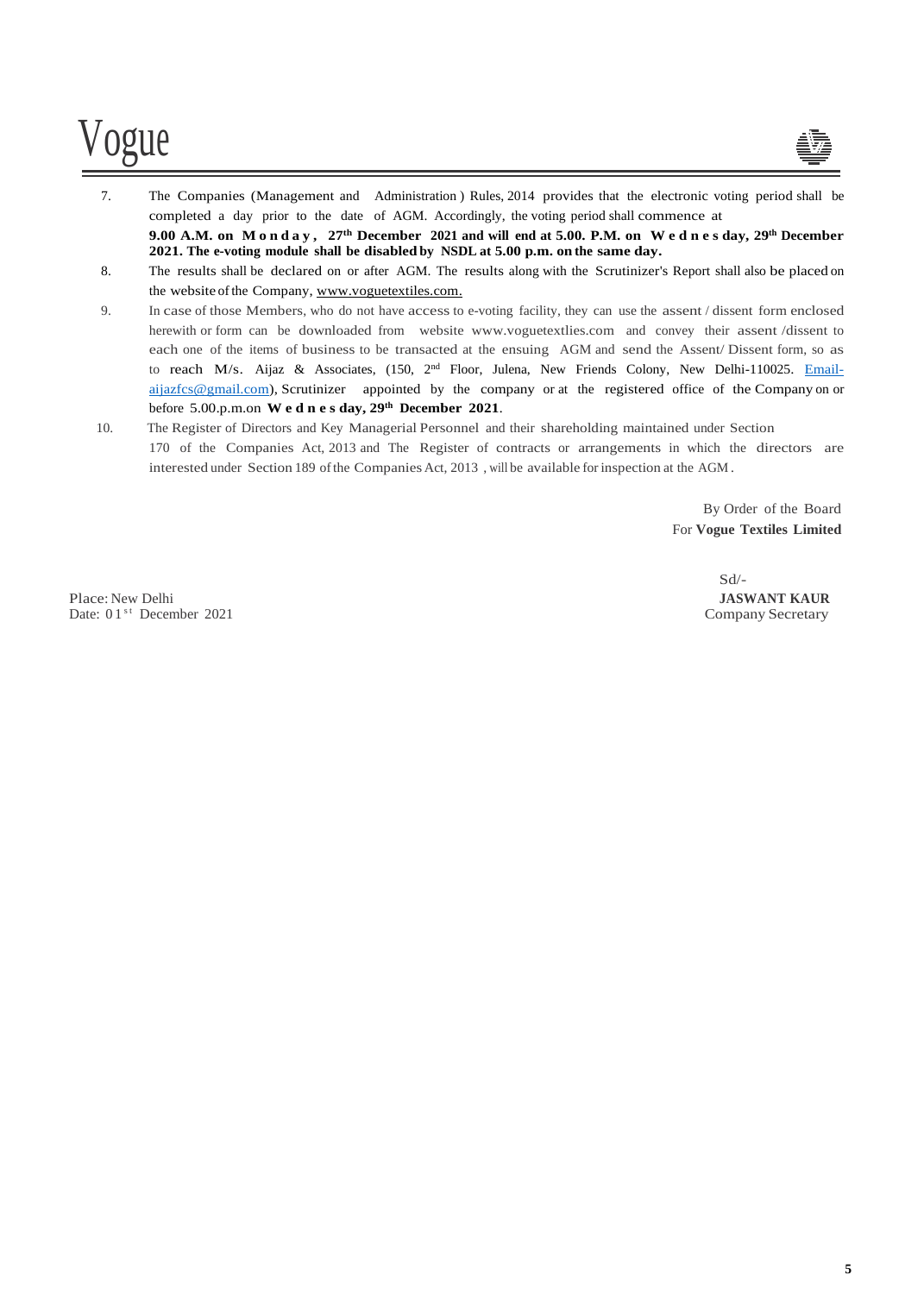

## **ANNEXURES TO NOTICE**

## **DIRECTORS' REPORT**

To The Members,

Your Directors present the 29<sup>th</sup> Annual Report of the Company together with the Audited Statements of Accounts for the financial year ended 31st March 2021.

## **FINANCIAL RESULTS**

## **FINANCIAL HIGHLIGHTS**

| The Financial results for the year ended on 31.03.2021 and 31.03.2020 are as under: | (RS. IN LAC)      |            |  |
|-------------------------------------------------------------------------------------|-------------------|------------|--|
|                                                                                     | <b>YEAR ENDED</b> | YEAR ENDED |  |
|                                                                                     | 31.03.2021        | 31.03.2020 |  |
| <b>SALES</b>                                                                        | 4.66              | 49.61      |  |
| <b>OTHER INCOME</b>                                                                 | 66.72             | 40.00      |  |
| TOTAL EXPENDITURE                                                                   | 49.12             | 86.51      |  |
| <b>INTEREST &amp; BANK CHARGES</b>                                                  | 15.41             | 14.70      |  |
| <b>DEPRECIATION</b>                                                                 | 03.63             | 03.75      |  |
| PROFIT/(LOSS) BEFORE EXTRA ORDINARY ITEMS & TAX                                     | 3.23              | (15.34)    |  |
| <b>EXTRA ORDINARY ITEMS</b>                                                         |                   |            |  |
| PROFIT/(LOSS) BEFORE TAX                                                            | 3.23              | (15.34)    |  |
| PROFIT/(LOSS) AFTER TAX                                                             | (0.25)            | (19.19)    |  |
| SHARE CAPITAL                                                                       | 590.10            | 590.10     |  |
| RESERVES (EXCLUDING CAPITAL/REVALUATION RESERVE)                                    |                   |            |  |
| REVALUATION RESERVE                                                                 |                   |            |  |
| <b>EARNING PER SHARES (EPS)</b>                                                     | (0.00)            | (0.03)     |  |
| <b>DIVIDEND</b>                                                                     |                   |            |  |

## **BOARD EVALUATION**

Your Directors have evaluated the quality, quantity and timeliness of the flow of information between the Management and the Board, Performance of the Board as a whole and its Members and other required matters.

## **MEETINGS OFTHE BOARD**

The Board met 4 times on 13.07.2020, 21.09.2020, 07.12.2020 & 26.03.2021 during the year. The names and categories of the Directors on the Board, their attendance at Board Meetings during the year and at the Last Annual General Meeting and number of companies in which the Director is a member or its committee are as follows: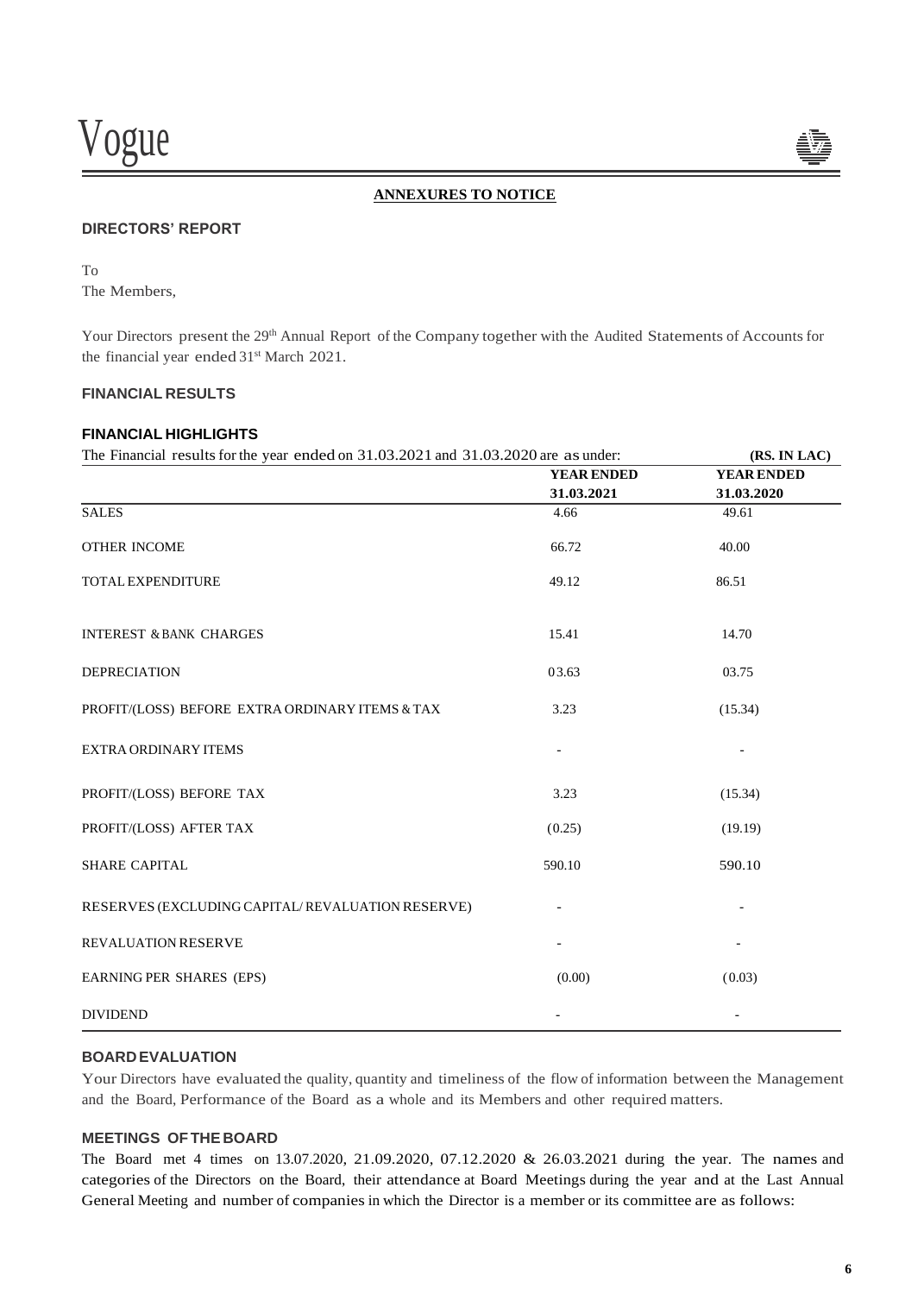## **DIRECTORS**

Non-Executive Director, namely Mrs. Akanksha Dutt, has resigned from the Directorship of the company during the period.

Mr. Anil Dutt (DIN 01568921) who retires by rotation and being eligible, offers himself forre-appointment.

## **COMMITTEESOFTHEBOARD**

Pursuant to the compulsory delisting of our company from the stock exchange, the p r o v i s i o n s of the Companies Act 2013 and Clause 49 of the Listing Agreement with the Stock Exchange(s) a r e no more relevant to the Company and hence, no Committees of the Board were constituted for the current year.

## **DIRECTOR'S RESPONSIBILTY STATEMENT**

As required under section 134 of the Companies Act, 2013, the Directors hereby confirm:

- 1. That in the preparation of annual accounts for the financial year ended  $31<sup>st</sup>$  March 2021 the applicable Accounting Standards had been followed along with proper explanation relating to material departures.
- 2. That they have selected such accounting policies and applied them consistently and made judgments and estimatesthat were reasonable and prudent so asto give a true and fair view of the state of affairs of the Company at the end of the financial year and of the profit /loss for the year under consideration.
- 3. That they have taken proper and sufficient care for the maintenance of adequate accounting records in accordance with the provisions of the Companies Act, 2013 for safeguarding the assets of the Company and for preventing and detecting fraud and other irregularities.
- 4. That they have prepared the annual accounts of the Company for the financial year ended  $31<sup>st</sup>$  March, 2021 on a going concern basis.

## **RELATED PARTYTRANSACTION**

No transaction with the related party is material in nature, in accordance with Company's Related Party Transaction Policy in accordance with Accounting Standard -18 (Related Party Disclosures) the details of transaction with related parties are set out in Schedule C of disclosuresforming part of Financial Statements.

## **SAFETY AND ENVIRONMENT**

The company continues to maintain a good safety record. The manufacturing unit of the company is environment friendly and maintains allsafety standards.

## **PARTICULARS OF EMPLOYEES AND RELATED DISCLOSURES**

No employee of the Company drawing remuneration in excess of the set limits in terms of the provisions of Section 197(12) of the Act read with Rules 5(2) and 5(3) of the Companies (Appointment and Remuneration of Managerial Personnel) Rules, 2014 and no commission is being drawn by the Managing Director and Whole Time Director as well asthe other directorsfrom the Company.

## **PUBLIC DEPOSIT**

During the year under review, the Company has not accepted any deposits from public.

## **CONSERVATION OF ENERGY, TECHNOLOGY ABSORPTION, FOREIGN EXCHANGE EARNINGS AND OUTGO**

The information pertaining to conservation of energy, technology absorption, Foreign exchange Earnings and outgo as required under Section 134 (3)(m) of the Companies Act, 2013 read with Rule 8(3) of the Companies (Accounts) Rules, 2014 is furnished in Annexure I & II and is attached to this report.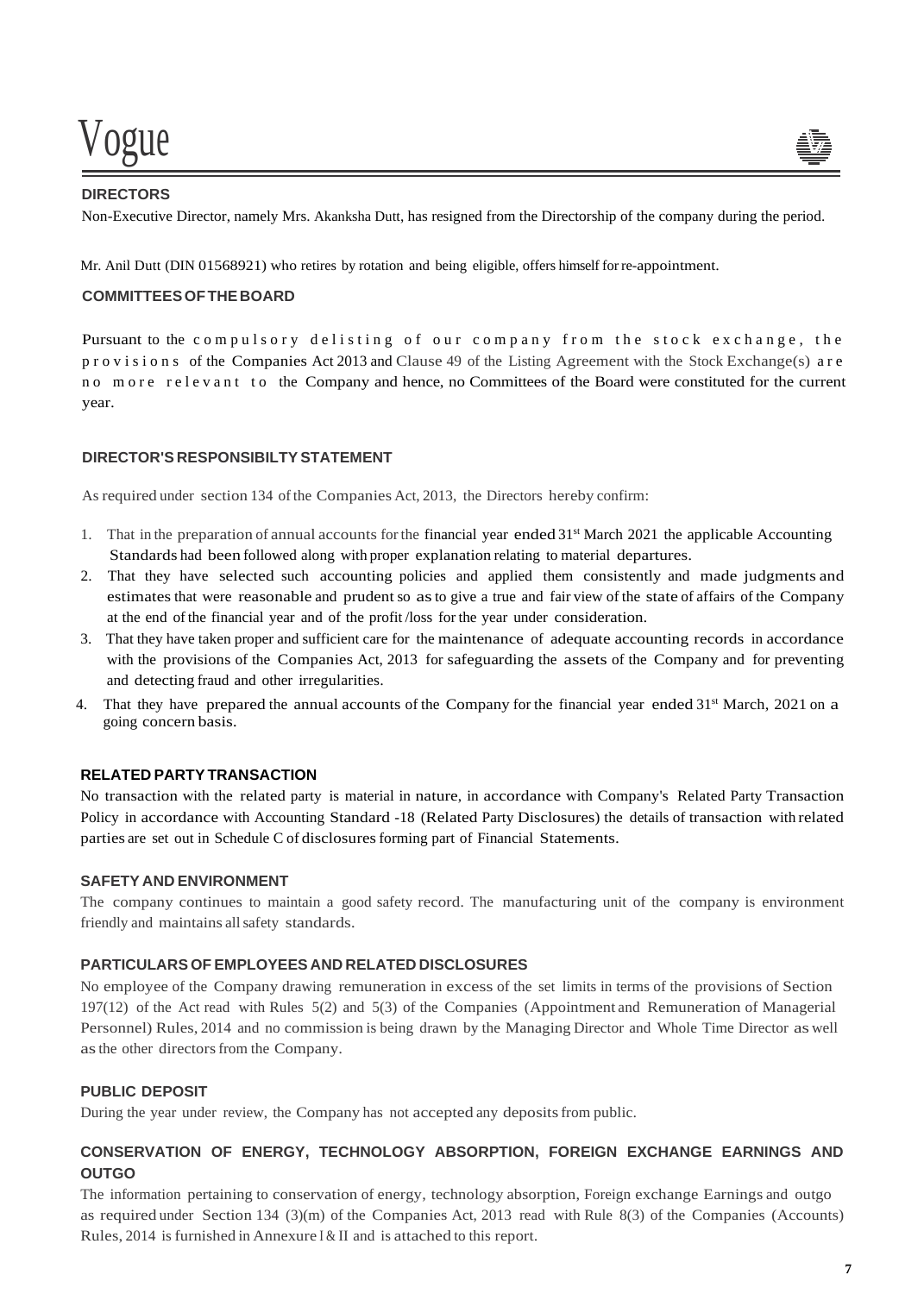

## **STATEMENT CONCERNING DEVELOPMENT AND IMPLEMENTATION OF RISK MANAGEMENT POLICY OF THE COMPANY**

The Company does not have any Risk Management Policy as the elements of risk threatening the Company's existence are very minimal.

## **COMPANY'S POLICY RELATING TO DIRECTORS APPOINTMENT, PAYMENT OF REMUNERATION AND DISCHARGE OF THEIR DUTIES**

The provisions of Section 178(1) relating to constitution of Nomination and Remuneration Committee are not applicable to the Company and hence the Company has not devised any policy relating to this section.

## **PARTICULARS OF LOANS, GUARANTEES OR INVESTMENTS MADE UNDER SECTION 186 OF THE COMPANIES ACT, 2013**

There was no loans, guarantees or investmentsmade by the Company under Section 186 of the Companies Act, 2013 during the year under review and hence the said provision is not applicable.

## **ADDITIONAL INFORMATION**

 As all the shareholders are already aware that due to Covid-19 pandemic, the Ministry of Corporate Affairs has extended the date of holding Annual General Meeting till December 31, 2021 vide a general circular in this regard. Hence, this year your AGM is being held on December 30, 2021.

## **ANNUAL RETURN**

The extracts of Annual Return pursuant to the provisions of Section 92 read with Rule 12 of the Companies (Management and Administration) Rules, 2014 is furnished in Annexure III and is attached to this Report.

## **ACKNOWLEDGEMENT**

The Directors wish to thank and deeply acknowledge the co-operation, assistance and support extended by the creditors, investors, professionals, Government Authorities, Banks and the Management Team and look forward to their continued support in the future. The Directors also wish to place on record their appreciation for the all round Cooperation and contribution made by the employees at all levels.

For & On behalf of the Board of Directors

**Sd/- Sunil Dutt** (Chairman)

**Place:** New Delhi Date: 01<sup>st</sup> December 2021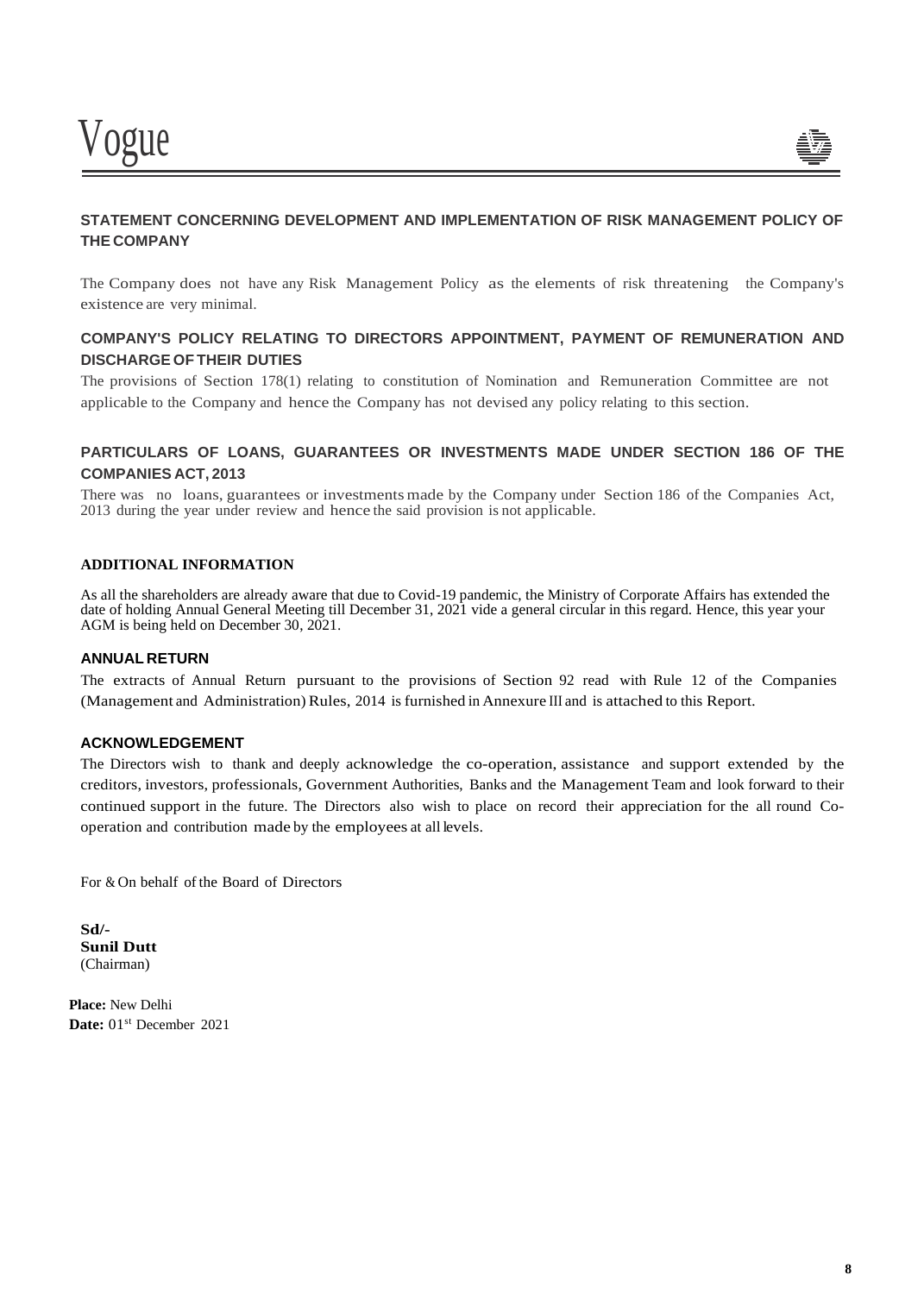Vogue



**CONSERVATION OF ENERGY, TECHNOLOGY EARNINGSANDOUTGO ABSORPTION, FOREIGN EXCHANGE ANNEXURE OF DIRECTOR REPORT (ANNEXURE- I & II) ANNEXURE-I ELECTRICITY** (2020-2021) (2019-2020) a) Purchased Unit Current Year 22,014 Previous Year 53,823 Total Amount (in Rs.) 2,31,144 6,33,020 Rate/Unit (in Rs.) 10.50 11.76 b) Own Generation Through Diesel Generator Unit - - Unit per Ltr. of Diesel Oil (in Rs.) **ANNEXURE-II** Research and development (R&D) 1. Specific areas in which R & D carried out by the company - Continuous Product development is the need of markets 2. Benefits derived as a result of the above  $R \& D$  - To keep client base intact and attract new clients 3. Future plan of action  $\overline{ }$  - To carry development in the new product groups 4. Expenditure on R & D (a) Capital - NIL (b) Recurring - NIL (c) Total - NIL (d) Total  $R \& D$  expenditure as a percentage of total turnover - NIL . **Technology Absorption, Adaptation and Innovation.** 1. Efforts, in brief, made towards technology - Working on Additional Product Lines absorption, adaptation and innovation 2. Benefits derived as a result of the above efforts - Will broaden product base. 3. In case of imported technology (Import during the last 5 years reckoned from the beginning of the financial year) following information may be furnished. (a) Technology imported - NIL (b) Year of import - N.A. (c) Has technology been fully absorbed? - N.A. (d) If not fully absorbed, areas where this has not taken place, -N.A. reasons therefore and future plan of action FOREIGN EXCHANGE EARNINGS AND OUTGO - Foreign Exchange Earned- Rs. NIL - Foreign Exchange Used- Rs. NIL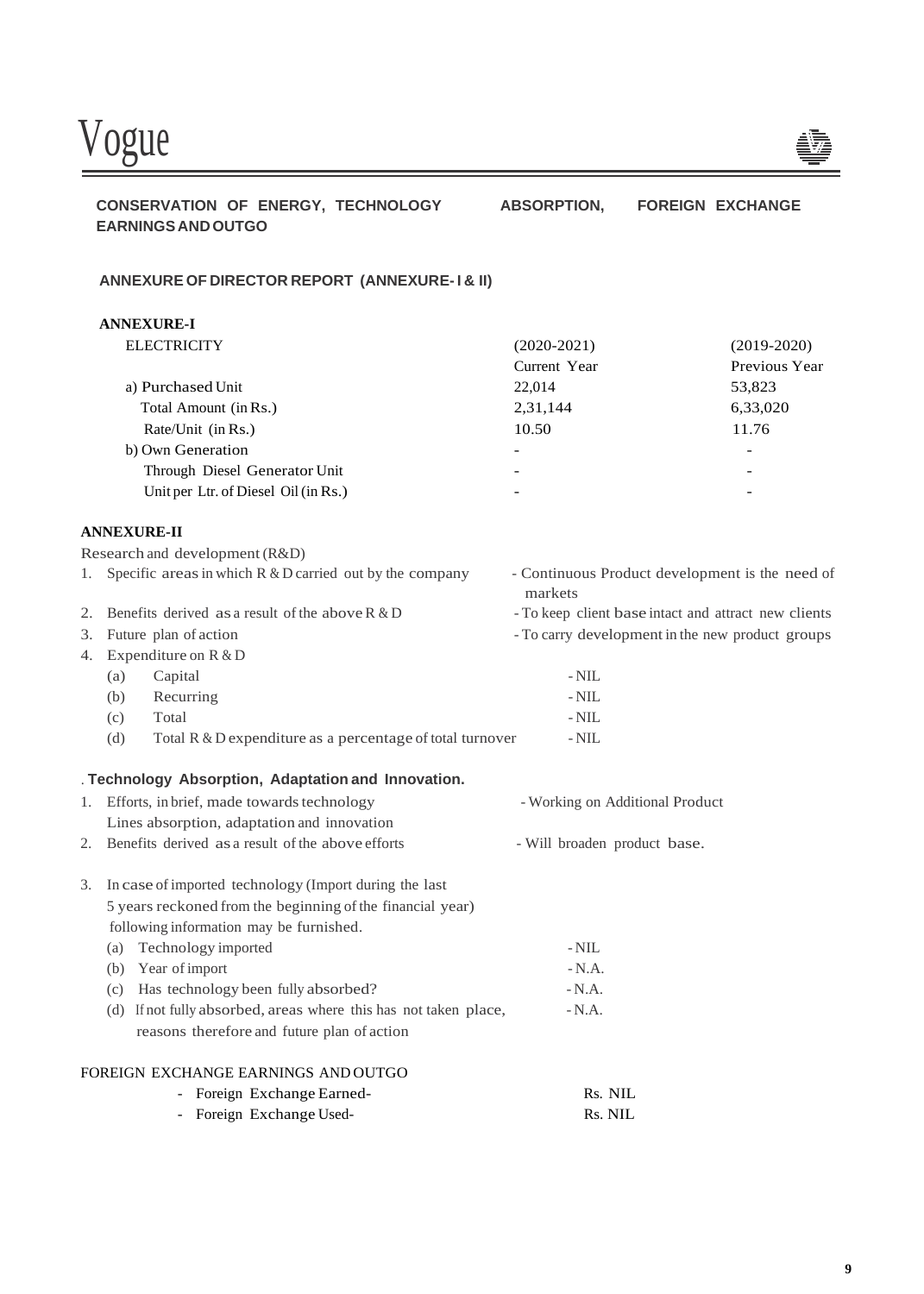Vogue



## **ANNEXURE – III Form No. MGT-9**

### **EXTRACT OF ANNUAL RETURN**

## **As on the financial year ended on 31st March, 2021 [Pursuant to section 92(3) of the Companies Act, 2013 and rule12 (1) of the Companies (Management and Administration) Rules,2014**

## **I. REGISTRATION AND OTHER DETAILS:**

|                | <b>CIN</b>                                                                           | U18101DL1992PLC049370                                                                                                                                                             |
|----------------|--------------------------------------------------------------------------------------|-----------------------------------------------------------------------------------------------------------------------------------------------------------------------------------|
| 2              | <b>Registration Date</b>                                                             | 01st July, 1992                                                                                                                                                                   |
| 3              | Name of the Company                                                                  | Vogue Textiles Limited                                                                                                                                                            |
| $\overline{4}$ | Category/Sub-Category of the Company                                                 | Public Limited Company                                                                                                                                                            |
| 5              | Address of the registered office and contact details                                 | A-206, Somdutt Chambers-I, 5, Bhikaji Cama Place,<br>New Delhi-110066                                                                                                             |
| 6              | Whether listed Company                                                               | N <sub>o</sub>                                                                                                                                                                    |
|                | Name, Address and Contact details of Registrar and<br>Transfer Agent, if any<br>CIN: | Alankit Assignments Ltd.<br>205-208, Anarkali Complex Jhandewalan Extension, New<br>Delhi-110055<br>Ph. No - 23541234, 42541955 E-MAIL: info@alankit.com<br>U74210DL1991PLC042569 |

## **2. PRINCIPAL BUSINESS ACTIVITIES OF THE COMPANY**

All the business activities contributing 10% or more of the total turn over of the company shall be stated:-

| Sl.No. | Name and Description of main                     | NIC Code of the | % total turn over of |
|--------|--------------------------------------------------|-----------------|----------------------|
|        | Products/Services                                | Product/service | the company          |
|        | Millmade Powerloomed Cotton / Polyester Made-Ups | 6304            | 100%                 |

## **3. Particular of the Holding, Subsidiary and Associate Company:**

There is no Holding, Subsidiary and Associate company of Vogue Textiles Limited.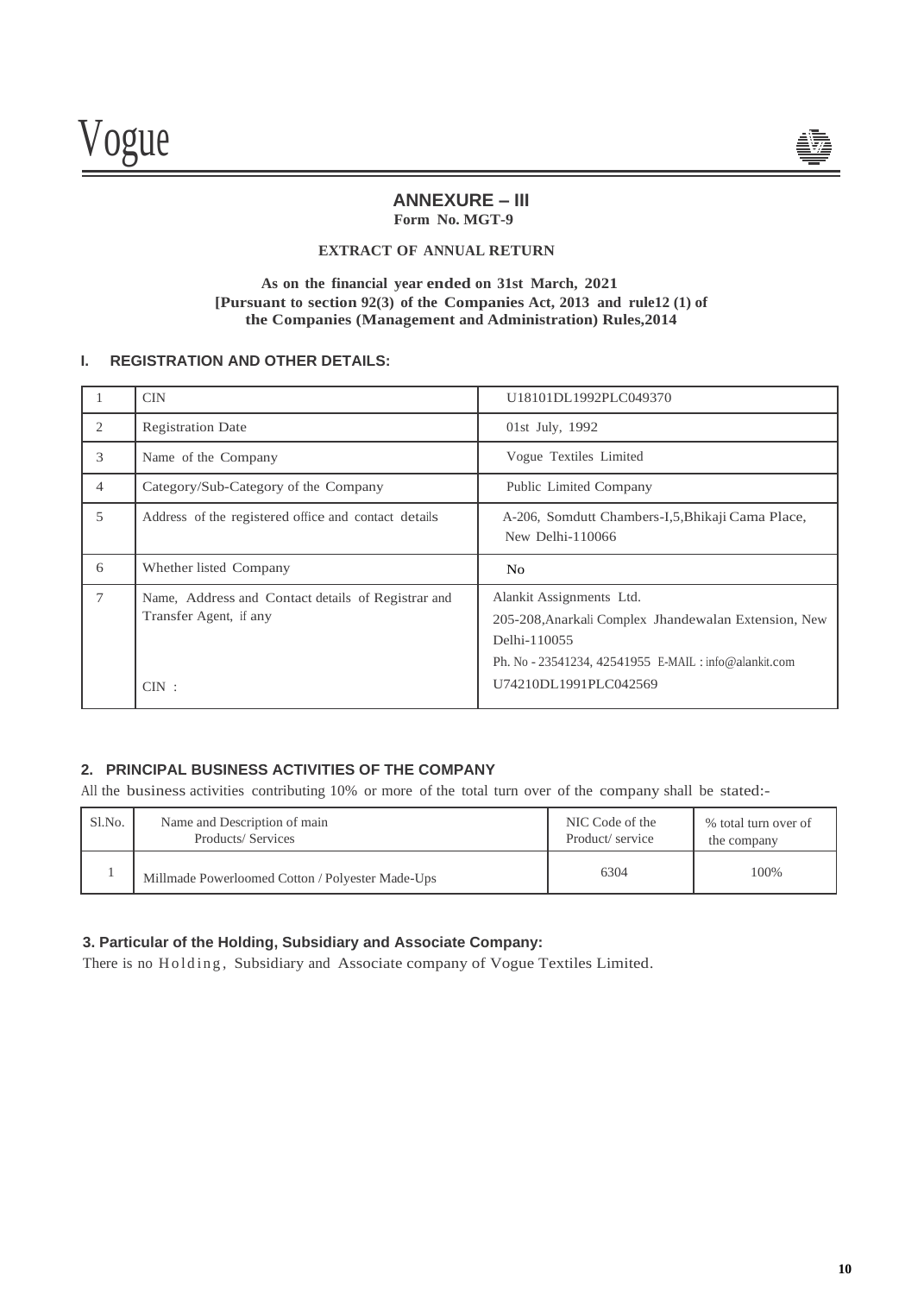## **(I) - SHAREHOLDING PATTERN (Equity Share Capital Breakup as percentage of Total Equity)**

|                  |                                                                                                         |                           | <b>Financial year Ended:</b> |                           |                                                | 31/03/2021         |                          |                      |
|------------------|---------------------------------------------------------------------------------------------------------|---------------------------|------------------------------|---------------------------|------------------------------------------------|--------------------|--------------------------|----------------------|
| Category<br>Code | Category of<br><b>Shareholder</b>                                                                       | Number of<br>Shareholders | Total no.<br>of Shares       | Number of<br>Shares held  | Total shareholding as<br>a percentage of total |                    | Shares Pledged or        | otherwise encumbered |
|                  |                                                                                                         |                           |                              | in dematerialized<br>form | As a<br>percentage                             | As a<br>percentage | No.<br>of Shares         | As a<br>percentage   |
| (A)              | Shareholding of Promoter                                                                                |                           |                              |                           |                                                |                    |                          |                      |
|                  | and Promoter Group                                                                                      |                           |                              |                           |                                                |                    |                          |                      |
|                  | Indian                                                                                                  |                           |                              |                           |                                                |                    |                          |                      |
| (a)              | Individual / Hindu Undivided Family                                                                     | 2                         | 3912942                      | 3912942                   | 66.31                                          | 66.31              | <b>NIL</b>               | <b>NIL</b>           |
| (b)              | Central Govt. / State Govt.                                                                             | <b>NIL</b>                | <b>NIL</b>                   | <b>NIL</b>                | <b>NIL</b>                                     | NIL                | NIL                      | <b>NIL</b>           |
| (c)              | <b>Bodies Corporate</b>                                                                                 | <b>NIL</b>                | <b>NIL</b>                   | <b>NIL</b>                | <b>NIL</b>                                     | <b>NIL</b>         | <b>NIL</b>               | <b>NIL</b>           |
| (d)              | Financial Institutions / Banks                                                                          | <b>NIL</b>                | <b>NIL</b>                   | <b>NIL</b>                | <b>NIL</b>                                     | <b>NIL</b>         | <b>NIL</b>               | <b>NIL</b>           |
| (e)              | Any others(Specify)                                                                                     | NIL<br>$\overline{2}$     | NIL<br>3912942               | NIL<br>3912942            | NIL                                            | NIL                | NIL<br><b>NIL</b>        | NIL<br><b>NIL</b>    |
|                  | Sub Total(A)(I)                                                                                         |                           |                              |                           | 66.31                                          | 66.31              |                          |                      |
| 2                | Foreign<br>Individuals (Non-Residents Individual/                                                       |                           |                              |                           |                                                |                    |                          |                      |
| A                | Foreign Individuals)                                                                                    | <b>NIL</b>                | <b>NIL</b>                   | <b>NIL</b>                | NIL                                            |                    |                          | <b>NIL</b>           |
| в                | <b>Bodies Corporate</b>                                                                                 | NIL                       | NIL                          | NIL                       | <b>NIL</b>                                     | NIL<br>NIL         | <b>NIL</b><br>NIL        | NIL                  |
| ट                | Institutions                                                                                            | <b>NIL</b>                | NIL                          | <b>NIL</b>                | <b>NIL</b>                                     | <b>NIL</b>         | <b>NIL</b>               | NIL                  |
| D                | Any Others (Specify)                                                                                    | <b>NIL</b>                | <b>NIL</b>                   | <b>NIL</b>                | <b>NIL</b>                                     | <b>NIL</b>         | <b>NIL</b>               | <b>NIL</b>           |
|                  | Sub Total $(A)(2)$                                                                                      | <b>NIL</b>                | <b>NIL</b>                   | <b>NIL</b>                | <b>NIL</b>                                     | <b>NIL</b>         | <b>NIL</b>               | <b>NIL</b>           |
|                  |                                                                                                         | $\mathbf{2}$              | 3912942                      | 3912942                   | 66.31                                          | 66.31              | <b>NIL</b>               | <b>NIL</b>           |
|                  | <b>Total Shareholding of promoter</b>                                                                   |                           |                              |                           |                                                |                    |                          |                      |
|                  | and Promoter Group (A)=(A)(1)+(A)(2)                                                                    |                           |                              |                           |                                                |                    |                          |                      |
| (B)              | <b>Public Shareholding</b>                                                                              |                           |                              |                           |                                                |                    |                          |                      |
| 1                | <b>Institutions</b>                                                                                     |                           |                              |                           |                                                |                    |                          |                      |
| (a)              | Mutual Funds / UTI                                                                                      | <b>NIL</b>                | <b>NIL</b>                   | <b>NIL</b>                | <b>NIL</b>                                     | <b>NIL</b>         | <b>NIL</b>               | <b>NIL</b>           |
| (b)              | Bank - Foreign                                                                                          | <b>NIL</b>                | <b>NIL</b>                   | <b>NIL</b>                | NIL                                            | NIL                | NIL                      | <b>NIL</b>           |
| (c)              | Central Government / State<br>Government(s)                                                             | <b>NIL</b>                | <b>NIL</b>                   | <b>NIL</b>                | <b>NIL</b>                                     | NIL                | <b>NIL</b>               | <b>NIL</b>           |
| (d)              | Venture Capital Funds                                                                                   | <b>NIL</b>                | <b>NIL</b>                   | <b>NIL</b>                | <b>NIL</b>                                     | <b>NIL</b>         | <b>NIL</b>               | <b>NIL</b>           |
| $\overline{e}$   | <b>Insurance Companies</b>                                                                              | <b>NIL</b>                | <b>NIL</b>                   | <b>NIL</b>                | <b>NIL</b>                                     | <b>NIL</b>         | <b>NIL</b>               | <b>NIL</b>           |
| (f)              | Foreign Institutional Investors                                                                         | <b>NIL</b>                | <b>NIL</b>                   | <b>NIL</b>                | <b>NIL</b>                                     | <b>NIL</b>         | <b>NIL</b>               | <b>NIL</b>           |
| (g)              | Foreign Venture Capital Investors                                                                       | <b>NIL</b>                | <b>NIL</b>                   | <b>NIL</b>                | <b>NIL</b>                                     | NIL                | NIL                      | <b>NIL</b>           |
|                  | Sub-Total (B)(1)                                                                                        | <b>NIL</b>                | <b>NIL</b>                   | <b>NIL</b>                | <b>NIL</b>                                     | NIL                | NIL                      | <b>NIL</b>           |
| <b>B2</b>        | Non-institutions                                                                                        |                           |                              |                           |                                                |                    |                          |                      |
| (a)              | <b>Bodies Corporate</b>                                                                                 | NIL                       | NIL                          | NIL                       | <b>NIL</b>                                     | <b>NIL</b>         | <b>NIL</b>               | NIL                  |
| (b)              | Individuals<br>Individuals -i, Individual shareholders<br>Holding nominal share capital up to Rs 2 lakh | 6465                      | 1988028                      | 1988028                   | 33.69                                          | 33.69              | NIL                      | <b>NIL</b>           |
| Ш                | ii. Individual shareholders holding                                                                     | <b>NIL</b>                | NIL                          | <b>NIL</b>                | <b>NIL</b>                                     | <b>NIL</b>         | <b>NIL</b>               | <b>NIL</b>           |
|                  | nominal share capital in excess of Rs. 2 lakh                                                           |                           |                              |                           |                                                |                    |                          |                      |
| $\overline{(c)}$ | Any other (specify) Resident HUF                                                                        | <b>NIL</b>                | <b>NIL</b>                   | <b>NIL</b>                | <b>NIL</b>                                     | <b>NIL</b>         | NIL                      | NIL                  |
| III              | NRI-repatriable & Non repatriable                                                                       | <b>NIL</b>                | <b>NIL</b>                   | <b>NIL</b>                | <b>NIL</b>                                     | <b>NIL</b>         | <b>NIL</b>               | <b>NIL</b>           |
|                  | Sub Total (B)(2)                                                                                        | 6465                      | 1988028                      | 1988028                   | 33.69                                          | 33.69              | <b>NIL</b>               | <b>NIL</b>           |
| (B)              | Total Public Shareholding (B) =<br>$(B)(1)+(B)(2)$                                                      | 6465                      | 1988028                      | 1988028                   | 33.69                                          | 33.69              | <b>NIL</b>               | <b>NIL</b>           |
|                  | Total $(A) + (B)$                                                                                       | 6467                      | 5900970                      | 5900970                   | 100.00                                         | 100.00             | <b>NIL</b>               | <b>NIL</b>           |
| (c)              | Share held by Custodains and<br>against which depository                                                |                           |                              |                           |                                                |                    |                          |                      |
| 1                | Promoter and Promoter group                                                                             | <b>NIL</b>                | NIL                          | <b>NIL</b>                | NIL                                            | NIL                | NIL                      | <b>NIL</b>           |
| $\overline{2}$   | <b>Public</b><br>Sub total (C)                                                                          | NIL<br><b>NIL</b>         | NIL<br><b>NIL</b>            | NIL<br><b>NIL</b>         | <b>NIL</b><br><b>NIL</b>                       | NIL<br><b>NIL</b>  | <b>NIL</b><br><b>NIL</b> | NIL<br><b>NIL</b>    |
|                  |                                                                                                         |                           |                              |                           |                                                |                    |                          |                      |
|                  | Grand Total $(A)+(B)+(C)$                                                                               | 6467                      | 5900970                      | 5900970                   | 100.00                                         | 100.00             | <b>NIL</b>               | <b>NIL</b>           |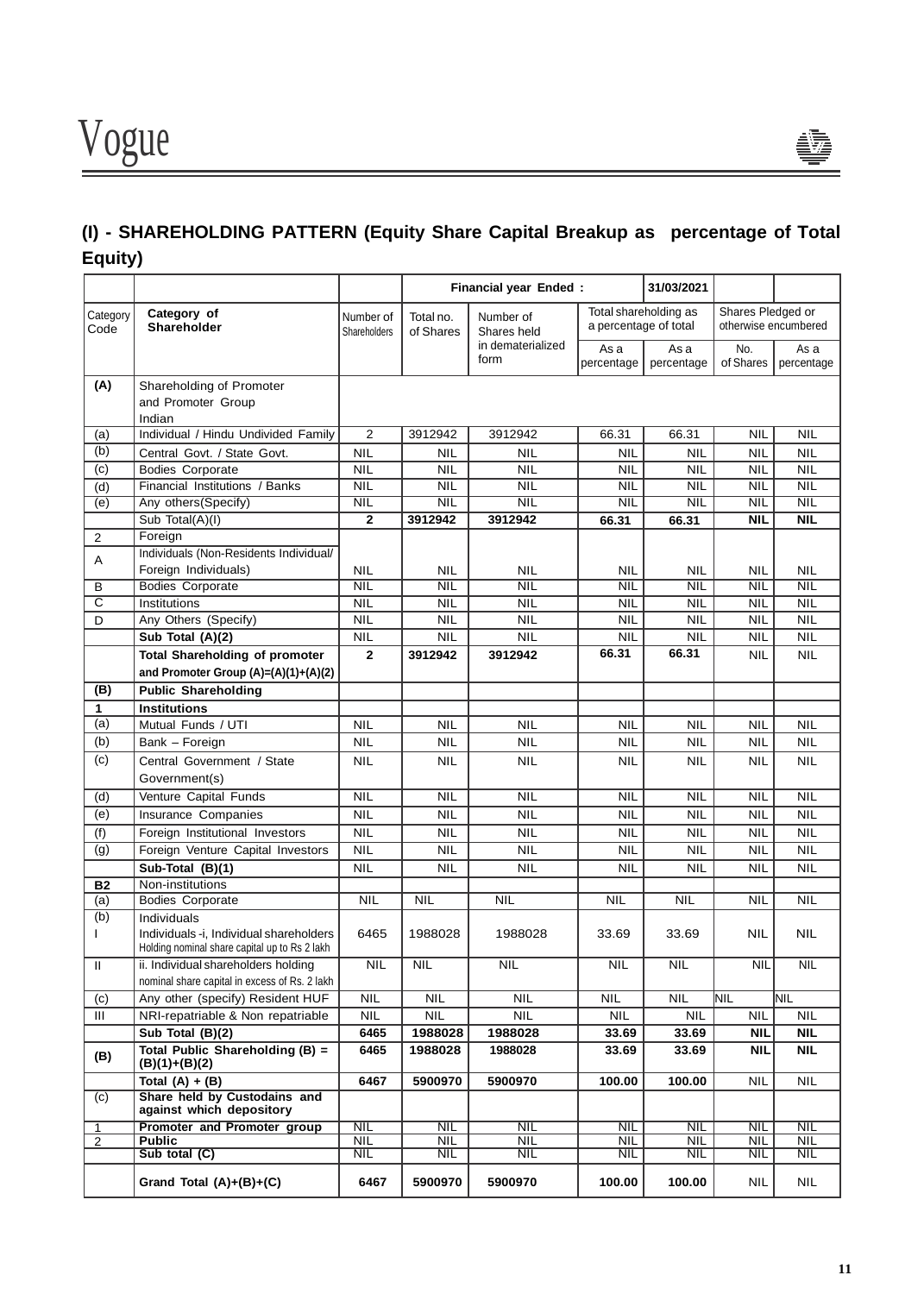

## **(ii)Shareholding of Promoters**

| SI no.        | Shareholder's<br>Name | Shareholding at the beginning of<br>the year-2020-21 |                                       |                                                          | Shareholding at the end of<br>the year-2020-21 |                                       |                                                          |                                                        |
|---------------|-----------------------|------------------------------------------------------|---------------------------------------|----------------------------------------------------------|------------------------------------------------|---------------------------------------|----------------------------------------------------------|--------------------------------------------------------|
|               |                       | No. of<br>Shares                                     | %of total<br>Shares of the<br>company | %of Shares<br>Pledged/<br>en cumbered to<br>total shares | No. of<br><b>Shares</b>                        | %of total<br>Shares of<br>the company | %of Shares<br>Pledged/<br>en cumbered to<br>total shares | % change<br>in shareholding<br>in during a the<br>year |
|               | Anil Dutt             | 1559243                                              | 26.42                                 | <b>NIL</b>                                               | 1576740                                        | 26.72                                 | <b>NIL</b>                                               | <b>NIL</b>                                             |
| $\mathcal{P}$ | Sunil Dutt            | 2336202                                              | 39.59                                 | <b>NIL</b>                                               | 2336202                                        | 39.59                                 | <b>NIL</b>                                               | <b>NIL</b>                                             |
|               | <b>Total</b>          | 3895445                                              | 66.01                                 | <b>NIL</b>                                               | 3912942                                        | 66.31                                 | <b>NIL</b>                                               | <b>NIL</b>                                             |

## **(iii) Change in Promoters' Shareholding (please specify, if there is no change)**

| SI no. |                                                                                                                                                                                      |                                                                                                                                                                                                                   | Shareholding at the<br>beginning of the year 2020-21 | Cumulative Shareholding<br>during the year 2020-21 |                                     |  |  |
|--------|--------------------------------------------------------------------------------------------------------------------------------------------------------------------------------------|-------------------------------------------------------------------------------------------------------------------------------------------------------------------------------------------------------------------|------------------------------------------------------|----------------------------------------------------|-------------------------------------|--|--|
|        |                                                                                                                                                                                      | No. of shares<br>Held by all<br><b>Promoters</b>                                                                                                                                                                  | No. of shares<br>% of total shares<br>of the Company |                                                    | % of total shares<br>of the Company |  |  |
| 1.     | All Promoters                                                                                                                                                                        | 3895445                                                                                                                                                                                                           | 66.01                                                | 3895445                                            | 66.01                               |  |  |
| 2.     | At the end of the year                                                                                                                                                               | 3912942                                                                                                                                                                                                           | 66.31                                                | 3912942                                            | 66.31                               |  |  |
| 3.     | Date wise Increase / Decrease<br>in Promoters Shareholding during<br>the year specifying the reasons for<br>increase/ Decrease (e.g. allotment/<br>transfer/bonus/sweat equity etc.) | DUE TO COMPULSORY DELISTING OF THE COMPANY BY BSE,<br><b>PROMOTERS BROUGHT EXIT OFFER FOR PUBLIC SHAREHOLDERS</b><br>AND BOUGHT SHARES FROM PUBLIC UNDER THE OFFER. THUS,<br>SHAREHOLDING OF PROMOTERS INCREASED. |                                                      |                                                    |                                     |  |  |
|        | At the end of the year (or on the<br>date of separation, if<br>separated during the year)                                                                                            | 3912942                                                                                                                                                                                                           | 66.31                                                | 3912942                                            | 66.31                               |  |  |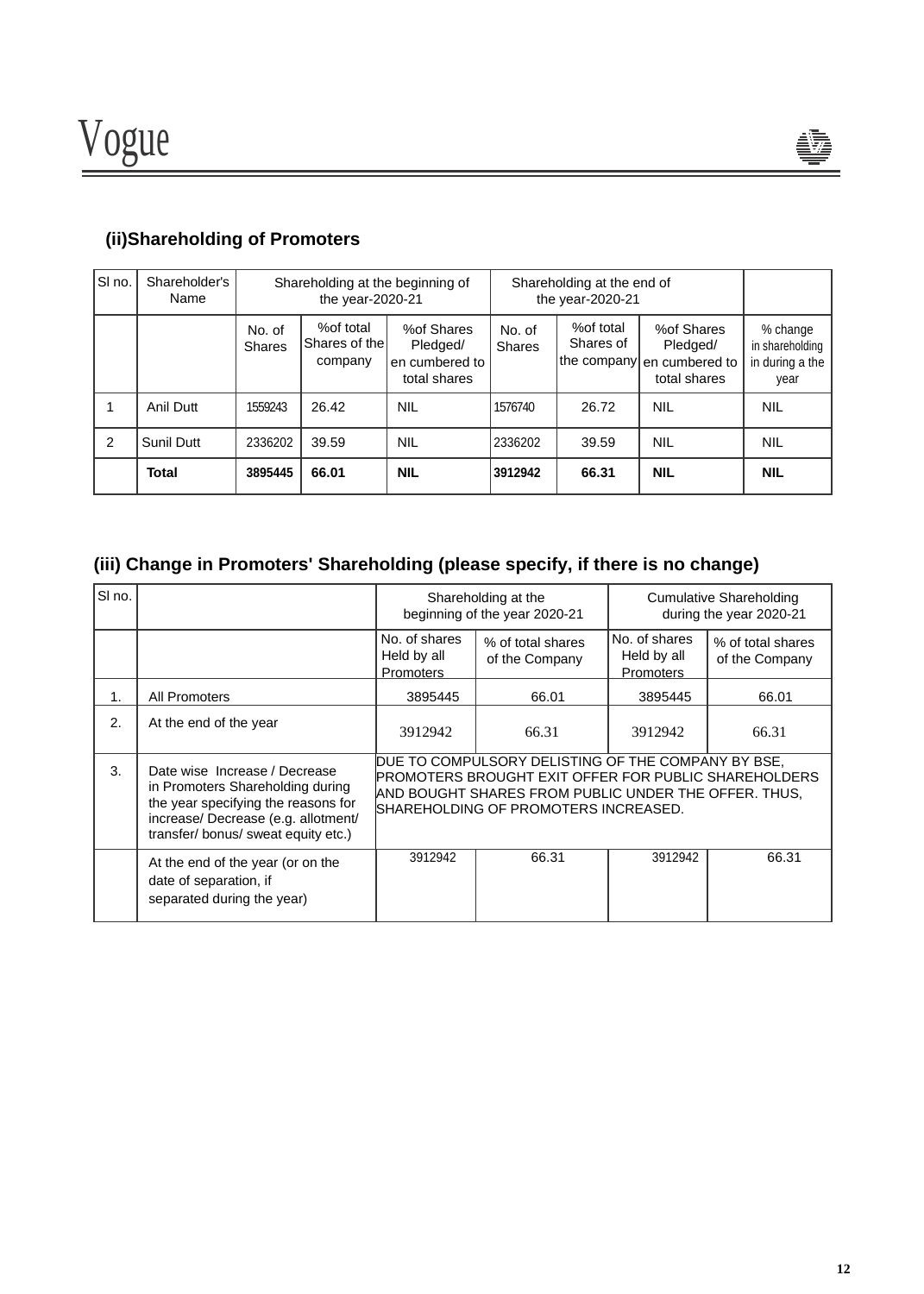

## **(iv) Share-holding Pattern of top ten Shareholders (other than Directors, promoters and Holders of GDRs and ADRs)**

| SI <sub>no</sub> . | Shareholding<br>Name       |                                                            |                                        |      | Cumulative Shareholding<br>during the year<br>l(01-04-2020 to 31-03-2021) |        |                         |                                        |
|--------------------|----------------------------|------------------------------------------------------------|----------------------------------------|------|---------------------------------------------------------------------------|--------|-------------------------|----------------------------------------|
|                    |                            | No. of Shares at<br>the end of the<br>year<br>(31.03.2021) | % of total<br>shares of<br>the Company | Date | Increase /<br>Decrease in<br>shareholding                                 | Reason | No. of<br><b>Shares</b> | % of total<br>shares of<br>the Company |
| 1                  | Smart Multitrade Pvt. Ltd. | 2,50,000                                                   | 4.237                                  | Nil  | Nil                                                                       | Nil    | 2,50,000                | 4.237                                  |
| $\overline{2}$     | Sanjay Lunawat             | 40.000                                                     | 0.678                                  | Nil  | Nil                                                                       | Nil    | 40.000                  | 0.668                                  |
| 3                  | Rajesh Garg                | 39,861                                                     | 0.675                                  | Nil  | Nil                                                                       | Nil    | 39,861                  | 0.675                                  |
| 4                  | Sanjeev Kumar              | 25,143                                                     | 0.426                                  | Nil  | Nil                                                                       | Nil    | 25,143                  | 0.426                                  |
| 5                  | Ram Bhaj Dutta             | 16,810                                                     | 0.285                                  | Nil  | Nil                                                                       | Nil    | 16,810                  | 0.285                                  |
| 6                  | P. L. R. Shekhar           | 15,500                                                     | 0.263                                  | Nil  | Nil                                                                       | Nil    | 15,500                  | 0.263                                  |
| 7                  | Sarita Dilip Kole          | 15,425                                                     | 0.261                                  | Nil  | Nil                                                                       | Nil    | 15,425                  | 0.261                                  |
| 8                  | Kamna Garg                 | 13,675                                                     | 0.232                                  | Nil  | Nil                                                                       | Nil    | 13,675                  | 0.232                                  |
| 9                  | Manoj Agarwal              | 13,150                                                     | 0.223                                  | Nil  | Nil                                                                       | Nil    | 13,150                  | 0.223                                  |
| 10 <sup>°</sup>    | Rakesh Bal Gautam          | 12,200                                                     | 0.207                                  | Nil  | Nil                                                                       | Nil    | 12,200                  | 0.207                                  |
|                    |                            |                                                            |                                        |      |                                                                           |        |                         |                                        |

## **(v) Shareholding of Directors and Key Managerial Personnel:**

| SI no. |                                                                                                                                                                                 |                                                        | Shareholding at the beginning of<br>the year | Cumulative Shareholding<br>during the year |                                     |  |  |
|--------|---------------------------------------------------------------------------------------------------------------------------------------------------------------------------------|--------------------------------------------------------|----------------------------------------------|--------------------------------------------|-------------------------------------|--|--|
|        | <b>For Each of the Directors</b><br>and KMP                                                                                                                                     | No. of shares                                          | % of total shares<br>of the company          | No. of shares                              | % of total shares<br>of the Company |  |  |
| 1.     | Anil Dutt (Director)                                                                                                                                                            | 15,59,243                                              | 26.42                                        |                                            | 26.72                               |  |  |
|        | Date-wise Increase/ Decrease in<br>Shareholding during the year<br>specifying the reasons for<br>increase//decrease<br>(e.g. allotment/ transfer/ bonus/<br>sweat Equity etc.): | Increase pursuant to Exit Offer to public shareholders |                                              |                                            |                                     |  |  |
|        | At the End of the year                                                                                                                                                          | 15,76,740                                              | 26.72                                        | 15,76,740                                  | 26.72                               |  |  |
|        |                                                                                                                                                                                 |                                                        |                                              |                                            |                                     |  |  |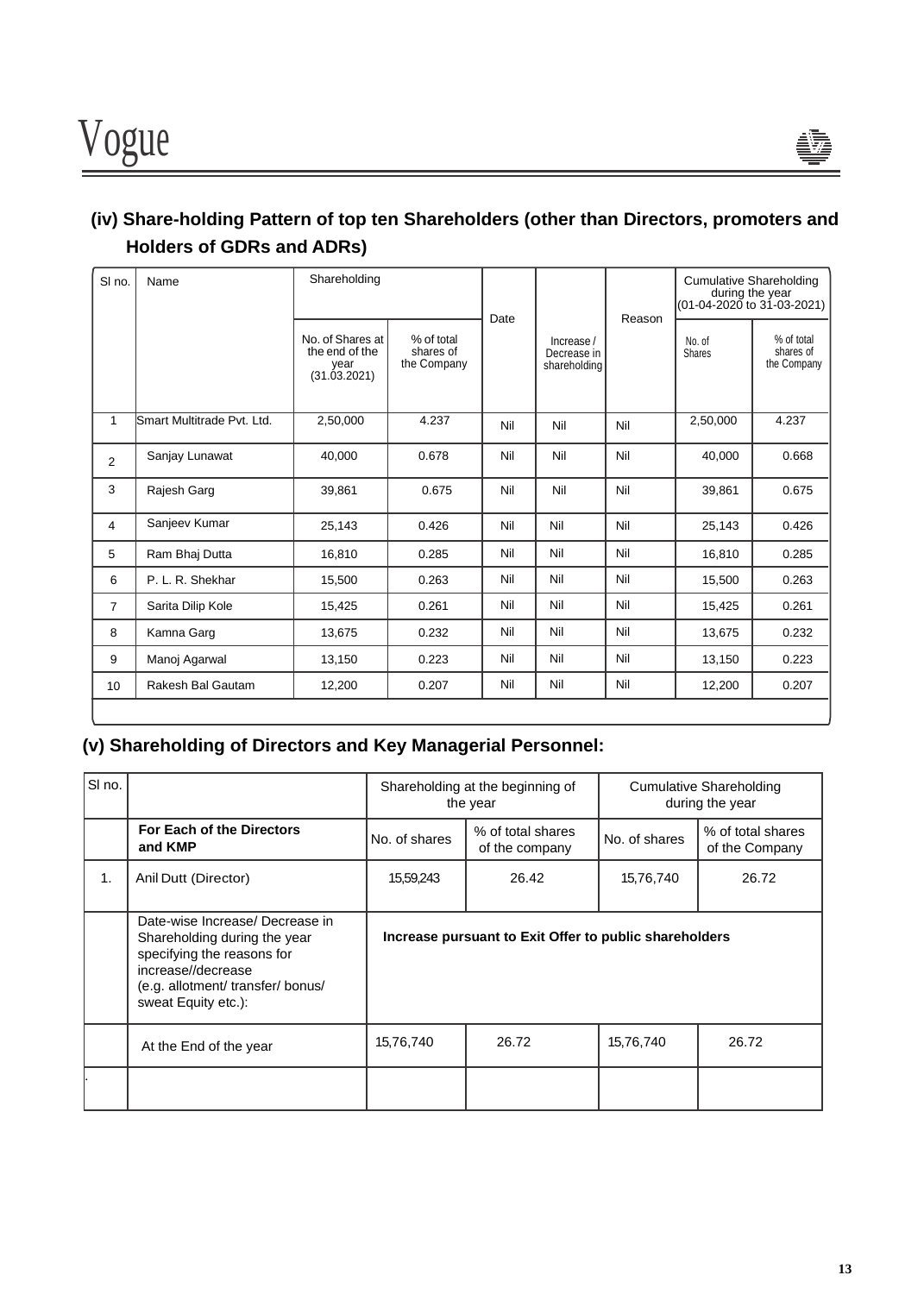

(vi) Shareholding of Directors and Key Managerial Personnel :

| Sl no. |                                                                                                                                                                            |               | Share holding at the beginning of the year | Cumulative Shareholding during the year |                                     |  |
|--------|----------------------------------------------------------------------------------------------------------------------------------------------------------------------------|---------------|--------------------------------------------|-----------------------------------------|-------------------------------------|--|
|        | For Each of the Directors and KMP                                                                                                                                          | No. of shares | % of total shares of the<br>company        | No. of shares                           | % of total shares of the<br>Company |  |
| 12     | Sunil Dutt (Director)                                                                                                                                                      | 23,36,202     | 39.59                                      | 23,36,202                               | 39.59                               |  |
|        | Date-wise Increase/ Decrease in Shareholding<br>during the year specifying the reasons for<br>lincrease//decrease<br>(e.g. allotment/transfer/bonus/<br>sweat Equity etc): | NO CHANGE     |                                            |                                         |                                     |  |
|        | At the End of the year                                                                                                                                                     | 23,36,202     | 39.59                                      | 23,36,202                               | 39.59                               |  |

(vii) Shareholding of Directors and Key Managerial Personnel:

| Sl no. |                                                                                                                                                                             | vear          | Share holding at the beginning of the | Cumulative Shareholding during the<br><b>vear</b> |                                     |
|--------|-----------------------------------------------------------------------------------------------------------------------------------------------------------------------------|---------------|---------------------------------------|---------------------------------------------------|-------------------------------------|
|        | For Each of the Directors and KMP                                                                                                                                           | No. of shares | % of total shares of the<br>company   | No. of shares                                     | % of total shares of<br>the Company |
| B      | Jogender K. Minocha (Director)                                                                                                                                              | Nil           | Nil                                   | Nil                                               | Nil                                 |
|        | Date-wise Increase/ Decrease in<br>Shareholding during the year specifying<br>the reasons for increase//decrease<br>(e.g. allotment/ transfer/ bonus/<br>sweat Equity etc): | No Change     |                                       |                                                   |                                     |
|        | At the End of the year                                                                                                                                                      | Nil           | Nil                                   | Nil                                               | Nil                                 |

(viii)) Shareholding of Directors and Key Managerial Personnel:

| Sl no. |                                                                                                                                                                             | Share holding at the beginning of the<br>year |                                     | Cumulative Shareholding during the<br>year |                                     |
|--------|-----------------------------------------------------------------------------------------------------------------------------------------------------------------------------|-----------------------------------------------|-------------------------------------|--------------------------------------------|-------------------------------------|
|        | For Each of the Directors and KMP                                                                                                                                           | No. of shares                                 | % of total shares of the<br>company | No. of shares                              | % of total shares of<br>the Company |
| 15     | Yogesh Kalra (CFO)                                                                                                                                                          | Nil                                           | Nil                                 | Nil                                        | Nil                                 |
|        | Date-wise Increase/ Decrease in<br>Shareholding during the year specifying<br>the reasons for increase//decrease<br>(e.g. allotment/ transfer/ bonus/<br>sweat Equity etc): | Not Applicable                                |                                     |                                            |                                     |
|        | At the End of the year                                                                                                                                                      | Nil                                           | Nil                                 | Nil                                        | Nil                                 |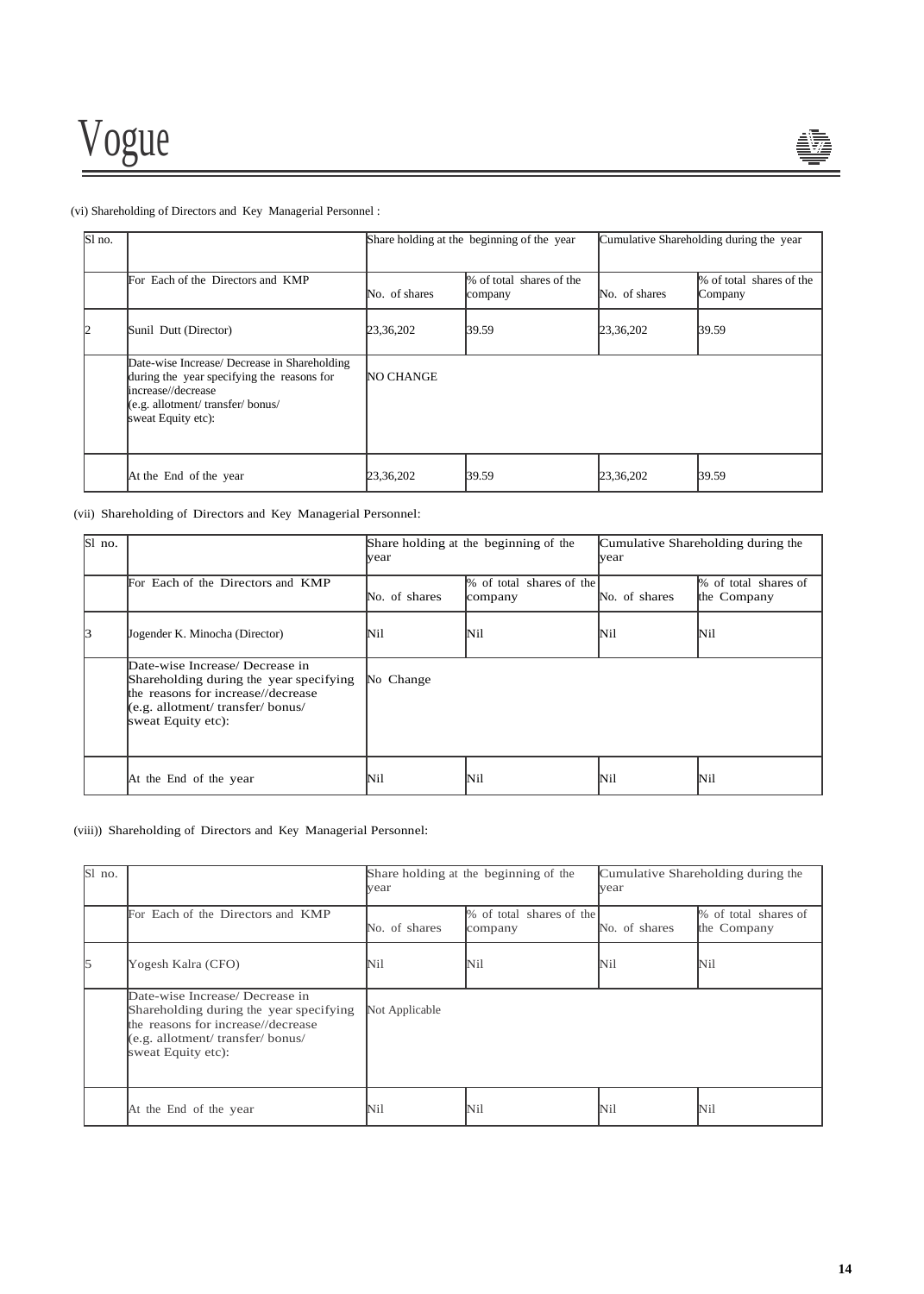

## **(ix) Shareholding of Directors and Key Managerial Personnel:**

| SI no. |                                                                                                                                                                                |                       | Share holding at the beginning of<br>the year | Cumulative Shareholding<br>during the year |                                     |
|--------|--------------------------------------------------------------------------------------------------------------------------------------------------------------------------------|-----------------------|-----------------------------------------------|--------------------------------------------|-------------------------------------|
|        | For Each of the Directors<br>and <b>KMP</b>                                                                                                                                    | No. of shares         | % of total shares<br>of the company           | No. of shares                              | % of total shares<br>of the Company |
| 6      | Jaswant Kaur (Company Secretary)                                                                                                                                               | Nil                   | Nil                                           | Nil                                        | Nil                                 |
|        | Date-wise Increase/ Decrease in<br>Shareholding during the year<br>specifying the reasons for<br>increase//decrease<br>(e.g. allotment/ transfer/ bonus/<br>sweat Equity etc): | <b>Not Applicable</b> |                                               |                                            |                                     |
|        | At the End of the year                                                                                                                                                         | Nil                   | Nil                                           | Nil                                        | Nil                                 |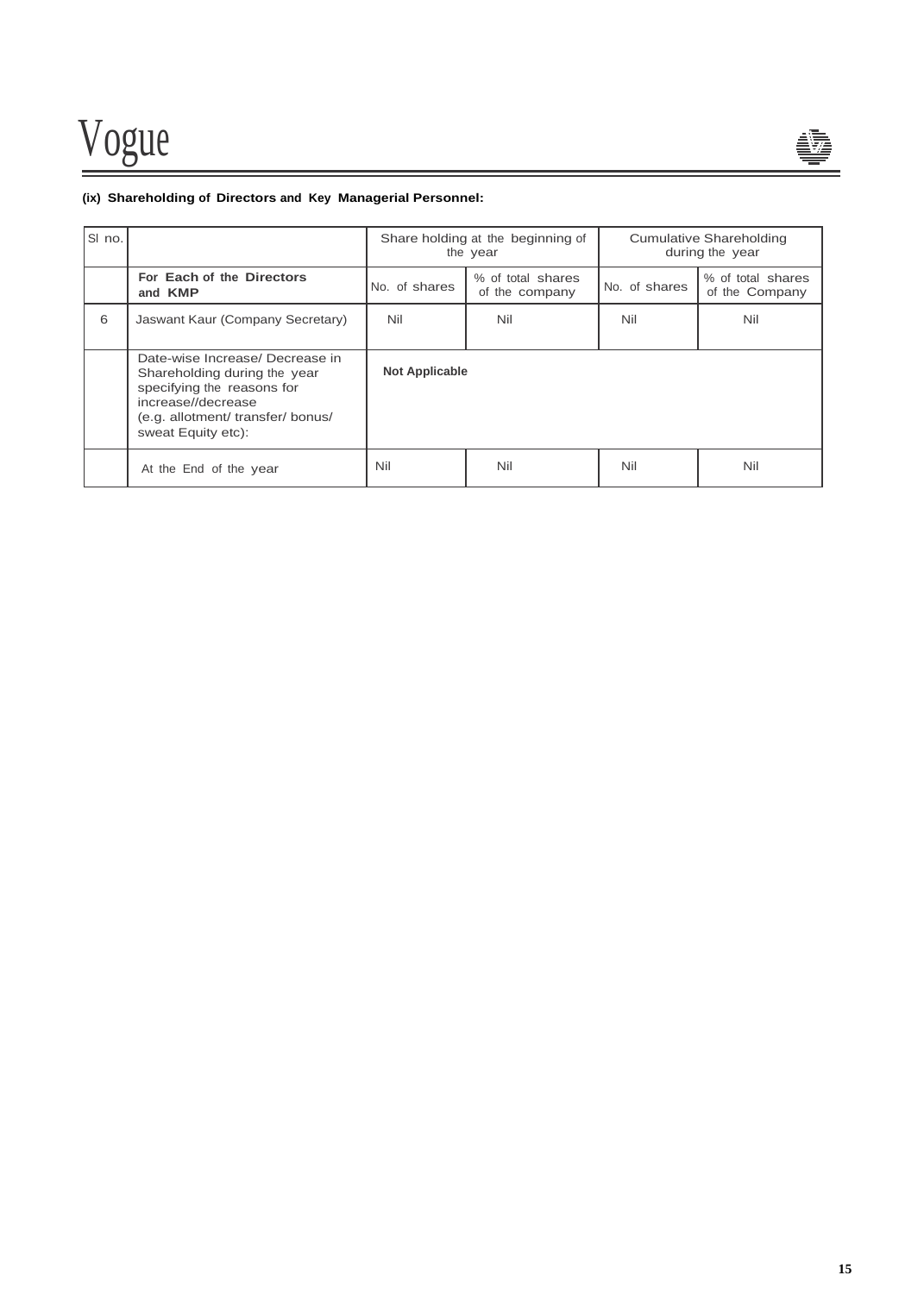

## **(x) INDEBTEDNESS** (Rs. Lac)

Indebtedness of the Company including interest outstanding/accrued but not due for payment

| Particulars                                         | Secured Loans<br>excluding deposits | Unsecured<br>Loans       | Deposits                 | Total<br>Indebtedness |
|-----------------------------------------------------|-------------------------------------|--------------------------|--------------------------|-----------------------|
| Indebtedness at the beginning of the financial year |                                     |                          | $\overline{\phantom{a}}$ |                       |
| <b>Principal Amount</b><br>i)                       | 90.06                               | 557.10                   |                          | 647.16                |
| II) Interest due but not paid                       |                                     |                          |                          |                       |
| III) Interest accrued but not paid                  |                                     | $\overline{\phantom{0}}$ | $\overline{\phantom{a}}$ |                       |
| Total (i+ii+iii)                                    | 90.06                               | 557.10                   |                          | 647.16                |
| Change in indebtedness during the financial year    | $\overline{\phantom{0}}$            |                          |                          |                       |
| Addition                                            | 1.25                                |                          |                          | 1.25                  |
| Reduction                                           |                                     | (34.19)                  |                          | (34.19)               |
| Net Change                                          | 1.25                                | (34.19)                  |                          | (32.94)               |
| Indebtedness at the end of the financial year       |                                     |                          |                          |                       |
| <b>Principal Amount</b><br>I)                       |                                     |                          |                          |                       |
| II) Interest due but not paid                       |                                     |                          |                          |                       |
| III) Interest accrued but not paid                  |                                     |                          |                          |                       |
| Total (i+ii+iii)                                    | 91.31                               | 522.92                   |                          | 614.22                |

## **(xi) REMUNERATION OF DIRECTORS AND KEY MANAGERIAL PERSONNEL**

A. Remuneration to Managing Director, Whole-time Directors and /or Manager:

| S. No.         | <b>Particulars of Remuneration</b>                                            | Name of MD/WTD | <b>Total Amount</b> |            |
|----------------|-------------------------------------------------------------------------------|----------------|---------------------|------------|
|                | <b>Gross Salary</b>                                                           | Anil Dutt      |                     |            |
| (a)            | Salary as per provisions contained in section 17(1)<br>of the income tax act. | <b>NIL</b>     | <b>NIL</b>          | <b>NIL</b> |
| (b)            | Value of perquisites u/s 17(2) Income Tax Act, 1961                           | <b>NIL</b>     | <b>NIL</b>          | NIL.       |
| (c)            | Profits in lieu of salary under Section 17(3)<br>Income Tax Act, 1961         | <b>NIL</b>     | <b>NIL</b>          | <b>NIL</b> |
| 2              | <b>Stock Option</b>                                                           | <b>NIL</b>     | <b>NIL</b>          | <b>NIL</b> |
| 3              | <b>Sweat Equity</b>                                                           | <b>NIL</b>     | <b>NIL</b>          | <b>NIL</b> |
| $\overline{4}$ | Commission<br>- As % of profit<br>- Others, Specify                           | <b>NIL</b>     | <b>NIL</b>          | <b>NIL</b> |
| 5              | Others, please specify<br>Provident Fund & other Funds                        | <b>NIL</b>     | <b>NIL</b>          | <b>NIL</b> |
|                | Total (A)                                                                     | <b>NIL</b>     | <b>NIL</b>          | <b>NIL</b> |
|                | Ceiling as per the Act                                                        | N.A.           |                     |            |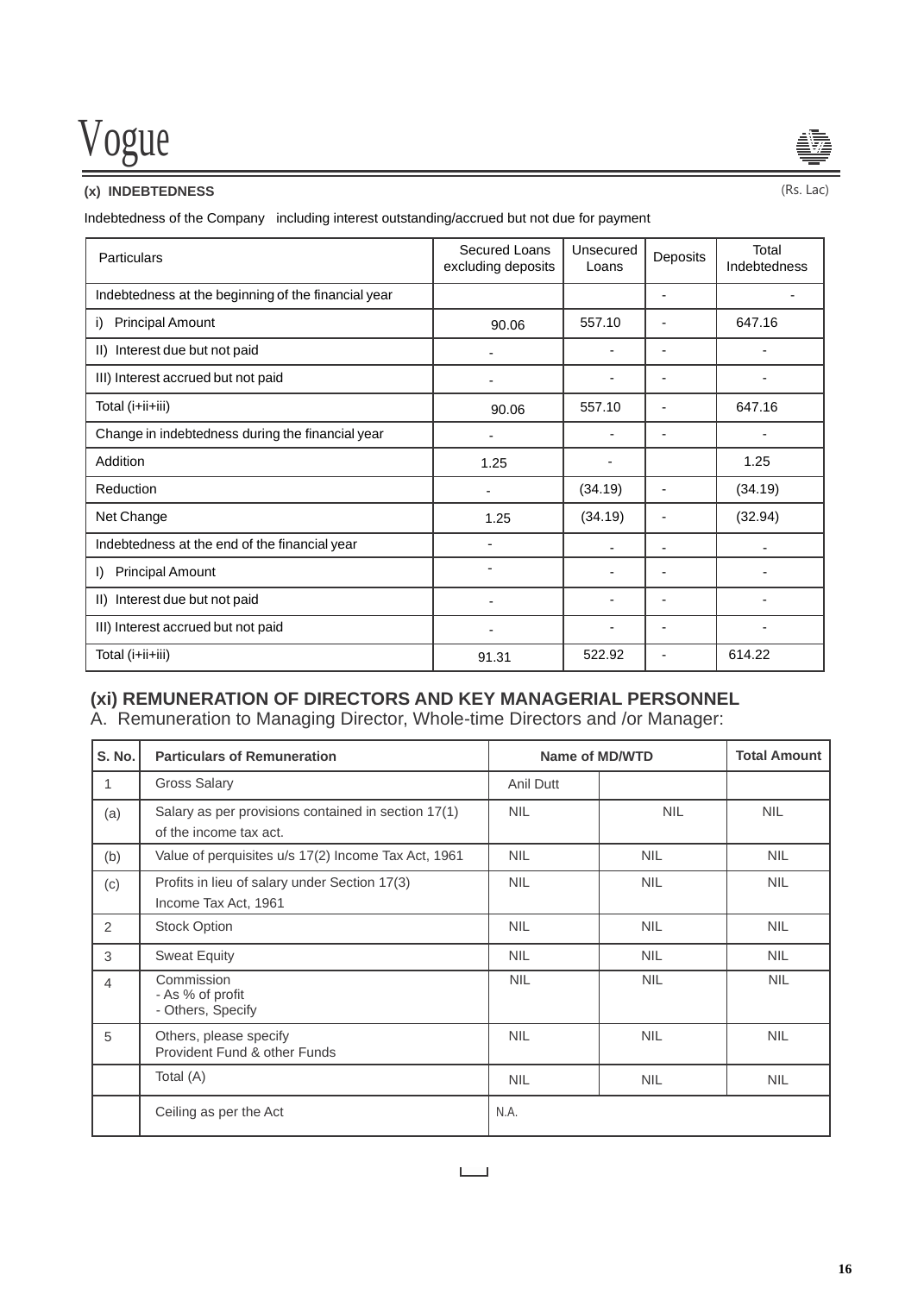

Note: No Remuneration payable in the financial year 2020-21 to Mr. Anil Dutt, Managing Director. Since, there has been reduced turnover and inadequate profits in the current financial year, Mr. Anil Dutt requested to waive off his salary.

## **(B) Remuneration to other directors:**

| S. No.         |                                              | Sunil Dutt | Akansha<br>Dutt | Jogender<br>Kumar<br>Minocha | <b>Total Amount</b> |
|----------------|----------------------------------------------|------------|-----------------|------------------------------|---------------------|
| 1              | <b>Independent Directors</b>                 |            |                 |                              |                     |
|                | Fee for attending board/committe<br>meetings |            |                 |                              |                     |
|                | Commission                                   |            |                 |                              |                     |
|                | Others, please specify                       |            |                 |                              |                     |
|                | Total (1)                                    |            |                 |                              |                     |
| $\overline{2}$ | Other Non Executive Director                 |            |                 |                              |                     |
|                | Fee for attending board/committe<br>meetings |            |                 |                              |                     |
|                | Commission                                   |            |                 |                              |                     |
|                | Others, please specify                       |            |                 |                              |                     |
|                | Total (2)                                    |            |                 |                              |                     |
|                | Total $(B) = (1+2)$                          |            |                 |                              |                     |

## **(C) REMUNERATION OF KEY MANAGERIAL PERSONNEL OTHER THAN MD/WTD**

| <b>S. No.</b> | <b>Particulars of Remuneration</b>                                            | Name of MD/WTD |            | <b>Total Amount</b> |
|---------------|-------------------------------------------------------------------------------|----------------|------------|---------------------|
| $\mathbf{1}$  | <b>Gross Salary</b>                                                           |                |            |                     |
| (a)           | Salary as per provisions contained in section 17(1)<br>of the income tax act. | <b>NIL</b>     | <b>NIL</b> | <b>NIL</b>          |
| (b)           | Value of perquisites u/s 17(2) Income Tax Act, 1961                           | NIL.           | <b>NIL</b> | NIL.                |
| (c)           | Profits in lieu of salary under Section 17(3)<br>Income Tax Act, 1961         | <b>NIL</b>     | <b>NIL</b> | <b>NIL</b>          |
| 2             | <b>Stock Option</b>                                                           | <b>NIL</b>     | <b>NIL</b> | <b>NIL</b>          |
| 3             | <b>Sweat Equity</b>                                                           | <b>NIL</b>     | <b>NIL</b> | <b>NIL</b>          |
| 4             | Commission<br>- As % of profit<br>- Others, Specify                           | <b>NIL</b>     | <b>NIL</b> | <b>NIL</b>          |
| 5             | Others, please specify<br>Provident Fund & other Funds                        | <b>NIL</b>     | <b>NIL</b> | <b>NIL</b>          |
|               | Total (A)                                                                     | <b>NIL</b>     | <b>NIL</b> | <b>NIL</b>          |
|               | Ceiling as per the Act                                                        | N.A.           |            |                     |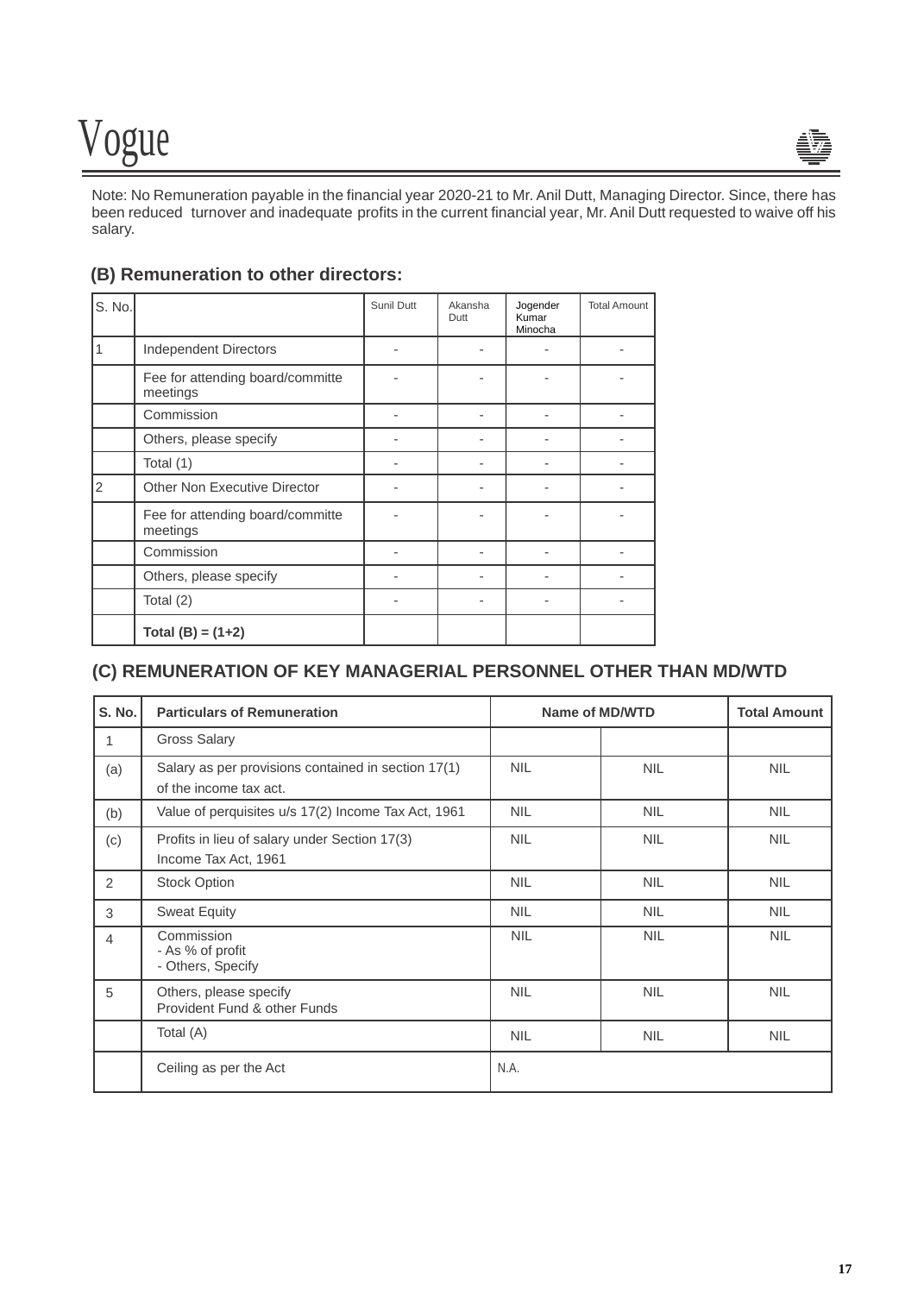## **(D) Remuneration to the directors:**

| SI no. | Particulars of Remuneration                   |                           | Name of Directors |            |            |
|--------|-----------------------------------------------|---------------------------|-------------------|------------|------------|
|        | <b>Independent Directors</b>                  | Jogender Kumar<br>Minocha |                   |            |            |
|        | Fee for attending board<br>Committee meetings | <b>NIL</b>                | Inil              | <b>NIL</b> | NIL        |
|        | Commission                                    | <b>NIL</b>                | <b>NIL</b>        | <b>NIL</b> | NIL        |
|        | Total(1)                                      | <b>NIL</b>                | <b>NIL</b>        | <b>NIL</b> | <b>NIL</b> |
|        | 4. Other Non-Executive Directors              | Sunil Dutt                | Akanksha<br>Dutt  |            |            |
|        | · Fee for attending board committee meetings  |                           |                   |            |            |
|        | Total(2)                                      | <b>NIL</b>                | <b>NIL</b>        | <b>NIL</b> | <b>NIL</b> |
|        | $Total(B)=(1+2)$                              | <b>NIL</b>                | <b>NIL</b>        | <b>NIL</b> | <b>NIL</b> |
|        | <b>Total Managerial</b>                       | <b>NIL</b>                | <b>NIL</b>        | <b>NIL</b> | <b>NIL</b> |
|        | Overall Ceiling as per the Act                | <b>NIL</b>                | <b>NIL</b>        | <b>NIL</b> | NIL        |
|        |                                               |                           |                   |            |            |

## **(E) REMUNERATION TO KEY MANAGERIAL PERSONNEL OTHER THAN MD/MANAGER/WTD**

| SI no.         | <b>Particulars of Remuneration</b>                                                                                                                                   | Key Managerial Personnel |            |            |              |
|----------------|----------------------------------------------------------------------------------------------------------------------------------------------------------------------|--------------------------|------------|------------|--------------|
|                |                                                                                                                                                                      | <b>CEO</b>               | Secretory  | <b>CFO</b> | Total        |
|                | Gross salary<br>(a) Salary asper provisions contained in<br>section17(1) of the Income-tax Act, 1961<br>Value of perquisites u/s17(2) Income-tax<br>(b)<br>Act, 1961 | <b>NIL</b>               | 180000     |            | 84000 264000 |
| 2              | <b>Stock Option</b>                                                                                                                                                  | <b>NIL</b>               | <b>NIL</b> | <b>NIL</b> | <b>NIL</b>   |
| 3              | <b>Sweat Equity</b>                                                                                                                                                  | <b>NIL</b>               | <b>NIL</b> | <b>NIL</b> | <b>NIL</b>   |
| $\overline{4}$ | Commission - as % of profit -Others, specify                                                                                                                         | <b>NIL</b>               | <b>NIL</b> | <b>NIL</b> | <b>NIL</b>   |
| 5              | Others, please specify                                                                                                                                               | <b>NIL</b>               | <b>NIL</b> | <b>NIL</b> | <b>NIL</b>   |
|                | Total                                                                                                                                                                | <b>NIL</b>               | 180000     | 84000      | 264000       |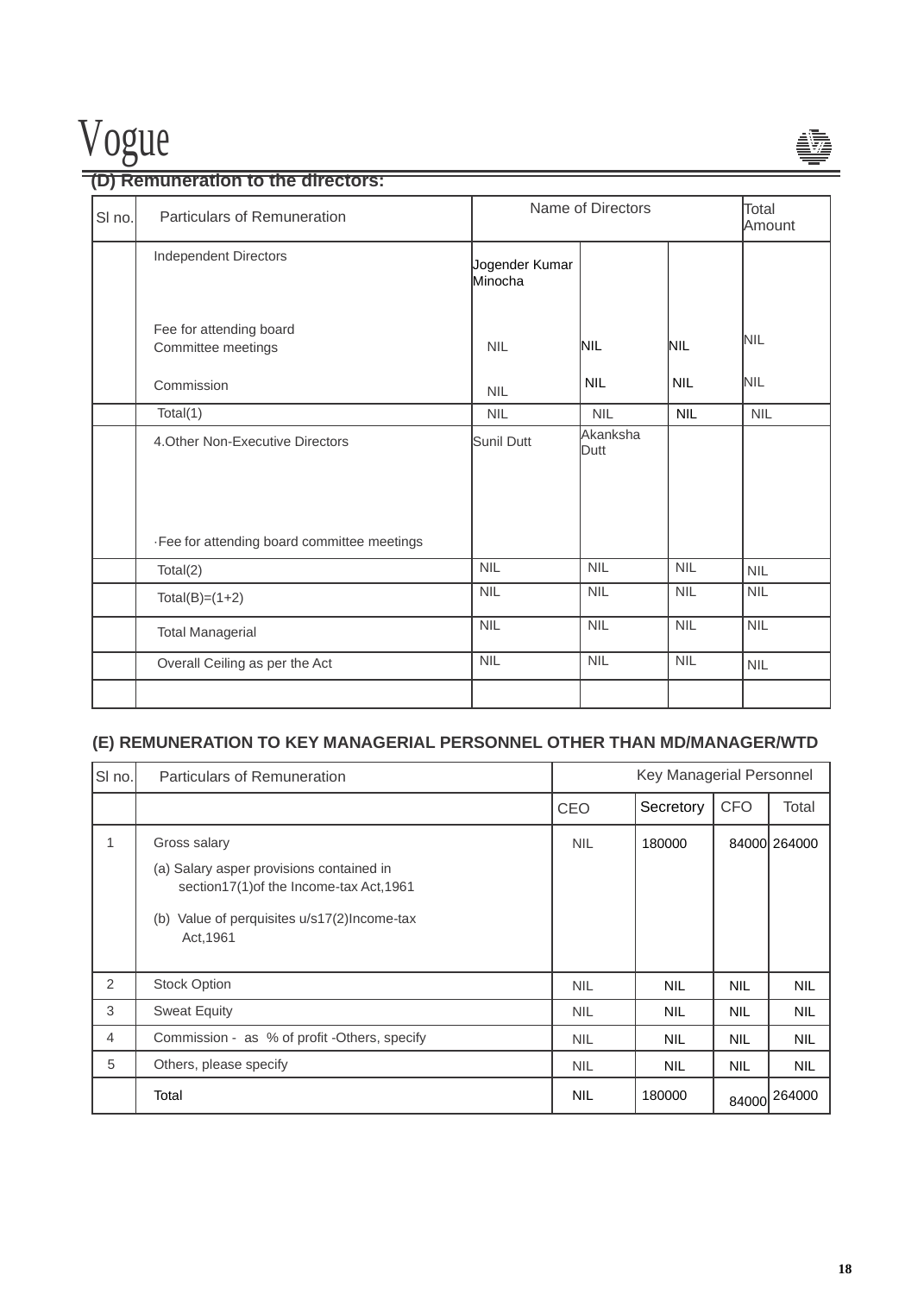

## **(xii) PENALTIES/PUNISHMENT/COMPOUNDING OF OFFENCES:**

| <b>Type</b>                         | Section of the<br><b>Companies Act</b> | <b>Brief</b><br><b>Description</b> | <b>Details of Penalty</b><br>/Punishment/<br>Compounding<br>fees imposed | Authority<br>[RD/NCLT/<br>COURT] | Appeal made,<br>if any<br>(give details) |  |  |
|-------------------------------------|----------------------------------------|------------------------------------|--------------------------------------------------------------------------|----------------------------------|------------------------------------------|--|--|
| <b>A.COMPANY</b>                    |                                        |                                    |                                                                          |                                  |                                          |  |  |
| Penalty                             | <b>NIL</b>                             | <b>NIL</b>                         | <b>NIL</b>                                                               | <b>NIL</b>                       | <b>NIL</b>                               |  |  |
| Punishment                          | <b>NIL</b>                             | <b>NIL</b>                         | <b>NIL</b>                                                               | <b>NIL</b>                       | <b>NIL</b>                               |  |  |
| Compounding                         | <b>NIL</b>                             | <b>NIL</b>                         | <b>NIL</b>                                                               | <b>NIL</b>                       | <b>NIL</b>                               |  |  |
| <b>B. DIRECTORS</b>                 |                                        |                                    |                                                                          |                                  |                                          |  |  |
| Penalty                             | <b>NIL</b>                             | <b>NIL</b>                         | <b>NIL</b>                                                               | <b>NIL</b>                       | <b>NIL</b>                               |  |  |
| Punishment                          | <b>NIL</b>                             | <b>NIL</b>                         | <b>NIL</b>                                                               | <b>NIL</b>                       | <b>NIL</b>                               |  |  |
| Compounding                         | <b>NIL</b>                             | <b>NIL</b>                         | <b>NIL</b>                                                               | <b>NIL</b>                       | <b>NIL</b>                               |  |  |
| <b>C. OTHER OFFICERS IN DEFAULT</b> |                                        |                                    |                                                                          |                                  |                                          |  |  |
| Penalty                             | <b>NIL</b>                             | <b>NIL</b>                         | <b>NIL</b>                                                               | <b>NIL</b>                       | <b>NIL</b>                               |  |  |
| Punishment                          | <b>NIL</b>                             | <b>NIL</b>                         | <b>NIL</b>                                                               | <b>NIL</b>                       | <b>NIL</b>                               |  |  |
| Compounding                         | <b>NIL</b>                             | <b>NIL</b>                         | <b>NIL</b>                                                               | <b>NIL</b>                       | <b>NIL</b>                               |  |  |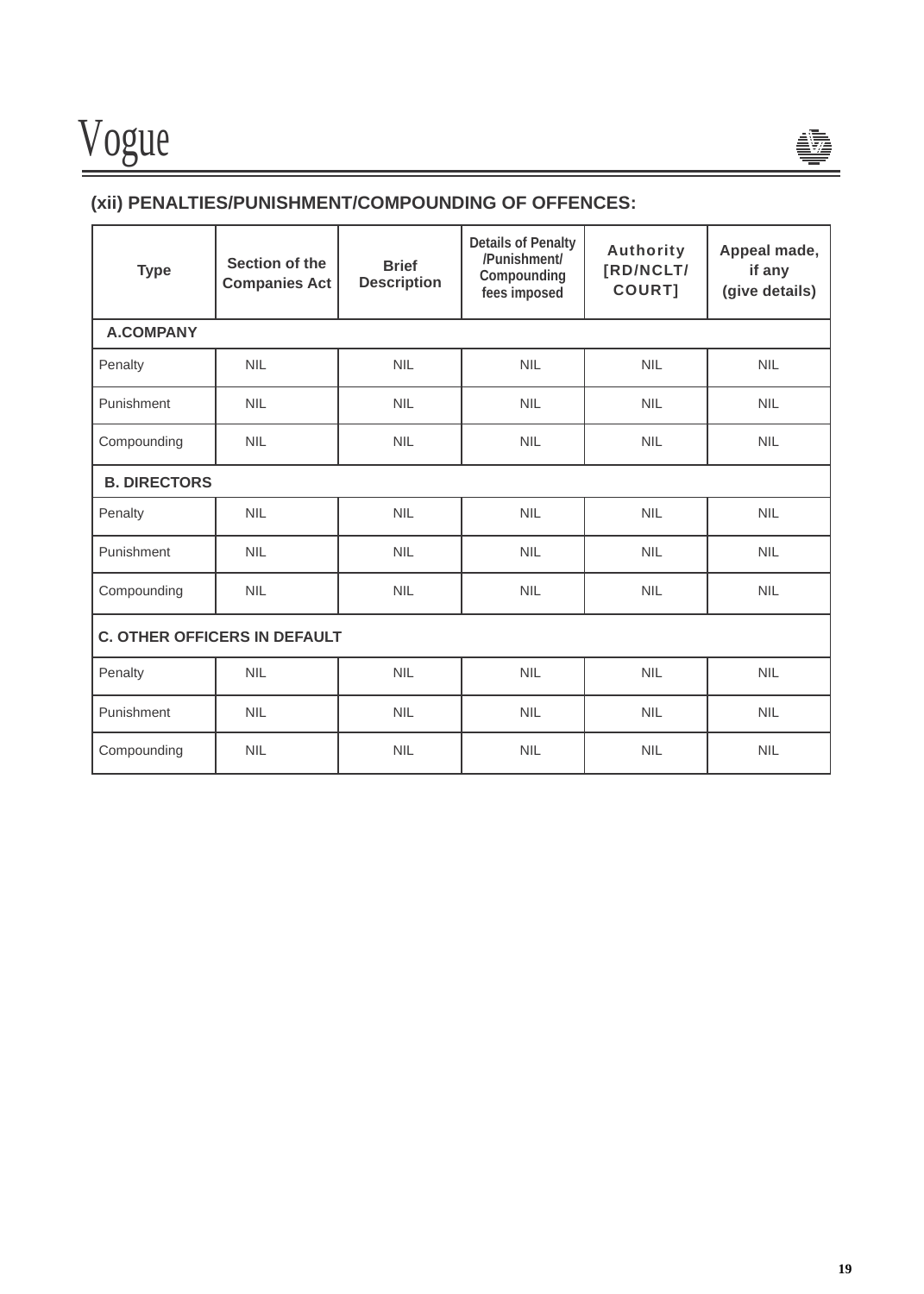

## **CORPORATE GOVERNANCE**

## 1. **COMPANY'S PHILOSOPHY ON CODE OF CORPORATE GOVERNANCE**

Good Corporate Governance is the adoption of best business practices in terms of integrity, transparency and ethics. The company believes in building trust and long-term relationship with all its stakeholders.

## 2. **COMPOSITION OF BOARD**

In compliance with the corporate governance, the board is headed by its Non-Executive Chairman, Shri Sunil Dutt. As on 31.03.2021, the board consisted of 4 members comprising 1 Executive Director and 3 Non-Executive Directors.

### 3. **NUMBER OF BOARD MEETINGS**

The Board met 4 times on 13.07.2020, 21.09.2020, 07.12.2020 & 26.03.2021 during the year.

4. No share Transfer or investor's complaint were pending as on 31.03.2021.

## 5. **COMPLIANCE OFFICER**

Ms. Jaswant Kaur, Company Secretary, is the Compliance Officer.

| S.  | <b>AGM PARTICULARS</b>                          | <b>DATE</b>                | <b>VENUE</b>                                                                         | <b>TIME</b>            |
|-----|-------------------------------------------------|----------------------------|--------------------------------------------------------------------------------------|------------------------|
| No. |                                                 |                            |                                                                                      |                        |
|     | 27 <sup>TH</sup> AGM in respect of year 2018-19 | 30th Sept. 2019            | AGGARWAL BHAWAN,<br>ROAD NO-10,                                                      | 11:00 A.M.             |
|     |                                                 |                            | EAST PUNJABI BAGH,                                                                   |                        |
|     |                                                 |                            | <b>NEW DELHI-110026</b>                                                              |                        |
| 2   | 28 <sup>TH</sup> AGM in respect of year 2019-20 | 31 <sup>st</sup> Dec. 2020 | $A-206.$<br>SOMDATT CHAMBERS-I,<br>5, BHIKAJI CAMA PLACE,<br><b>NEW DELHI-110066</b> | $ 02:00 \text{ P.M.} $ |
|     |                                                 |                            |                                                                                      |                        |
| 3   | 29 <sup>TH</sup> AGM in respect of year 2020-21 | 30 <sup>th</sup> Dec. 2021 | $A-206$ ,<br>SOMDATT CHAMBERS-I,<br>5, BHIKAJI CAMA PLACE,                           | $ 02:00 \text{ P.M.} $ |
|     |                                                 |                            | <b>NEW DELHI-110066</b>                                                              |                        |

## 6.

## **7. OTHER DISCLOSURES**

- (A) There are no materially significant related party transactions of the Company with key managerial personnel which have potential conflict with the interest of the Company at large.
- (B) Details of Non-Compliance by the Company or penalties, strictures imposed on the Company by Stock Exchanges or SEBI or any statutory authority, on any matter related to capital markets, during the period from 1st April 2020 to 31st March, 2021: The Company was compulsorily delisted by BSE, pursuant to which promoters came up with Exit Offer for public shareholders.

## **8. MEANS OF COMMUNICATION**

- (A) After being delisted, no more publication in newspapers is needed.
- (B) Annual Report is not being sent to Shareholders by Post due to Covid 19 related circular issued by the MCA. Where email is not available Company's website is regularly updated with financial results.
- (C) Management's Discussion & Analysis form part of the Annual Report.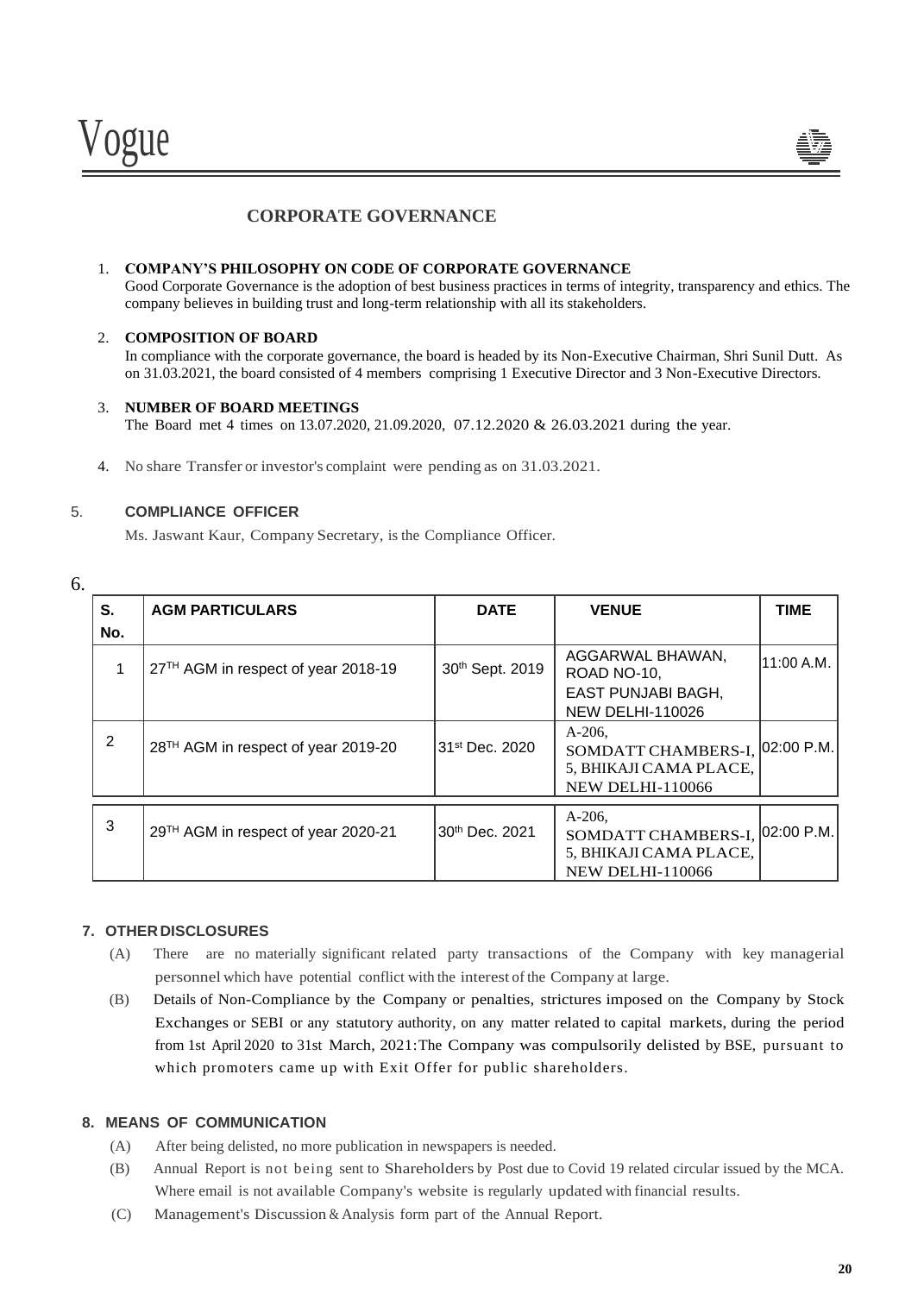

## **9. GENERALSHAREHOLDERSINFORMATION**

| (A) Annual General Meeting                                                                                                                                                                                       |  |                                                                                                                                                                        |
|------------------------------------------------------------------------------------------------------------------------------------------------------------------------------------------------------------------|--|------------------------------------------------------------------------------------------------------------------------------------------------------------------------|
| Date & Time<br>Venue                                                                                                                                                                                             |  | $30th$ December 2021, 02:00 P.M.<br>This year AGM to be held through VC and /or OAVM and the registered office of the<br>company shall be deemed the venue of the AGM. |
| Friday, 24.12.2021 to Wednesday 29.12.2021 (Both days inclusive)<br>(B) Book Closure Date:<br>(C) Dividend Payment :<br>Nil<br>(D) Pr e s e n t l y, Shares of the Company are not listed on any Stock Exchange. |  |                                                                                                                                                                        |

**10. DEMATERIALISATION OF SHARES**: The equity shares of the company fall under the category of Compulsory Delivery in demat form for all investors w.e.f 01.01.2003. More than 88.47 % of the Equity Share Capital of the company has been dematerialized as on 31.03.2021.

| <b>11. PLANT LOCATION</b>                        | <b>M/S VOGUE TEXTILES LIMITED</b> |                                                                                        |  |  |
|--------------------------------------------------|-----------------------------------|----------------------------------------------------------------------------------------|--|--|
|                                                  |                                   | 40th K.M. STONE G.T. ROAD, DISTT. SONEPAT, BAHALGARH                                   |  |  |
|                                                  | (HARYANA)                         |                                                                                        |  |  |
|                                                  |                                   | INVESTORS' CORRESPONDENCE : The Investors/ Shareholders may make correspondence at the |  |  |
| following address:                               |                                   |                                                                                        |  |  |
|                                                  |                                   |                                                                                        |  |  |
| VOGUE TEXTILES LIMITED                           | OR.                               | ALANKIT ASSIGNMENTS LIMITED                                                            |  |  |
| A-206, Somdatt Chambers-I, 5, Bhikaji Cama Place |                                   | 205-208 Anarkali Complex Jhandewalan Extension,                                        |  |  |
| New Delhi-110066. Ph-011-26170298, 26101915      |                                   | New Delhi-110055                                                                       |  |  |
| E-Mail: info@voguetextiles.com                   |                                   | Ph. No. 23541234, 42541955                                                             |  |  |

Web : [www.voguetextiles.com](http://www.voguetextiles.com/) Email: [info@alankit.com,](mailto:info@alankit.com) Web : [www.alankit.com](http://www.alankit.com/)

CIN : U18101DL1992PLC049370 CIN: : U74210DL1991PLC042569

Sd/-<br>Sunil Dutt

**Place:** New Delhi **Date :** 01<sup>x</sup> December 2021 Chairman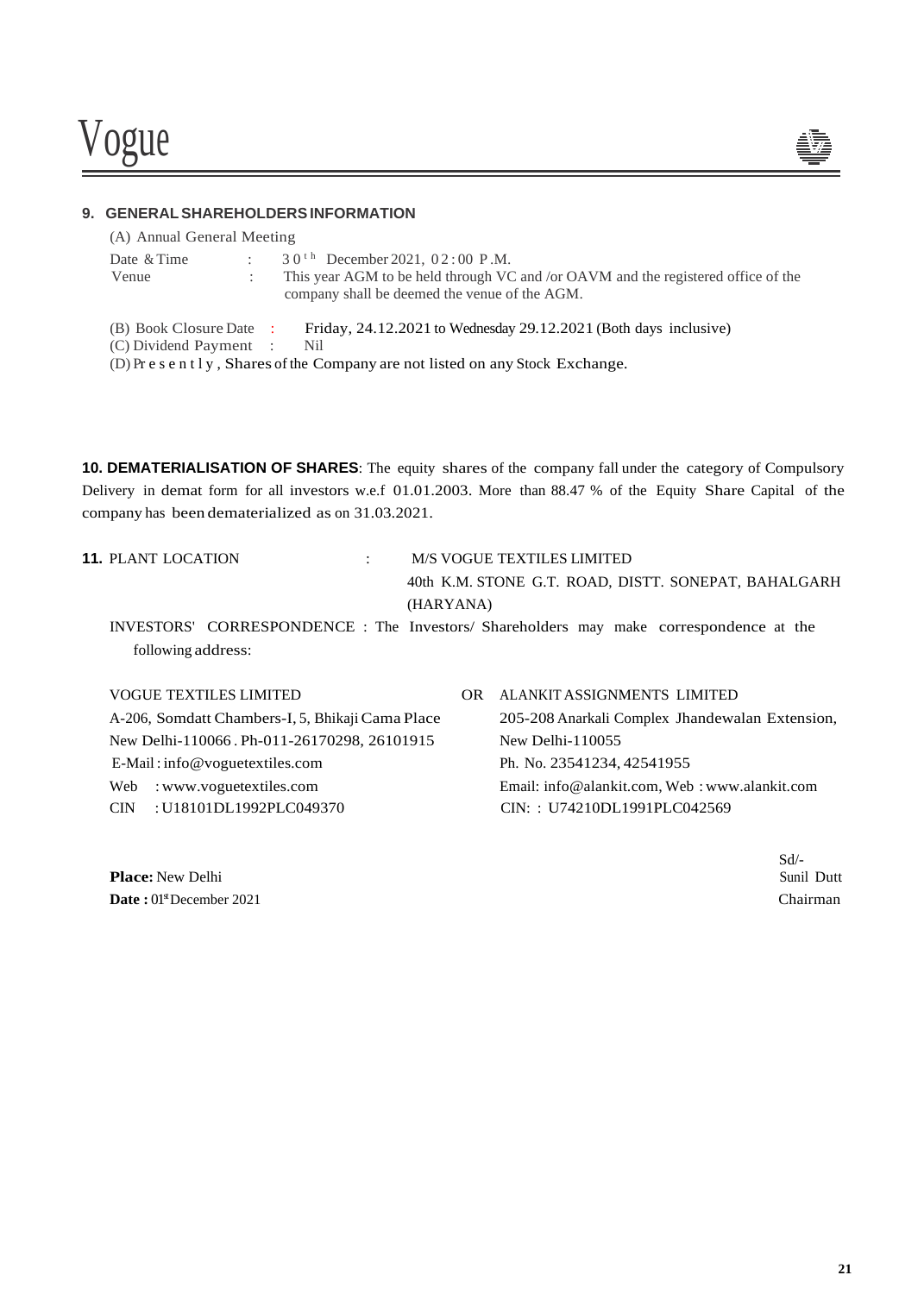

## **MANAGEMENT DISCUSSION & ANALYSIS REPORT**

## **INDUSTRY STRUCTURE AND DEVELOPMENT**

In the year under review, the outlook for the industry as a whole remained grim and most manufacturing units faced a tough time due to Covid-19 pandemic situation, asthe year progressed, declining domestic growth numbers coupled with already weak overseas markets affected the industry quite adversely and textiles industry was no exception to it.

## **FINANCIAL PERFORMANCE**

Plans laid out for bringing company to the path of recovery suffered major jolt during the year due to Covid-19. Your company could manage only a turnover of Rs.4.66 Lac only from main operations of company, but income from other sources was impressive, as it increased from Rs. 40.00 Lac to Rs. 66.72 Lac during the current year. Total earnings for the current year stands at Rs. 71.38 Lac.

## **INTERNAL CONTROL SYSTEM AND THEIR ADEQUACY**

Your company is committed to ensure that assets are safeguarded and protected against loss from unauthorized use and disposition, and the transactions are authorized and reported correctly. The Company has in place adequate internal control systems to ensure compliance with policies & procedures to ensure accuracy and transparency in financial results.

## **HUMAN RESOURCE DEVELOPMENT AND INDUSTRIAL RELATIONS**

The relations with the employees continued to be cordial during the year and efforts remained to provide a good & harmonious working environment.

## **OPPORTUNITIES / THREATS / RISK / CONCERNS**

Emerging opportunities in newer markets are not that strong at the moment and biggest markets for Indian textiles, North America & European Union are still not out of the problems . Unless the established markets get into growth trajectory in coming years, situation continues to be unpredictable.

### **OUT LOOK**

As the business of your Company depends on growth in overseas markets, Company has to keep putting efforts to expand product & country profile which is a gradual process.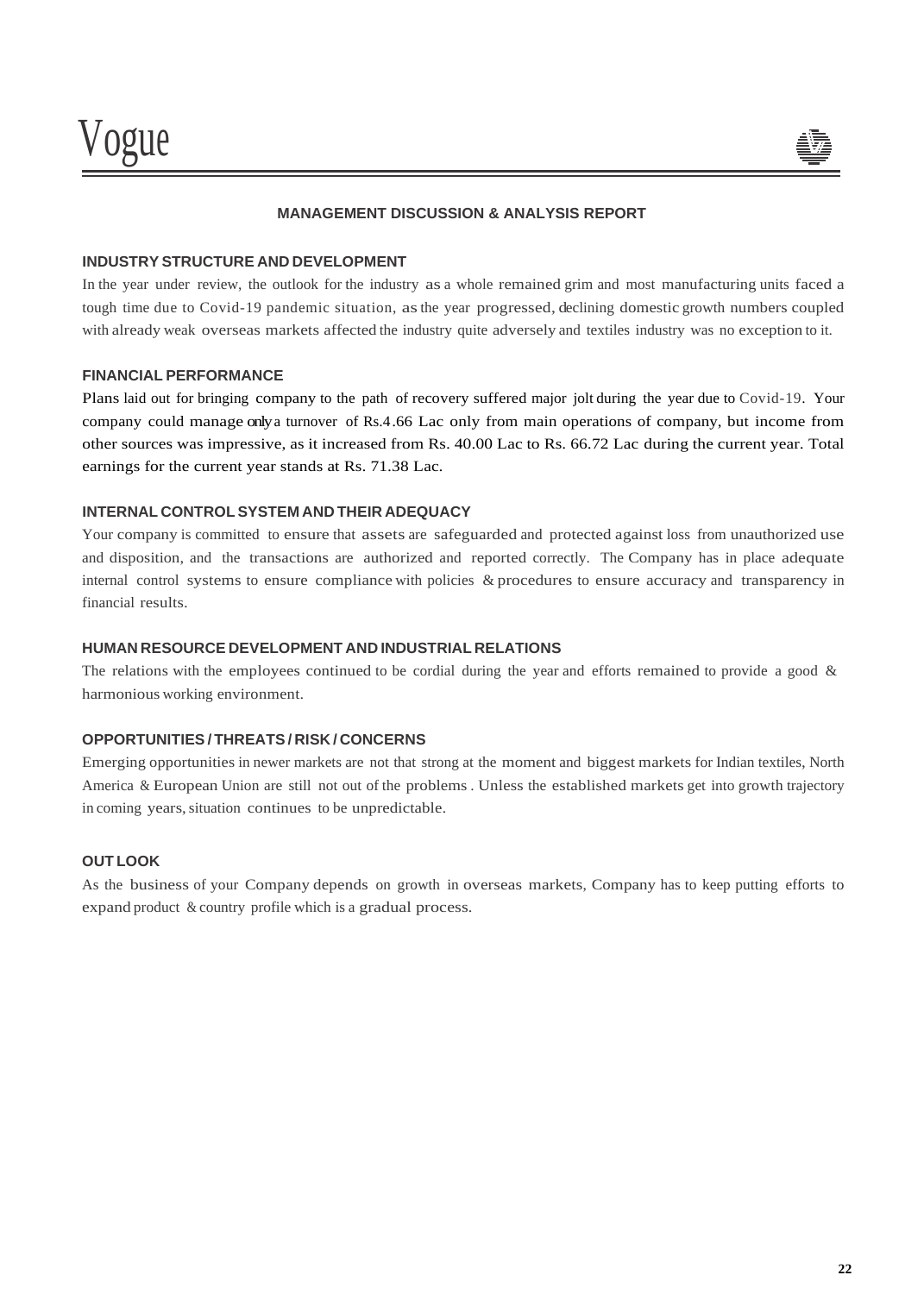

## **AUDITOR'S REPORT**

## **TO THE MEMBERS OF VOGUE TEXTILES LIMITED**

We have audited the accompanying standalone financial statements of Vogue Textiles Limited ('the Company'), which comprise the balance sheet as at 31 March 2021, the statement of profit and loss and the cash flow statement for the year then ended, and a summary of significant accounting policies and other explanatory information.

### **Management Responsibility forthe Financial Statements**

The Company's Board of Directors is responsible for the matters stated in Section 134(5) of the Companies Act, 2013 ("the Act") with respect to the preparation and presentation of these standalone financial statements that give a true and fair view of the financial position, financial performance and cash flows of the Company in accordance with the accounting principles generally accepted in India, including the Accounting Standards specified under Section 133 of the Act, read with Rule 7 of the Companies (Accounts) Rules, 2014. This responsibility also includes maintenance of adequate accounting records in accordance with the provisions of the Act for safeguarding the assets of the Company and for preventing and detecting frauds and other irregularities; selection and application of appropriate accounting policies; making judgments and estimates that are reasonable and prudent; and design, implementation and maintenance of adequate internal financial controls, that were operating effectively for ensuring the accuracy and completeness of the accounting records, relevant to the preparation and presentation of the financial statements that give a true and fair view and are free from material misstatement, whether due to fraud or error.

## **Auditor Responsibility**

Our responsibility is to express an opinion on these standalone financial statements based on our audit.

We have taken into account the provisions of the Act, the accounting and auditing standards and matters which are required to be included in the audit report under the provisions of the Act and the Rules made there under.

We conducted our audit in accordance with the Standards on Auditing specified under Section 143(10) of the Act. Those Standards require that we comply with ethical requirements and plan and perform the audit to obtain reasonable assurance about whether the financial statements are free from material misstatement.

An audit involves performing procedures to obtain audit evidence about the amounts and the disclosures in the financial statements. The procedures selected depend on the auditor's judgment, including the assessment of the risks of material misstatement of the financial statements, whether due to fraud or error. In making those risk assessments, the auditor considers internal financial control relevant to the Company's preparation of the financial statements that give a true and fair view in order to design audit procedures that are appropriate in the circumstances. An audit also includes evaluating the appropriateness of the accounting policies used and the reasonableness of the accounting estimates made by the Company's Directors, as well as evaluating the overall presentation of the financial statements.

We believe that the audit evidence we have obtained is sufficient and appropriate to provide a basis for our audit opinion on the standalone financial statements.

## **Opinion**

In our opinion and to the best of our information and according to the explanations given to us, the aforesaid standalone financial statements give the information required by the Act in the manner so required and give a true and fair view in conformity with the accounting principles generally accepted in India, of the state of affairs of the Company as at 31 March 2021 and its profit and its cash flows for the year ended on that date.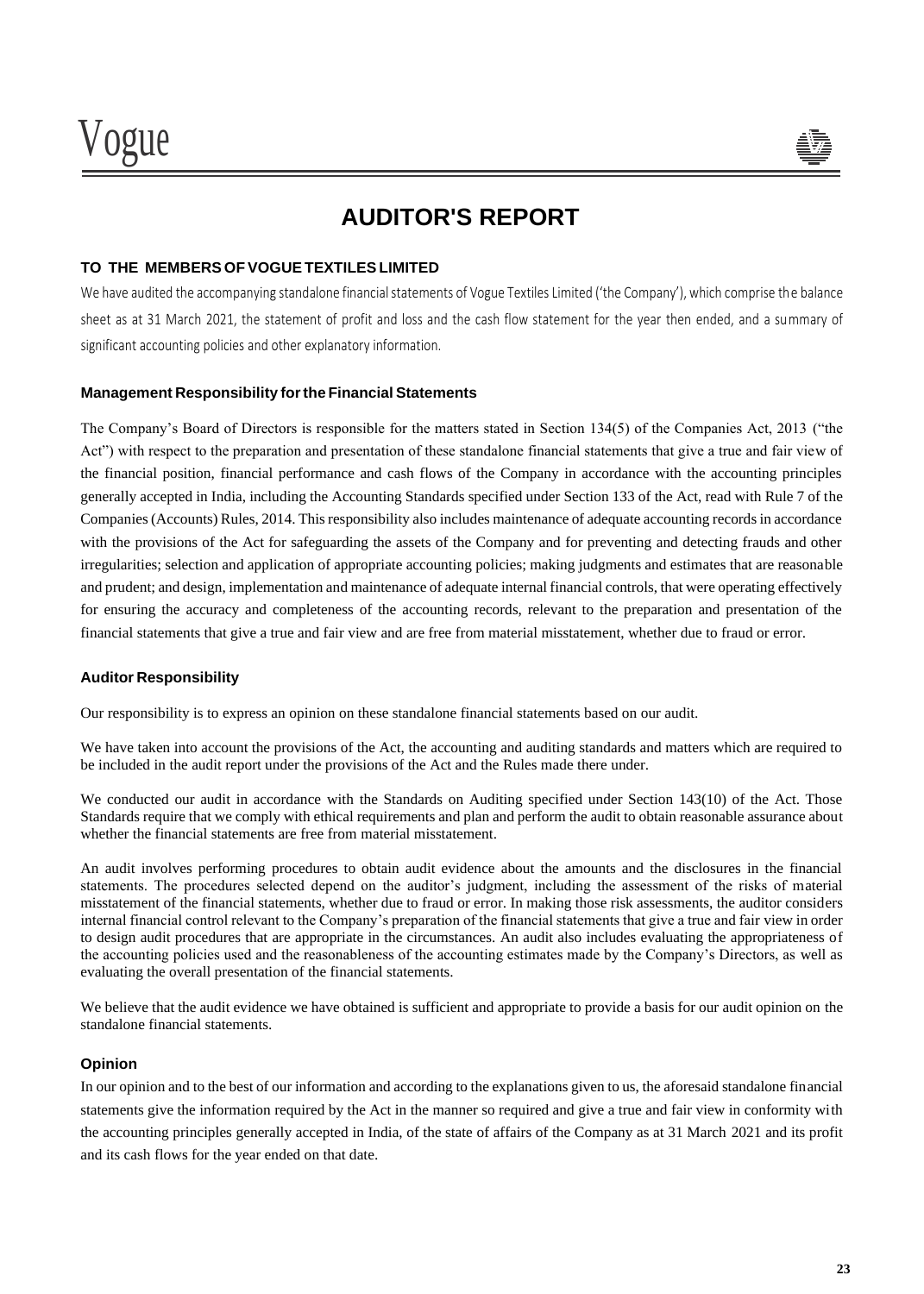Report on Other Legal and Regulatory Requirements.

- 1. As required by Section 143 (3) of the Act, we report that:
- (a) We have sought and obtained all the information and explanations which to the best of our knowledge and belief were necessary for the purposes of our audit.
- (b) in our opinion proper books of account as required by law have been kept by the Company so far as it appears from our examination of those books;
- (c) the balance sheet, the statement of profit and loss and the cash flow statement dealt with by this Report are in agreement with the books of account;
- (d) in our opinion, the aforesaid standalone financial statements comply with the Accounting Standards specified under Section 133 of the Act, read with Rule 7 of the Companies (Accounts) Rules, 2014;
- (e) on the basis of the written representations received from the directors as on 31 March 2021 taken on record by the Board of Directors, none of the directors is disqualified as on 31 March 2021 from being appointed as a director in terms of Section 164 (2) of the Act;
- **(f) with respect to the adequacy of the internal financial controls over financial reporting of the Company and the operating effectiveness of such controls, refer to our separate report in "Annexure"; and**
- (f) with respect to the other matters to be included in the Auditor's Report in accordance with Rule 11 of the Companies (Audit and Auditors) Rules, 2014, in our opinion and to the best of our information and according to the explanations given to us:
	- i. the Company has disclosed the impact of pending litigations on its financial position in its financial statements.
	- ii. the Company has made provision, as required under the applicable law or accounting standards, for material foreseeable losses, if any, on long-term contracts including derivative contracts .

 For NITIN KAPOOR & ASSOCIATES Chartered Accountants (Registration No.021107N)

 Sd/- Place: New Delhi (FCA NITIN KAPOOR) Date: 1<sup>st</sup> December, 2021 Prop. Membership. No. : 098699 **UDIN:21098699AAAAAN4642**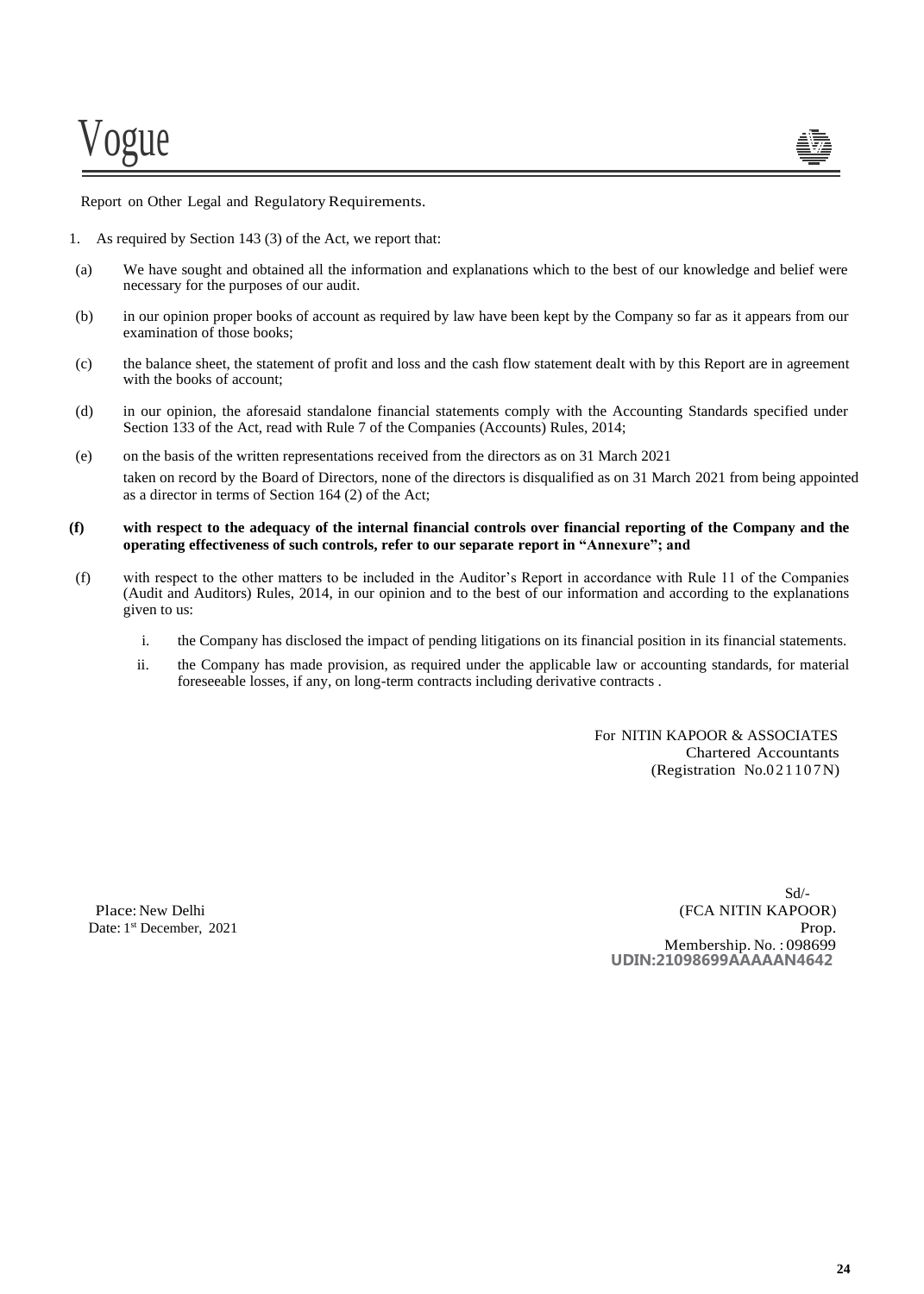Vogue



## **ANNEXURE TO THE AUDITOR'S REPORT**

## **Report on the Internal Financial Controls under Clause (i) of Sub-section 3 of Section 143 of the Companies Act, 2013 ("the Act")**

We have audited the internal financial controls over financial reporting of Vogue Textiles Limited ("the Company") as of 31 March 2021 in conjunction with our audit of the standalone financial statements of the Company for the year ended on that date.

## **Management's Responsibility for Internal Financial Controls**

The Company's management is responsible for establishing and maintaining internal financial controls based on the internal control over financial reporting criteria established by the Company considering the essential components of internal control stated in the Guidance Note on Audit of Internal Financial Controls over Financial Reporting issued by the Institute of Chartered Accountants of India ('ICAI'). These responsibilities include the design, implementation and maintenance of adequate internal financial controls that were operating effectively for ensuring the orderly and efficient conduct of its business, including adherence to company's policies, the safeguarding of its assets, the prevention and detection of frauds and errors, the accuracy and completeness of the accounting records, and the timely preparation of reliable financial information, as required under the Companies Act, 2013.

## **Auditors' Responsibility**

Our responsibility is to express an opinion on the Company's internal financial controls over financial reporting based on our audit. We conducted our audit in accordance with the Guidance Note on Audit of Internal Financial Controls over Financial Reporting (the "Guidance Note") and the Standards on

Auditing, issued by ICAI and deemed to be prescribed under section 143(10) of the Companies Act, 2013, to the extent applicable to an audit of internal financial controls, both applicable to an audit of Internal Financial Controls and, both issued by the Institute of Chartered Accountants of India. Those Standards and the Guidance Note require that we comply with ethical requirements and plan and perform the audit to obtain reasonable assurance about whether adequate internal financial controls over financial reporting was established and maintained and if such controls operated effectively in all material respects.

Our audit involves performing procedures to obtain audit evidence about the adequacy of the internal financial controls system over financial reporting and their operating effectiveness. Our audit of internal financial controls over financial reporting included obtaining an understanding of internal financial controls over financial reporting, assessing the risk that a material weakness exists, and testing and evaluating the design and operating effectiveness of internal control based on the assessed risk. The procedures selected depend on the auditor's judgment, including the assessment of the risks of material misstatement of the financial statements, whether due to fraud or error.

We believe that the audit evidence we have obtained is sufficient and appropriate to provide a basis for our audit opinion on the Company's internal financial controls system over financial reporting.

## **Meaning of Internal Financial Controls over Financial Reporting**

A company's internal financial control over financial reporting is a process designed to provide reasonable assurance regarding the reliability of financial reporting and the preparation of financial statements for external purposes in accordance with generally accepted accounting principles. A company's internal financial control over financial reporting includes those policies and procedures that

(1) pertain to the maintenance of records that, in reasonable detail, accurately and fairly reflect the transactions and dispositions of the assets of the company; (2) provide reasonable assurance that transactions are recorded as necessary to permit preparation of financial statements in accordance with generally accepted accounting principles, and that receipts and expenditures of the company are being made only in accordance with authorizations of management and directors of the company; and (3) provide reasonable assurance regarding prevention or timely detection of unauthorized acquisition, use, or disposition of the company's assets that could have a material effect on the financial statements.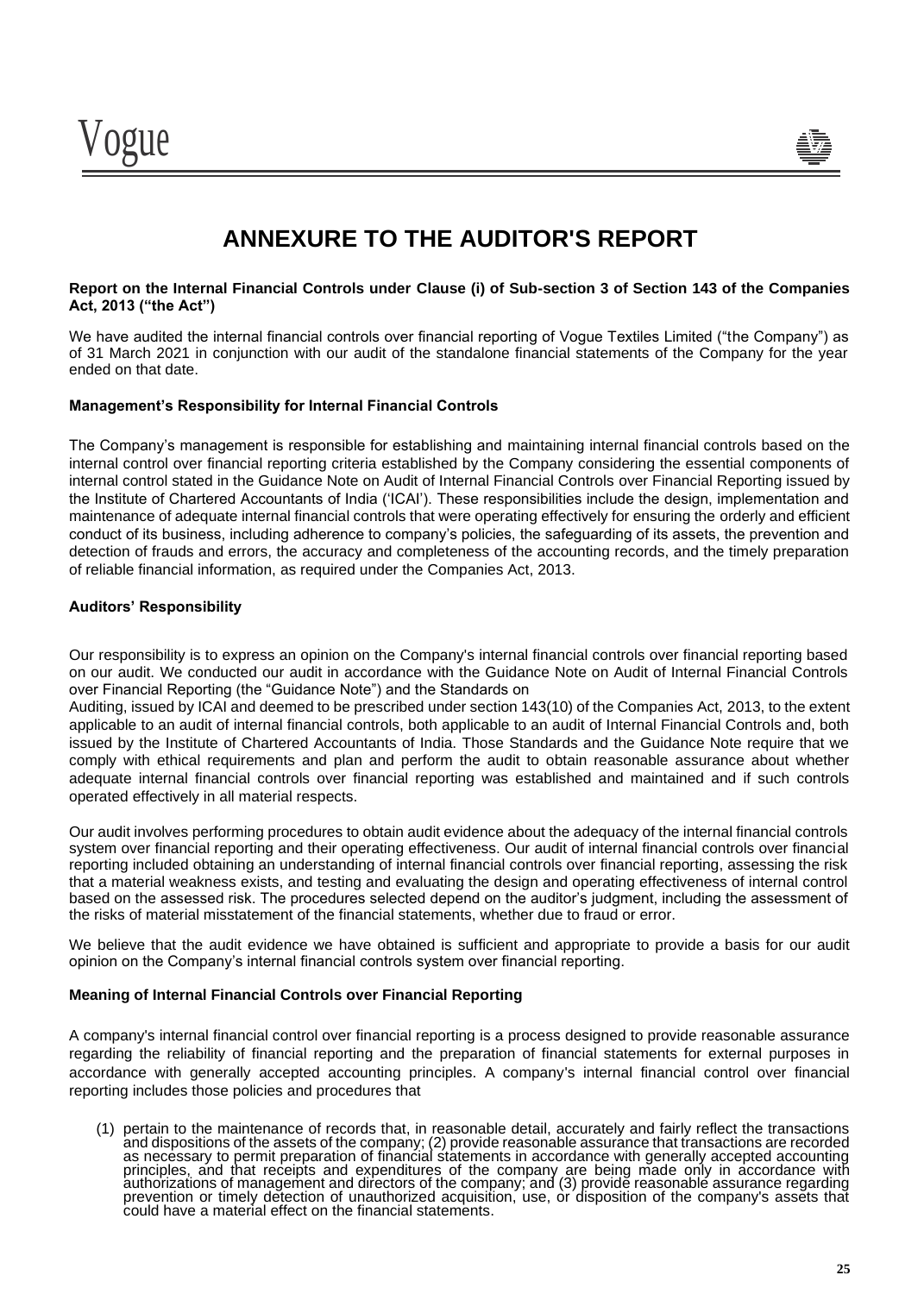



## **Inherent Limitations of Internal Financial Controls Over Financial Reporting**

Because of the inherent limitations of internal financial controls over financial reporting, including the possibility of collusion or improper management override of controls, material misstatements due to error or fraud may occur and not be detected. Also, projections of any evaluation of the internal financial controls over financial reporting to future periods are subject to the risk that the internal financial control over financial reporting may become inadequate because of changes in conditions, or that the degree of compliance with the policies or procedures may deteriorate.

## **Opinion**

In our opinion, the Company has, in all material respects, an adequate internal financial controls system over financial reporting and such internal financial controls over financial reporting were operating effectively as at 31 March 2021, based on the internal control over financial reporting criteria established by the Company considering the essential components of internal control stated in the Guidance Note on Audit of Internal Financial Controls Over Financial Reporting issued by the Institute of Chartered Accountants of India.

> For NITIN KAPOOR & ASSOCIATES Chartered Accountants (Registration No.021107N)

Date: 1<sup>st</sup> December, 2021 Prop.

Sd/- Place: New Delhi (FCA NITIN KAPOOR) Membership. No. : 098699 UDIN:**21098699AAAAAN4642**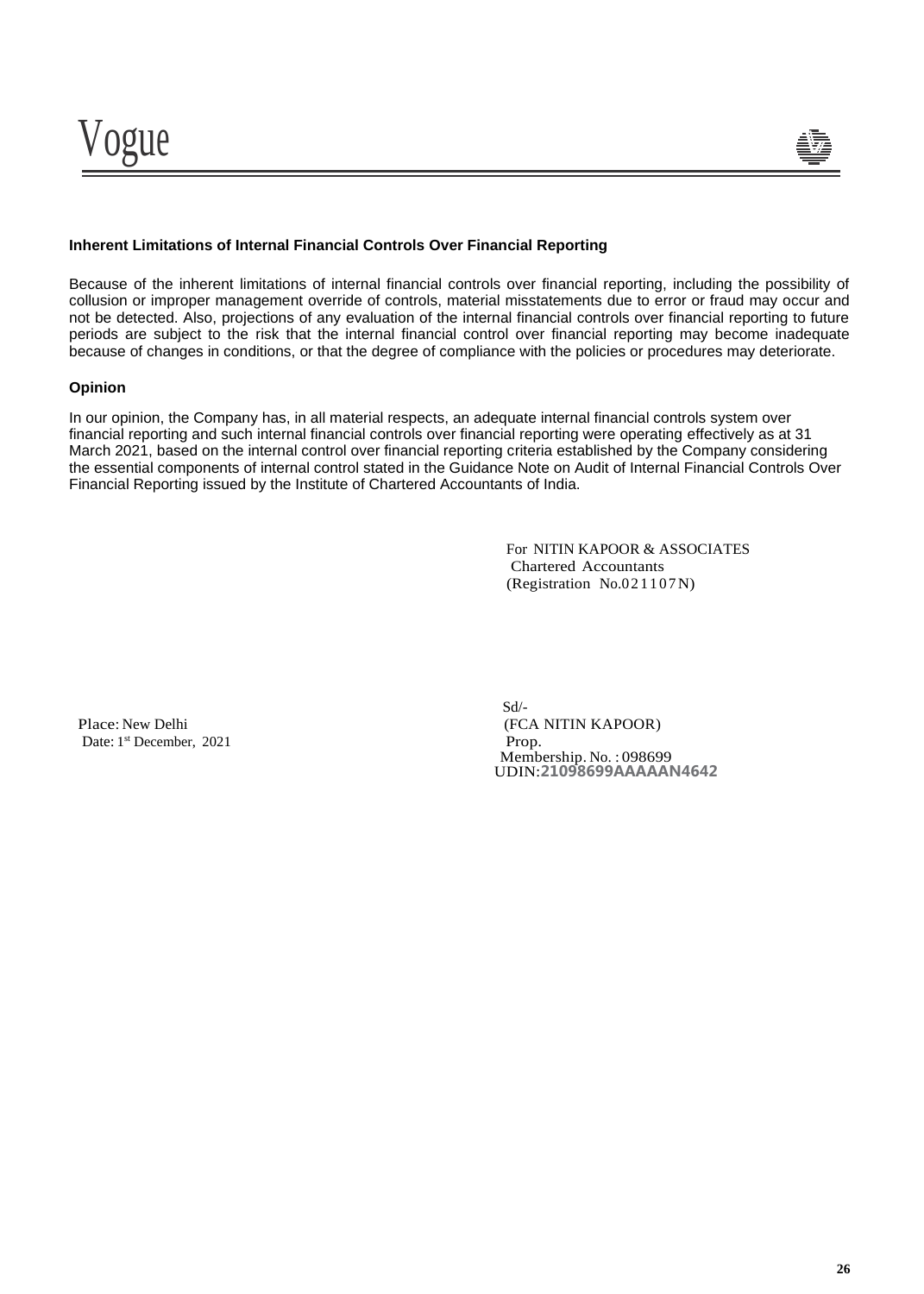

## **AUDITOR'S CERTIFICATE**

We have reviewed the implementation of Corporate Governance procedures by VOGUE TEXTILES LTD for the year ended 31st March, 2021 as stipulated in Clause 49 of the Listing agreement Exchanges. of the said Company with stock Exchanges

The Compliance of conditions of Corporate Governance is the responsibility of the management. Our examination was limited to a review of the procedures and implementation thereof. Adopted by the Company for ensuring the compliance of the conditions of the Corporate Governance , it is neither an audit nor an expression of opinion on the financial statements of the company.

In our opinion the best of our information and according to the explanations given to us and the representations made by the Directors and the Management .We certify that the Company has complied with the conditions of Corporate Governance as stipulated in Clause (49) of the Listing Agreement with the Stock Exchange.

We state that such compliance is neither an assurance as to the future viability of the company nor the efficiency or effectiveness with which the management has conducted the affairs of the Company

> For NITIN KAPOOR & ASSOCIATES Chartered Accountants (Registration No.021107N)

Date: 1<sup>ST</sup> December 2021 Prop.

 Sd/- Place: New Delhi (FCA NITIN KAPOOR) Membership. No. : 098699  **UDIN:21098699AAAAAN4642**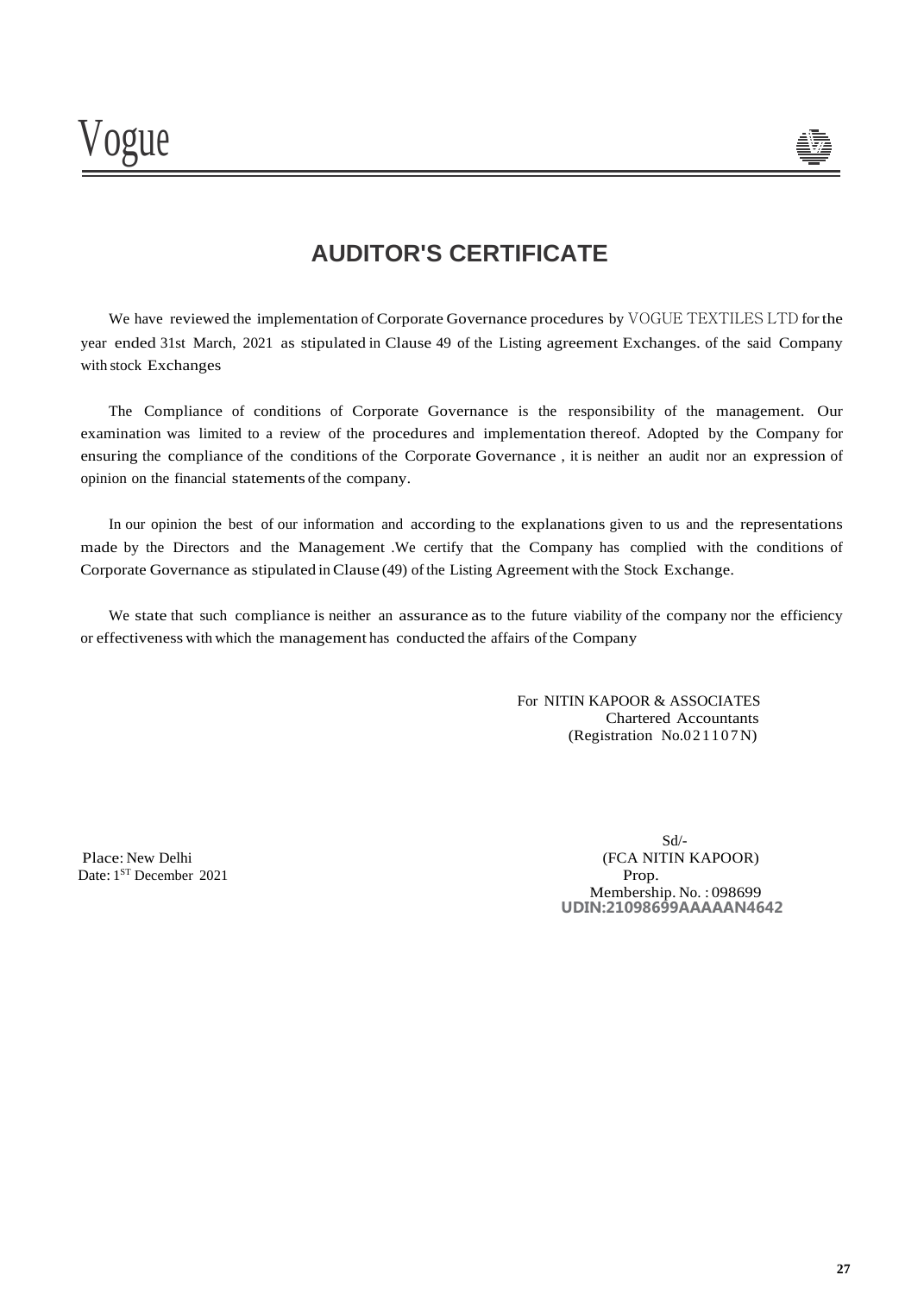

| S. No. | <b>Particulars</b>                                    | <b>Schedule</b> |                   | Amount as at 31st March    |                     |                                 |
|--------|-------------------------------------------------------|-----------------|-------------------|----------------------------|---------------------|---------------------------------|
|        |                                                       |                 |                   | 2021                       |                     | Amount as at 31st March<br>2020 |
|        |                                                       |                 |                   |                            |                     |                                 |
|        | <b>Equity &amp; Liabilities</b>                       |                 |                   |                            |                     |                                 |
|        | <b>Shareholder's Fund</b>                             |                 |                   |                            |                     |                                 |
|        | (1) Share Capital                                     | Α               | 59,009,700        |                            | 59,009,700          |                                 |
|        | (2) Reserves and Surplus                              | B               | (40,077,556)      | 18,932,144                 | (40,052,883)        | 18,956,817                      |
| Ш      | <b>Share Application Money Pending for Allotment</b>  |                 |                   |                            |                     |                                 |
| Ш      | Non Current Liabilities                               |                 |                   |                            |                     |                                 |
|        | (1) Long Term Borrowings                              | C               | 61,422,318        |                            | 64,716,525          |                                 |
|        | (2) Deferred Tax Liabilities (Net)                    | D               | 7,677,777         |                            | 7,330,335           |                                 |
|        | (3) Long Term Provisions                              | Е               | 1,427,148         | 70,527,242                 | 1,427,148           | 73,474,008                      |
|        |                                                       |                 |                   |                            |                     |                                 |
| IV     | <b>Current Liabilities</b>                            | F               |                   |                            |                     |                                 |
|        | (1) Trade Payables                                    |                 | 3,073,020         |                            | 4,067,020           |                                 |
|        | (2) Other Current Liabilities                         |                 | 1,654,230         |                            | 1,253,674           |                                 |
|        | (3) Short Term Provisions                             |                 | 5,552,707         | 10,279,957                 | 4,338,419           | 9,659,113                       |
|        | Total                                                 |                 |                   | 99,739,344                 |                     | 102,089,938                     |
|        |                                                       |                 |                   |                            |                     |                                 |
|        | <u>Assets</u>                                         |                 |                   |                            |                     |                                 |
|        | <b>Non Current Assets</b>                             |                 |                   |                            |                     |                                 |
|        | (1) Fixed Assets                                      |                 |                   |                            |                     |                                 |
|        | <b>Tangible Assets</b>                                | G               | 26,032,759        |                            | 26,395,879          |                                 |
|        | (2) Long Term Loans & Advances                        | Н               | 865,420           | 26,898,179                 | 865,420             | 27,261,299                      |
| Ш      | <b>Current Assets</b>                                 | $\mathbf{I}$    |                   |                            |                     |                                 |
|        | (1) Inventories                                       |                 | 15,049,649        |                            | 15,535,263          |                                 |
|        | (2) Trade Receivables                                 |                 | 46, 195, 244      |                            | 46,287,954          |                                 |
|        | (3) Cash and Cash Equivalents                         |                 | 666,090           |                            | 2,559,311           |                                 |
|        | (4) Short Term Loans & Advances                       |                 | 10,902,322        |                            | 10,425,968          |                                 |
|        | (5) Other Current Assets                              |                 | 27,860            | 72,841,165                 | 20,143              | 74,828,639                      |
|        |                                                       |                 |                   |                            |                     |                                 |
|        | Total                                                 |                 |                   | 99,739,344                 |                     | 102,089,938                     |
|        |                                                       |                 |                   |                            |                     |                                 |
|        | Significant Accounting Policies and Notes to Accounts | J               |                   |                            |                     |                                 |
|        | As per our report of even date                        |                 |                   | For Vogue Textiles Limited |                     |                                 |
|        |                                                       |                 |                   |                            |                     |                                 |
|        | <b>NITIN KAPOOR &amp; ASSOCIATES</b>                  |                 |                   |                            |                     |                                 |
|        | Firm Registeration No. 021107N                        |                 | Sd/-              | Sd/-                       | Sd/-                |                                 |
|        |                                                       |                 | <b>Sunil Dutt</b> | <b>Anil Dutt</b>           | <b>Jaswant Kaur</b> |                                 |
|        |                                                       |                 | (Director)        | (Mg. Director)             |                     | (Company Secretary)             |
| Sd/-   | <b>NITIN KAPOOR</b>                                   |                 |                   |                            |                     |                                 |
|        |                                                       |                 |                   |                            |                     |                                 |
|        | <b>PROPRIETOR</b>                                     |                 |                   |                            |                     |                                 |
|        | Membership No.: 098699                                |                 |                   |                            |                     |                                 |
|        | Date 01.12.2021                                       |                 |                   |                            |                     |                                 |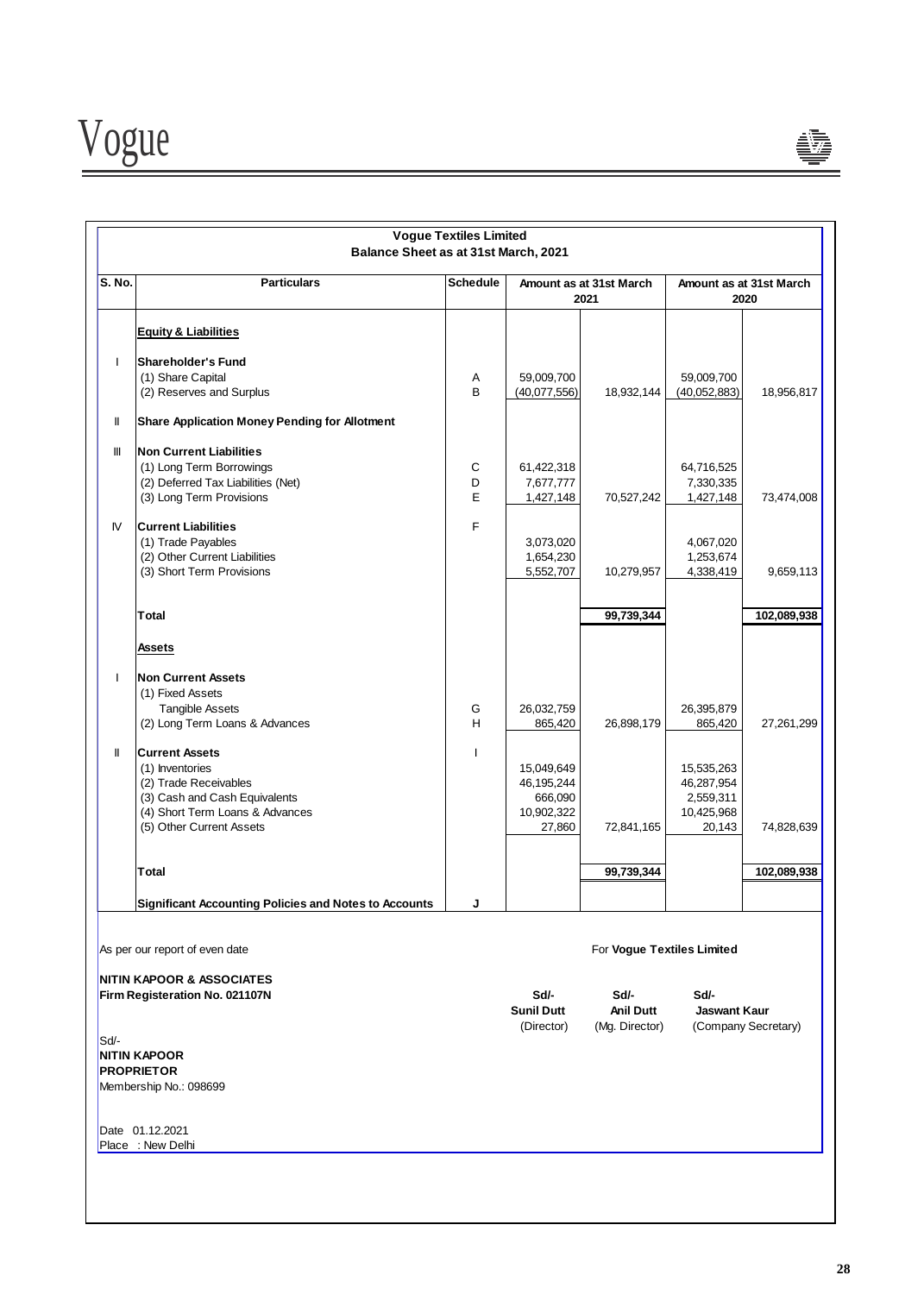

|         | S. No. Particulars                                                            | <b>Schedule</b>   | Amount for the<br>Year ended on<br>31/03/2021 | Amount for the<br>Year ended on<br>31/03/2020 |
|---------|-------------------------------------------------------------------------------|-------------------|-----------------------------------------------|-----------------------------------------------|
| T       | <b>Revenue From Operations</b>                                                |                   |                                               |                                               |
|         | <b>Revenue From Operations</b>                                                | Κ                 | 466,392                                       | 4,961,497                                     |
|         | Other Income                                                                  | L                 | 6,672,000                                     | 4,000,478                                     |
|         |                                                                               |                   |                                               |                                               |
|         | <b>Total Revenue</b>                                                          |                   | 7,138,392                                     | 8,961,975                                     |
| Ш       | <b>Expenses</b>                                                               |                   |                                               |                                               |
|         | <b>Cost of Material Consumed</b>                                              | M                 | 106,202                                       | 2,683,012                                     |
|         | Changes in Inventories of Finished Goods, Work in                             |                   |                                               |                                               |
|         | Progress and Stock In Trade                                                   | N                 | 340,076                                       | 813,248                                       |
|         | <b>Employee Benefit Expenses</b>                                              | O                 | 3,226,696                                     | 3,231,871                                     |
|         | <b>Finance Cost</b>                                                           | P                 | 1,488,407                                     | 1,432,084                                     |
|         | Depreciation and Amortisation Expense                                         | Q                 | 363,120                                       | 375,498                                       |
|         | Other Expense                                                                 | R                 | 1,291,122                                     | 1,960,738                                     |
|         | <b>Total Expense</b>                                                          |                   | 6,815,623                                     | 10,496,451                                    |
|         | <b>Profit Before Exceptional and Extraordinary</b>                            |                   |                                               |                                               |
| Ш       | Items and Tax (I-II)                                                          |                   | 322,769                                       | (1,534,476)                                   |
| IV      |                                                                               |                   |                                               |                                               |
|         | (-) Exceptional Items                                                         |                   |                                               |                                               |
| V<br>VI | Profit Before Extraordinary Items and Tax (III-IV)<br>(-) Extraordinary Items |                   | 322,769                                       | (1,534,476)                                   |
| VII     | <b>Profit Before Tax (V-VI)</b>                                               |                   | 322,769                                       | (1,534,476)                                   |
| VIII    | <b>Tax Expense</b>                                                            |                   |                                               |                                               |
|         | (I) Current Tax                                                               |                   |                                               |                                               |
|         | (II) Earlier Year Tax                                                         |                   |                                               |                                               |
|         | (III) Deferred Tax                                                            |                   | 347,441                                       | 384,028                                       |
| IX      | Profit (Loss) For the Period (VII-VIII)                                       |                   | (24, 673)                                     | (1,918,504)                                   |
|         |                                                                               |                   |                                               |                                               |
| х       | <b>Earning Per Equity Shares</b><br>(I) Basic                                 |                   |                                               |                                               |
|         | (II) Diluted                                                                  |                   |                                               |                                               |
|         | <b>Significant Accounting Policies and Notes to Accounts</b>                  | J                 |                                               |                                               |
|         | As per our report of even date                                                |                   | For Vogue Textiles Limited                    |                                               |
|         | <b>NITIN KAPOOR &amp; ASSOCIATES</b>                                          |                   |                                               |                                               |
|         | Firm Registeration No. 021107N                                                | Sd/-              | Sd/-                                          | Sd/-                                          |
|         |                                                                               | <b>Sunil Dutt</b> | <b>Anil Dutt</b>                              | <b>Jaswant Kaur</b>                           |
|         |                                                                               | (Director)        | (Mg. Director)                                | (Company Secretary)                           |
|         | <b>NITIN KAPOOR</b>                                                           |                   |                                               |                                               |
|         | <b>PROPRIETOR</b>                                                             |                   |                                               |                                               |
|         | Membership No.: 098699                                                        |                   |                                               |                                               |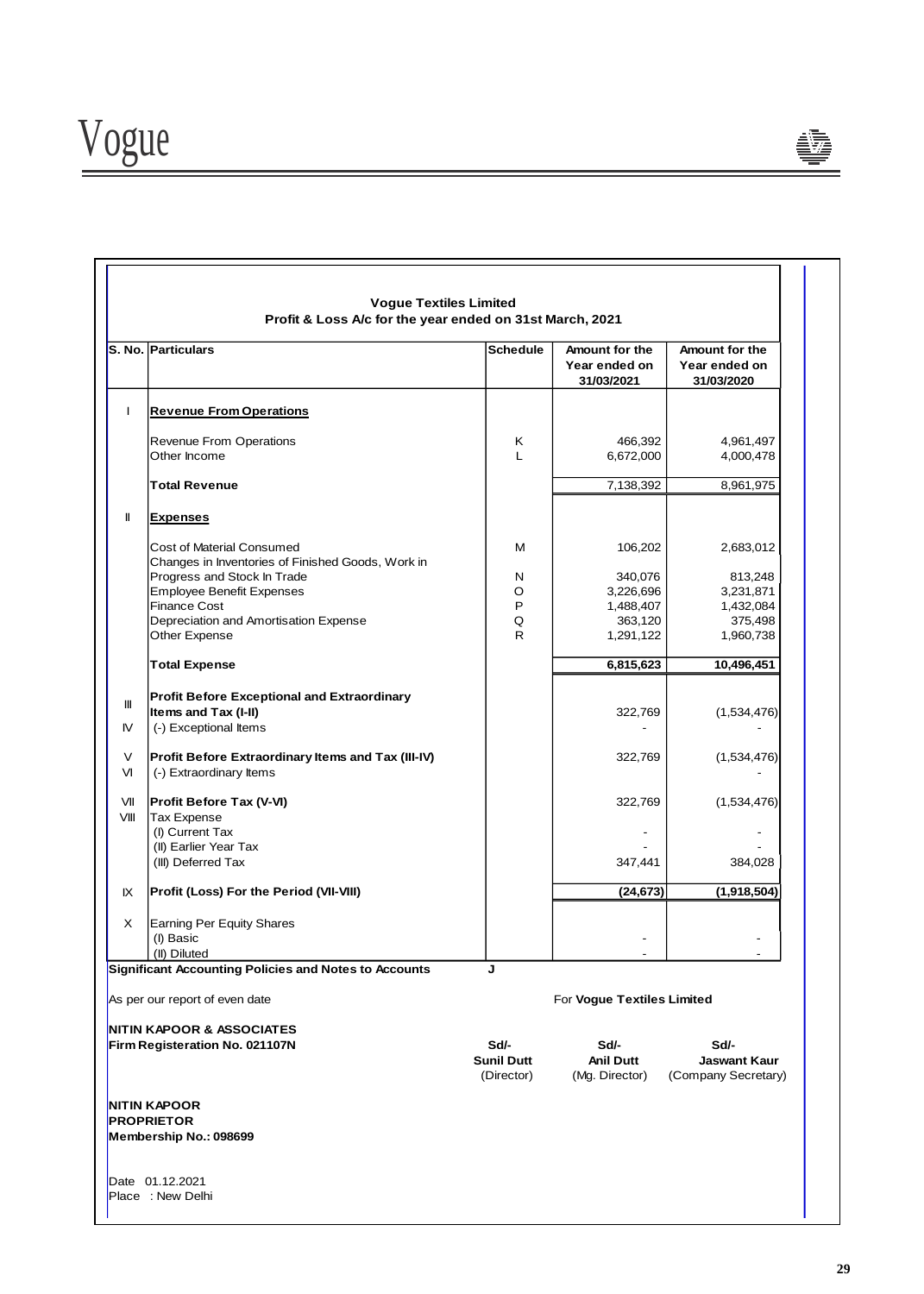**NITIN KAPOOR**



|     | <b>Vogue Textiles Limited</b><br>Cash Flow Statement for the year ended March 31, 2021                                                                                                                                                                   |                   |                            |                                |                         |
|-----|----------------------------------------------------------------------------------------------------------------------------------------------------------------------------------------------------------------------------------------------------------|-------------------|----------------------------|--------------------------------|-------------------------|
|     |                                                                                                                                                                                                                                                          |                   |                            |                                | Amount "In Lacs"        |
|     |                                                                                                                                                                                                                                                          |                   | For the Year<br>2020-21    |                                | For the Year<br>2019-20 |
|     |                                                                                                                                                                                                                                                          |                   |                            |                                |                         |
|     | A Cash flow from operating activities<br>Profit Before tax (excluding extraordinary and exceptional items)                                                                                                                                               |                   | 3.23                       |                                | (15.34)                 |
|     | Adjustements for:                                                                                                                                                                                                                                        |                   |                            |                                |                         |
|     | Depreciation, amortisation and obsolescense                                                                                                                                                                                                              | 3.63              |                            | 3.75                           |                         |
|     | Interest Expense                                                                                                                                                                                                                                         | 14.88             | 18.52                      | 14.32                          | 18.08                   |
|     | Operating activities before working capital changes                                                                                                                                                                                                      |                   | 21.74                      |                                | 2.73                    |
|     | Adjustment for:                                                                                                                                                                                                                                          |                   |                            |                                |                         |
|     | (Increase)/Decrease in trade and other receivables                                                                                                                                                                                                       | (3.91)            |                            | (42.94)                        |                         |
|     | (Increase)/Decrease in Inventories                                                                                                                                                                                                                       | 4.86              |                            | 34.96                          |                         |
|     | Increase/(Decrease) in trade payables and Customer Advances                                                                                                                                                                                              | 6.21              | 7.15                       | (5.84)                         | (13.82)                 |
|     | Cash (used in)/ generated from operations                                                                                                                                                                                                                |                   | 28.89                      |                                | (11.09)                 |
|     | Direct Taxes Refund/(Paid) - net                                                                                                                                                                                                                         |                   |                            |                                |                         |
|     | Net Cash (Used in)/ from operating activities                                                                                                                                                                                                            |                   | 28.89                      |                                | (11.09)                 |
|     |                                                                                                                                                                                                                                                          |                   |                            |                                |                         |
| ΙB. | Cash flow from investing activities                                                                                                                                                                                                                      |                   |                            |                                |                         |
|     | Purchase of Fixed Assets                                                                                                                                                                                                                                 |                   |                            |                                |                         |
|     | Proceeds from Sale of Fixed Assets                                                                                                                                                                                                                       |                   |                            |                                | 7.15                    |
|     | Interest Received/Profit on sale of Fixed assets                                                                                                                                                                                                         |                   |                            |                                | (3.70)                  |
|     | <b>Refund of Seccurity Deposit</b>                                                                                                                                                                                                                       |                   | 0.00                       |                                | 0.08                    |
|     | Cash (Used in)/from investing activities                                                                                                                                                                                                                 |                   | 0.00                       |                                | 3.53                    |
| IС  | Cash flow from financing activities                                                                                                                                                                                                                      |                   |                            |                                |                         |
|     | Proceeds from Short term borrowings                                                                                                                                                                                                                      |                   |                            |                                |                         |
|     | Re-payment of Long term borrowings                                                                                                                                                                                                                       |                   | (32.94)                    |                                | 38.36                   |
|     | <b>Interest Paid</b>                                                                                                                                                                                                                                     |                   | (14.88)                    |                                | (14.32)                 |
|     | Cash (Used in)/from Financing activities                                                                                                                                                                                                                 |                   | (47.83)                    |                                | 24.04                   |
|     |                                                                                                                                                                                                                                                          |                   |                            |                                |                         |
|     | Net (decrease) /lncrease in cash and cash equivalents (A+B+C)                                                                                                                                                                                            |                   | (18.93)                    |                                | 16.48                   |
|     | Cash and Cash equivalent at the beginning of the Year                                                                                                                                                                                                    |                   | 25.60                      |                                | 9.12                    |
|     | Cash and Cash equivalent at the end of the Year                                                                                                                                                                                                          |                   | 6.67                       |                                | 25.60                   |
|     |                                                                                                                                                                                                                                                          |                   |                            |                                |                         |
|     | <b>Place: New Delhi</b>                                                                                                                                                                                                                                  |                   |                            | For and on behalf of the Board |                         |
|     | Dated: 01.12.2021                                                                                                                                                                                                                                        |                   |                            |                                |                         |
|     |                                                                                                                                                                                                                                                          |                   |                            |                                | <b>Sunil Dutt</b>       |
|     |                                                                                                                                                                                                                                                          |                   |                            |                                | (Chairman)              |
|     | <b>Auditor's Report</b>                                                                                                                                                                                                                                  |                   |                            |                                |                         |
|     |                                                                                                                                                                                                                                                          |                   |                            |                                |                         |
|     | We have verified the attached cash flow statement of Vogue Textiles Limited, derived from audited financial statements and the books and<br>records maintained by the Company for the year ended 31st March, 2021 and found them in agreement therewith. |                   |                            |                                |                         |
|     | As per our report of even date                                                                                                                                                                                                                           |                   | For Vogue Textiles Limited |                                |                         |
|     | NITIN KAPOOR & ASSOCIATES                                                                                                                                                                                                                                |                   |                            |                                |                         |
|     | Firm Registeration No. 021107N                                                                                                                                                                                                                           | Sd/-              | Sd/-                       |                                | Sd/-                    |
|     |                                                                                                                                                                                                                                                          | <b>Sunil Dutt</b> | Anil Dutt                  |                                | Jaswant Kaur            |
|     |                                                                                                                                                                                                                                                          |                   | (Mg. Director)             |                                | (Company Secretary)     |
|     |                                                                                                                                                                                                                                                          | (Director)        |                            |                                |                         |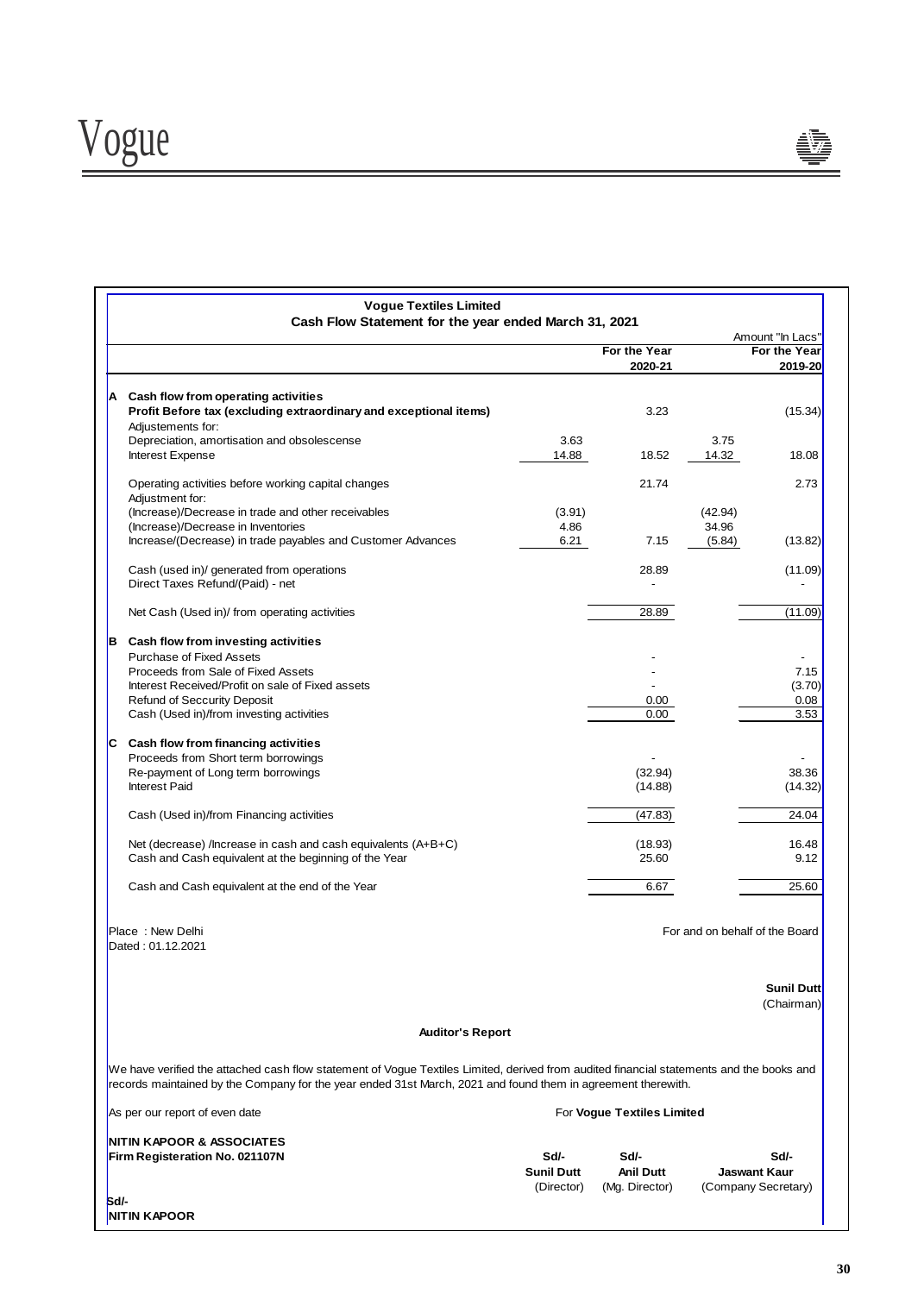

| <b>Schedules Forming Part of Balance Sheet</b>                                                                                                                            | <b>Vogue Textiles Limited</b><br>As At 31st March, 2021 |                             |                         |                               |
|---------------------------------------------------------------------------------------------------------------------------------------------------------------------------|---------------------------------------------------------|-----------------------------|-------------------------|-------------------------------|
|                                                                                                                                                                           |                                                         | As at<br>31st March, 2021   |                         | As at<br>31st March, 2020     |
| <b>Schedule- A : Share Capital</b><br>[A] Authorised Capital                                                                                                              |                                                         |                             |                         |                               |
| 10,000,000 (Previous Year 10,000,000) Equity Shares of Rs 10/- each<br>[B] Issued, Subscribed and Paid Up Capital                                                         |                                                         | 100,000,000                 |                         | 100,000,000                   |
| 59,00,970 (Previous Year 59,00,970) Equity Shares of Rs 10/- each                                                                                                         |                                                         | 59,009,700<br>59,009,700    |                         | 59,009,700<br>59,009,700      |
| [C] Reconcialiation of the shares outstanding                                                                                                                             |                                                         |                             |                         |                               |
| Equity shares at the beginning of the year<br>Movement During the Year                                                                                                    | Nos.<br>5,900,970                                       | Value (Rs.)<br>59,009,700   | Nos.<br>5,900,970       | Value (Rs.)<br>59,009,700     |
| Equity shares at the end of the year                                                                                                                                      | 5,900,970                                               | 59,009,700                  | 5,900,970               | 59,009,700                    |
| [D] Shareholder holding Equity Share more than 5%                                                                                                                         |                                                         |                             |                         |                               |
| <b>Name of Shareholder</b>                                                                                                                                                | No. of Shares                                           | % of Holding                | No. of Shares           | % of Holding                  |
| Anil Dutt<br>Sunil Dutt                                                                                                                                                   | 1,576,740<br>2,336,202                                  | 26.72<br>39.59              | 1,559,243<br>2,336,202  | 26.42<br>39.59                |
| <b>Schedule B: Reserves &amp; Surplus</b><br>Profit & Loss A/c<br>At the Beginning of the Accounting Period<br>Addition During the Year<br>Adjusted with Retained Earning |                                                         | (40, 052, 883)<br>(24, 673) |                         | (38, 134, 379)<br>(1,918,504) |
| At the end of the Accounting Period                                                                                                                                       |                                                         | (40,077,556)                |                         | (40,052,883)                  |
| <b>Schedule C: Long Term Borrowings</b><br>Secured Loans Borrowings:<br>Loans From Banks<br>Loans From Others<br>Unsecured Loans Borrowings:                              | 9,130,718                                               |                             | 9,005,825               |                               |
| Loans From Directors and Shareholders<br>Loans From Others                                                                                                                | 42,941,600<br>9,350,000                                 | 61,422,318<br>61,422,318    | 46,360,700<br>9,350,000 | 64,716,525<br>64,716,525      |
| <b>Schedule D: Deferred Tax Liabilities (NET)</b>                                                                                                                         |                                                         |                             |                         |                               |
| At the Beginning of the Year<br>Add: Provisions for the Year                                                                                                              |                                                         | 7,330,335<br>347,441        |                         | 6,946,308<br>384,028          |
|                                                                                                                                                                           |                                                         | 7,677,777                   |                         | 7,330,335                     |
| <b>Schedule E: Long Term Provisions</b>                                                                                                                                   |                                                         |                             |                         |                               |
| Provision for Income Tax                                                                                                                                                  |                                                         | 1,427,148<br>1,427,148      |                         | 1,427,148<br>1,427,148        |
|                                                                                                                                                                           |                                                         |                             |                         |                               |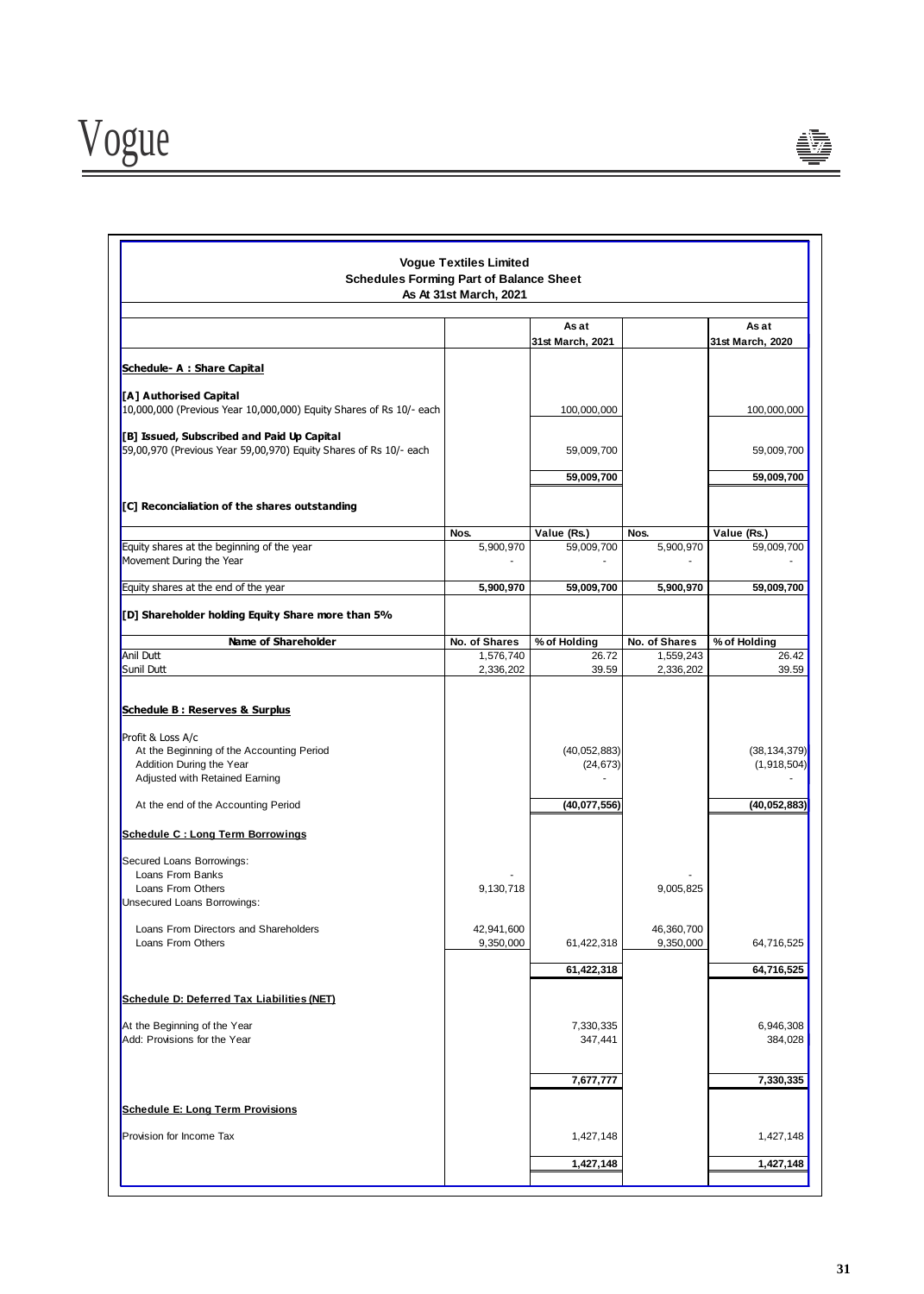

| <b>Schedule F: Current Liabilities:</b><br><b>Sundry Creditors</b><br>3,073,020<br>4,067,020<br>Advance From Parties - Interest Free<br>3,073,020<br>4,067,020<br><b>TDS Payable</b><br>5,184<br>3,674<br><b>GST Payable</b><br>399,046<br>Security<br>1,250,000<br>1,250,000<br>Current Year's Taxes Payable (Net of Advance Tax)<br>1,654,230<br>1,253,674<br>Provisions For Employee Benefit<br>3,317,040<br>2,196,098<br><b>Others</b><br>2,235,667<br>2, 142, 321<br>4,338,419<br>5,552,707<br>10,279,957<br>9,659,113<br><b>Security Deposit</b><br>865,420<br>865.420<br>865,420<br>865.420<br><b>Raw Materials</b><br>4,764,253<br>4,870,455<br>Work In Process<br>2,843,541<br>2,988,551<br><b>Finished Goods</b><br>6,356,093<br>6,551,159<br>Packing Material<br>672,160<br>704,694<br>Stores; Spares & Loose Tools<br>413,602<br>15,049,649<br>420,404<br>15,535,263<br>Debts Outstanding for a Period Excedding Six Months From the<br>Date They Are Due<br>46, 195, 244<br>46,287,954<br><b>Other Debts</b><br>46,287,954<br>46, 195, 244<br>$\sim$<br>$\blacksquare$<br><b>Balance With Banks:</b><br>In Fixed Depsits<br>Held as Margin Money Against Borrowings, and Other<br>11,465<br>11,465<br>Commitments<br>11,465<br>11,465<br>54,393<br>In Current Accounts<br>91,604<br>2,559,311<br>Cash in Hand<br>600,232<br>666,090<br>2,456,243<br>Advances Recoverable in Cash or In Kind For the Value to be<br>Received:<br>(1) Advance to Parties & Staff<br>1,037,872<br>1,037,873<br>(2) Receivable from Revenue Authorities<br>9,864,450<br>9,388,095<br>(3) Current Year's Taxes Recoverable (Net of Liability)<br>10,902,322<br>10,425,968<br><b>Prepaid Expenses</b><br>27,860<br>20,143<br>72,841,165<br>74,828,639 |                                                     | As at<br>31st March, 2021 | As at<br>31st March, 2020 |
|----------------------------------------------------------------------------------------------------------------------------------------------------------------------------------------------------------------------------------------------------------------------------------------------------------------------------------------------------------------------------------------------------------------------------------------------------------------------------------------------------------------------------------------------------------------------------------------------------------------------------------------------------------------------------------------------------------------------------------------------------------------------------------------------------------------------------------------------------------------------------------------------------------------------------------------------------------------------------------------------------------------------------------------------------------------------------------------------------------------------------------------------------------------------------------------------------------------------------------------------------------------------------------------------------------------------------------------------------------------------------------------------------------------------------------------------------------------------------------------------------------------------------------------------------------------------------------------------------------------------------------------------------------------------------------------------------------------------------------------------|-----------------------------------------------------|---------------------------|---------------------------|
|                                                                                                                                                                                                                                                                                                                                                                                                                                                                                                                                                                                                                                                                                                                                                                                                                                                                                                                                                                                                                                                                                                                                                                                                                                                                                                                                                                                                                                                                                                                                                                                                                                                                                                                                              |                                                     |                           |                           |
|                                                                                                                                                                                                                                                                                                                                                                                                                                                                                                                                                                                                                                                                                                                                                                                                                                                                                                                                                                                                                                                                                                                                                                                                                                                                                                                                                                                                                                                                                                                                                                                                                                                                                                                                              |                                                     |                           |                           |
|                                                                                                                                                                                                                                                                                                                                                                                                                                                                                                                                                                                                                                                                                                                                                                                                                                                                                                                                                                                                                                                                                                                                                                                                                                                                                                                                                                                                                                                                                                                                                                                                                                                                                                                                              | <b>Trade Payables</b>                               |                           |                           |
|                                                                                                                                                                                                                                                                                                                                                                                                                                                                                                                                                                                                                                                                                                                                                                                                                                                                                                                                                                                                                                                                                                                                                                                                                                                                                                                                                                                                                                                                                                                                                                                                                                                                                                                                              | <b>Other Current Laibilities:</b>                   |                           |                           |
|                                                                                                                                                                                                                                                                                                                                                                                                                                                                                                                                                                                                                                                                                                                                                                                                                                                                                                                                                                                                                                                                                                                                                                                                                                                                                                                                                                                                                                                                                                                                                                                                                                                                                                                                              |                                                     |                           |                           |
|                                                                                                                                                                                                                                                                                                                                                                                                                                                                                                                                                                                                                                                                                                                                                                                                                                                                                                                                                                                                                                                                                                                                                                                                                                                                                                                                                                                                                                                                                                                                                                                                                                                                                                                                              |                                                     |                           |                           |
|                                                                                                                                                                                                                                                                                                                                                                                                                                                                                                                                                                                                                                                                                                                                                                                                                                                                                                                                                                                                                                                                                                                                                                                                                                                                                                                                                                                                                                                                                                                                                                                                                                                                                                                                              | <b>Short - Term Provisions:</b>                     |                           |                           |
|                                                                                                                                                                                                                                                                                                                                                                                                                                                                                                                                                                                                                                                                                                                                                                                                                                                                                                                                                                                                                                                                                                                                                                                                                                                                                                                                                                                                                                                                                                                                                                                                                                                                                                                                              |                                                     |                           |                           |
|                                                                                                                                                                                                                                                                                                                                                                                                                                                                                                                                                                                                                                                                                                                                                                                                                                                                                                                                                                                                                                                                                                                                                                                                                                                                                                                                                                                                                                                                                                                                                                                                                                                                                                                                              |                                                     |                           |                           |
|                                                                                                                                                                                                                                                                                                                                                                                                                                                                                                                                                                                                                                                                                                                                                                                                                                                                                                                                                                                                                                                                                                                                                                                                                                                                                                                                                                                                                                                                                                                                                                                                                                                                                                                                              | <b>Schedule H: Long Term Loans and Advances</b>     |                           |                           |
|                                                                                                                                                                                                                                                                                                                                                                                                                                                                                                                                                                                                                                                                                                                                                                                                                                                                                                                                                                                                                                                                                                                                                                                                                                                                                                                                                                                                                                                                                                                                                                                                                                                                                                                                              |                                                     |                           |                           |
|                                                                                                                                                                                                                                                                                                                                                                                                                                                                                                                                                                                                                                                                                                                                                                                                                                                                                                                                                                                                                                                                                                                                                                                                                                                                                                                                                                                                                                                                                                                                                                                                                                                                                                                                              | (Unsecured Considered Good unless Otherwise Stated) |                           |                           |
|                                                                                                                                                                                                                                                                                                                                                                                                                                                                                                                                                                                                                                                                                                                                                                                                                                                                                                                                                                                                                                                                                                                                                                                                                                                                                                                                                                                                                                                                                                                                                                                                                                                                                                                                              |                                                     |                           |                           |
|                                                                                                                                                                                                                                                                                                                                                                                                                                                                                                                                                                                                                                                                                                                                                                                                                                                                                                                                                                                                                                                                                                                                                                                                                                                                                                                                                                                                                                                                                                                                                                                                                                                                                                                                              | <b>Schedule I: Current Assets</b>                   |                           |                           |
|                                                                                                                                                                                                                                                                                                                                                                                                                                                                                                                                                                                                                                                                                                                                                                                                                                                                                                                                                                                                                                                                                                                                                                                                                                                                                                                                                                                                                                                                                                                                                                                                                                                                                                                                              | Inventories                                         |                           |                           |
|                                                                                                                                                                                                                                                                                                                                                                                                                                                                                                                                                                                                                                                                                                                                                                                                                                                                                                                                                                                                                                                                                                                                                                                                                                                                                                                                                                                                                                                                                                                                                                                                                                                                                                                                              |                                                     |                           |                           |
|                                                                                                                                                                                                                                                                                                                                                                                                                                                                                                                                                                                                                                                                                                                                                                                                                                                                                                                                                                                                                                                                                                                                                                                                                                                                                                                                                                                                                                                                                                                                                                                                                                                                                                                                              |                                                     |                           |                           |
|                                                                                                                                                                                                                                                                                                                                                                                                                                                                                                                                                                                                                                                                                                                                                                                                                                                                                                                                                                                                                                                                                                                                                                                                                                                                                                                                                                                                                                                                                                                                                                                                                                                                                                                                              |                                                     |                           |                           |
|                                                                                                                                                                                                                                                                                                                                                                                                                                                                                                                                                                                                                                                                                                                                                                                                                                                                                                                                                                                                                                                                                                                                                                                                                                                                                                                                                                                                                                                                                                                                                                                                                                                                                                                                              |                                                     |                           |                           |
|                                                                                                                                                                                                                                                                                                                                                                                                                                                                                                                                                                                                                                                                                                                                                                                                                                                                                                                                                                                                                                                                                                                                                                                                                                                                                                                                                                                                                                                                                                                                                                                                                                                                                                                                              | <b>Trade Receivables:</b>                           |                           |                           |
|                                                                                                                                                                                                                                                                                                                                                                                                                                                                                                                                                                                                                                                                                                                                                                                                                                                                                                                                                                                                                                                                                                                                                                                                                                                                                                                                                                                                                                                                                                                                                                                                                                                                                                                                              |                                                     |                           |                           |
|                                                                                                                                                                                                                                                                                                                                                                                                                                                                                                                                                                                                                                                                                                                                                                                                                                                                                                                                                                                                                                                                                                                                                                                                                                                                                                                                                                                                                                                                                                                                                                                                                                                                                                                                              | Cash & Cash Equivalents:                            |                           |                           |
|                                                                                                                                                                                                                                                                                                                                                                                                                                                                                                                                                                                                                                                                                                                                                                                                                                                                                                                                                                                                                                                                                                                                                                                                                                                                                                                                                                                                                                                                                                                                                                                                                                                                                                                                              |                                                     |                           |                           |
|                                                                                                                                                                                                                                                                                                                                                                                                                                                                                                                                                                                                                                                                                                                                                                                                                                                                                                                                                                                                                                                                                                                                                                                                                                                                                                                                                                                                                                                                                                                                                                                                                                                                                                                                              |                                                     |                           |                           |
|                                                                                                                                                                                                                                                                                                                                                                                                                                                                                                                                                                                                                                                                                                                                                                                                                                                                                                                                                                                                                                                                                                                                                                                                                                                                                                                                                                                                                                                                                                                                                                                                                                                                                                                                              |                                                     |                           |                           |
|                                                                                                                                                                                                                                                                                                                                                                                                                                                                                                                                                                                                                                                                                                                                                                                                                                                                                                                                                                                                                                                                                                                                                                                                                                                                                                                                                                                                                                                                                                                                                                                                                                                                                                                                              |                                                     |                           |                           |
|                                                                                                                                                                                                                                                                                                                                                                                                                                                                                                                                                                                                                                                                                                                                                                                                                                                                                                                                                                                                                                                                                                                                                                                                                                                                                                                                                                                                                                                                                                                                                                                                                                                                                                                                              |                                                     |                           |                           |
|                                                                                                                                                                                                                                                                                                                                                                                                                                                                                                                                                                                                                                                                                                                                                                                                                                                                                                                                                                                                                                                                                                                                                                                                                                                                                                                                                                                                                                                                                                                                                                                                                                                                                                                                              | <b>Short Term Loans &amp; Advances:</b>             |                           |                           |
|                                                                                                                                                                                                                                                                                                                                                                                                                                                                                                                                                                                                                                                                                                                                                                                                                                                                                                                                                                                                                                                                                                                                                                                                                                                                                                                                                                                                                                                                                                                                                                                                                                                                                                                                              |                                                     |                           |                           |
|                                                                                                                                                                                                                                                                                                                                                                                                                                                                                                                                                                                                                                                                                                                                                                                                                                                                                                                                                                                                                                                                                                                                                                                                                                                                                                                                                                                                                                                                                                                                                                                                                                                                                                                                              |                                                     |                           |                           |
|                                                                                                                                                                                                                                                                                                                                                                                                                                                                                                                                                                                                                                                                                                                                                                                                                                                                                                                                                                                                                                                                                                                                                                                                                                                                                                                                                                                                                                                                                                                                                                                                                                                                                                                                              |                                                     |                           |                           |
|                                                                                                                                                                                                                                                                                                                                                                                                                                                                                                                                                                                                                                                                                                                                                                                                                                                                                                                                                                                                                                                                                                                                                                                                                                                                                                                                                                                                                                                                                                                                                                                                                                                                                                                                              | <b>Other Current Assets:</b>                        |                           |                           |
|                                                                                                                                                                                                                                                                                                                                                                                                                                                                                                                                                                                                                                                                                                                                                                                                                                                                                                                                                                                                                                                                                                                                                                                                                                                                                                                                                                                                                                                                                                                                                                                                                                                                                                                                              |                                                     |                           |                           |
|                                                                                                                                                                                                                                                                                                                                                                                                                                                                                                                                                                                                                                                                                                                                                                                                                                                                                                                                                                                                                                                                                                                                                                                                                                                                                                                                                                                                                                                                                                                                                                                                                                                                                                                                              |                                                     |                           |                           |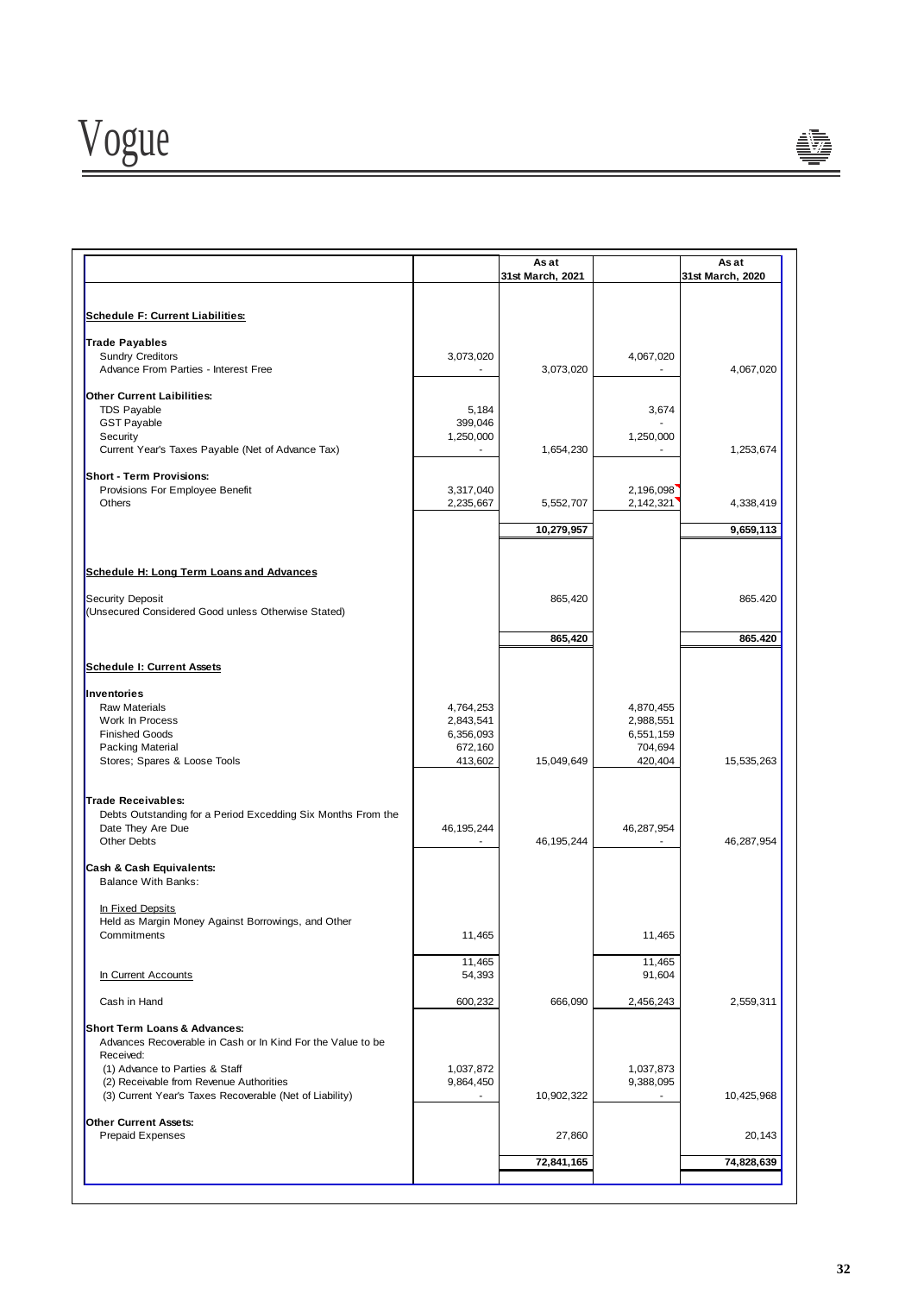| Schedules Forming Part of Profit & Loss A/c                                 | <b>Vogue Textiles Limited</b> |                                       |           |                                       |
|-----------------------------------------------------------------------------|-------------------------------|---------------------------------------|-----------|---------------------------------------|
| For the Year Ended on 31st March, 2021                                      |                               |                                       |           |                                       |
|                                                                             |                               | <b>Year Ended</b><br>31st March, 2021 |           | <b>Year Ended</b><br>31st March, 2020 |
| Schedule K: Revenue From Operations                                         |                               |                                       |           |                                       |
| Sale of Products:                                                           |                               |                                       |           |                                       |
| Domestic Sales                                                              | 466,392                       |                                       | 4,961,497 |                                       |
| <b>Export Sales</b>                                                         |                               |                                       |           |                                       |
| <b>Other Operating Revenues</b>                                             |                               | 466,392                               |           | 4,961,497                             |
| Less: Excise Duty                                                           |                               |                                       |           |                                       |
| Net Revenue From Operations                                                 |                               | 466,392                               |           | 4,961,497                             |
| Schedule L: Other Income                                                    |                               |                                       |           |                                       |
|                                                                             |                               |                                       |           |                                       |
| <b>IDBK</b>                                                                 |                               |                                       |           | 369,811                               |
| Net Gain/Loss on Sale of Spare Parts & Vehicle                              |                               |                                       |           |                                       |
| Applicable Net Gain/Loss on Foreign Currency Transaction<br>and Translation |                               |                                       |           |                                       |
| Other Non Operating Income                                                  |                               | 6,672,000                             |           | 3,630,667                             |
|                                                                             |                               | 6,672,000                             |           | 4,000,478                             |
|                                                                             |                               |                                       |           |                                       |
| <b>Schedule M: Cost of Material Consumed</b>                                |                               |                                       |           |                                       |
| Purchase of Raw Material and Packning Materials                             |                               |                                       |           |                                       |
| Add: Opening Balance of Stock                                               |                               | 4,870,455                             |           | 7,553,467                             |
|                                                                             |                               | 4,870,455                             |           | 7,553,467                             |
| Less: Closing Balance of Stock                                              |                               | 4,764,253                             |           | 4,870,455                             |
| Consumption of Raw Materials                                                |                               | 106,202                               | 2,201,960 | 2,683,012                             |
| Schedule N: Changes In Inventories                                          |                               |                                       |           |                                       |
| <b>Finished Goods:</b>                                                      |                               |                                       |           |                                       |
| At the Beginning of the Accounting Period                                   | 6,551,159                     |                                       | 7,061,381 |                                       |
| At the End of the Accounting Period                                         | 6,356,093                     | 195,066                               | 6,551,159 | 510,222                               |
| Work In Progress:                                                           |                               |                                       |           |                                       |
| At the Beginning of the Accounting Period                                   | 2,988,551                     |                                       | 3,291,577 |                                       |
| At the End of the Accounting Period                                         | 2,843,541                     | 145,010                               | 2,988,551 | 303,026                               |
|                                                                             |                               | 340,076                               |           | 813,248                               |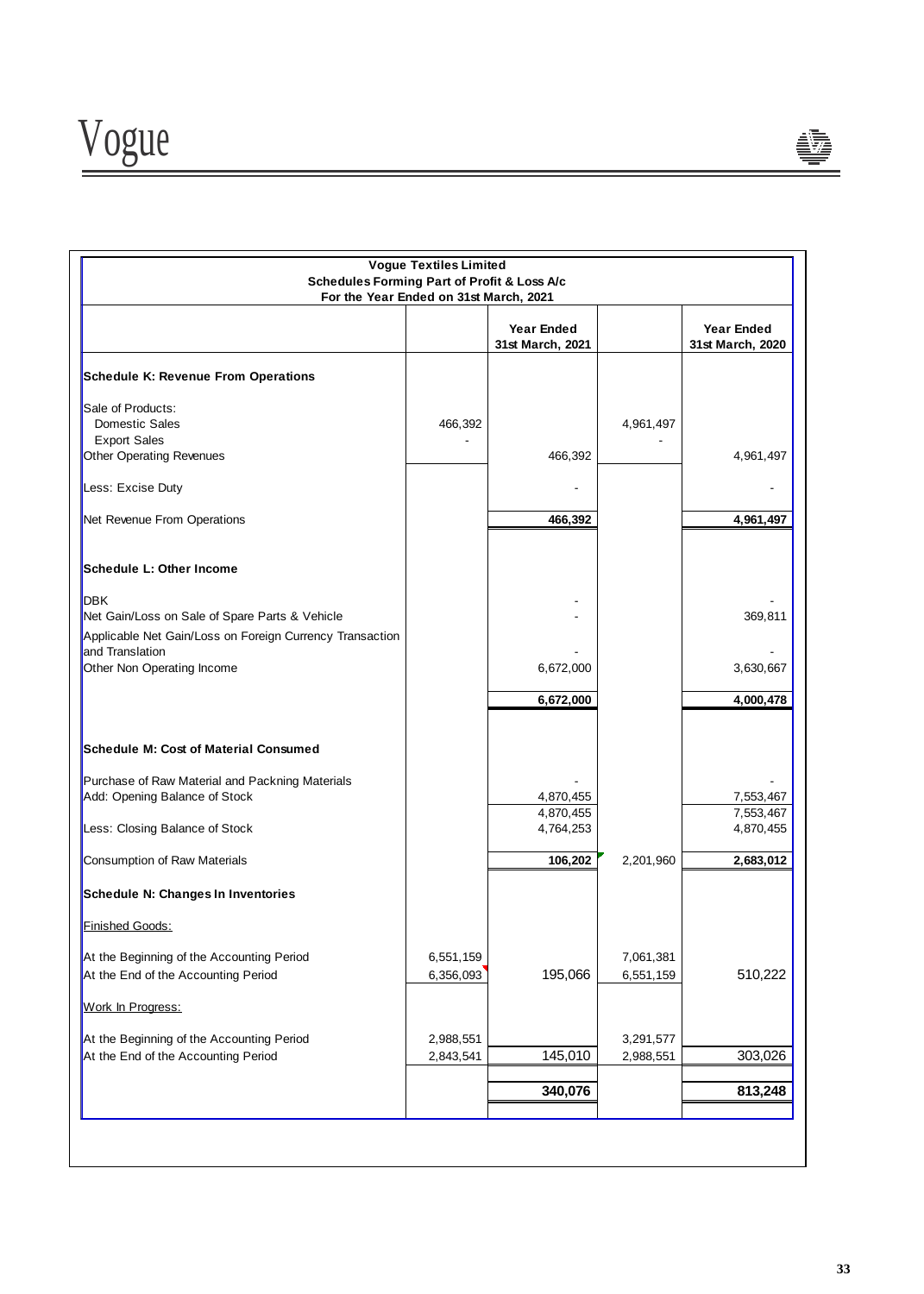| ٠ |
|---|
|   |
|   |
|   |
|   |
|   |
|   |
|   |
|   |
|   |

|                                                                             |                  | <b>Year Ended</b> |                   | <b>Year Ended</b> |
|-----------------------------------------------------------------------------|------------------|-------------------|-------------------|-------------------|
|                                                                             |                  | 31st March, 2021  |                   | 31st March, 2020  |
| Schedule O: Employee Benefit Expense                                        |                  |                   |                   |                   |
| Salary & Wages:                                                             |                  |                   |                   |                   |
| <b>Factory Salary and Wages</b>                                             | 1,380,016        |                   | 1,395,610         |                   |
| Office Staff Salary<br>Marketing Staff Salary                               | 1,532,014        |                   | 1,434,297         |                   |
| Director's Remuneration                                                     |                  | 2,912,030         |                   | 2,829,907         |
| Contribution to Provident Fund and Other Funds:                             |                  |                   |                   |                   |
| Contribution to Provident Fund                                              | 57,433           |                   | 93,959            |                   |
| Contribution to ESIC<br>Contribution to Other Funds                         | 20,715<br>67,508 |                   | 25,276<br>124,758 |                   |
|                                                                             |                  | 145,656           |                   | 243,993           |
| Other Expenses                                                              |                  |                   |                   |                   |
| <b>Workers and Staff Welfare</b>                                            | 84,743           |                   | 81,328            |                   |
| Bonus<br>Leave with Wages                                                   | 84,267           | 169,010           | 72,214<br>4,429   | 157,971           |
|                                                                             |                  |                   |                   |                   |
|                                                                             |                  | 3,226,696         |                   | 3,231,871         |
| Schedule P: Financial Costs                                                 |                  |                   |                   |                   |
| Interest Expense                                                            |                  |                   |                   |                   |
| Interest to Bank on Vehicle Loan                                            | 39,906           |                   | 32,408            |                   |
| Interest of TDS and Other Taxes                                             | 1,448,501        | 1,488,407         | 1,399,676         | 1,432,084         |
| Applicable Net Gain/Loss on Foreign Currency Transaction<br>and Translation |                  |                   |                   |                   |
|                                                                             |                  | 1,488,407         |                   | 1,432,084         |
| Schedule Q: Depreciation and Amortisation Expense                           |                  |                   |                   |                   |
| Depreciation                                                                |                  | 363,120           |                   | 375,498           |
|                                                                             |                  |                   |                   |                   |
|                                                                             |                  | 363,120           |                   | 375,498           |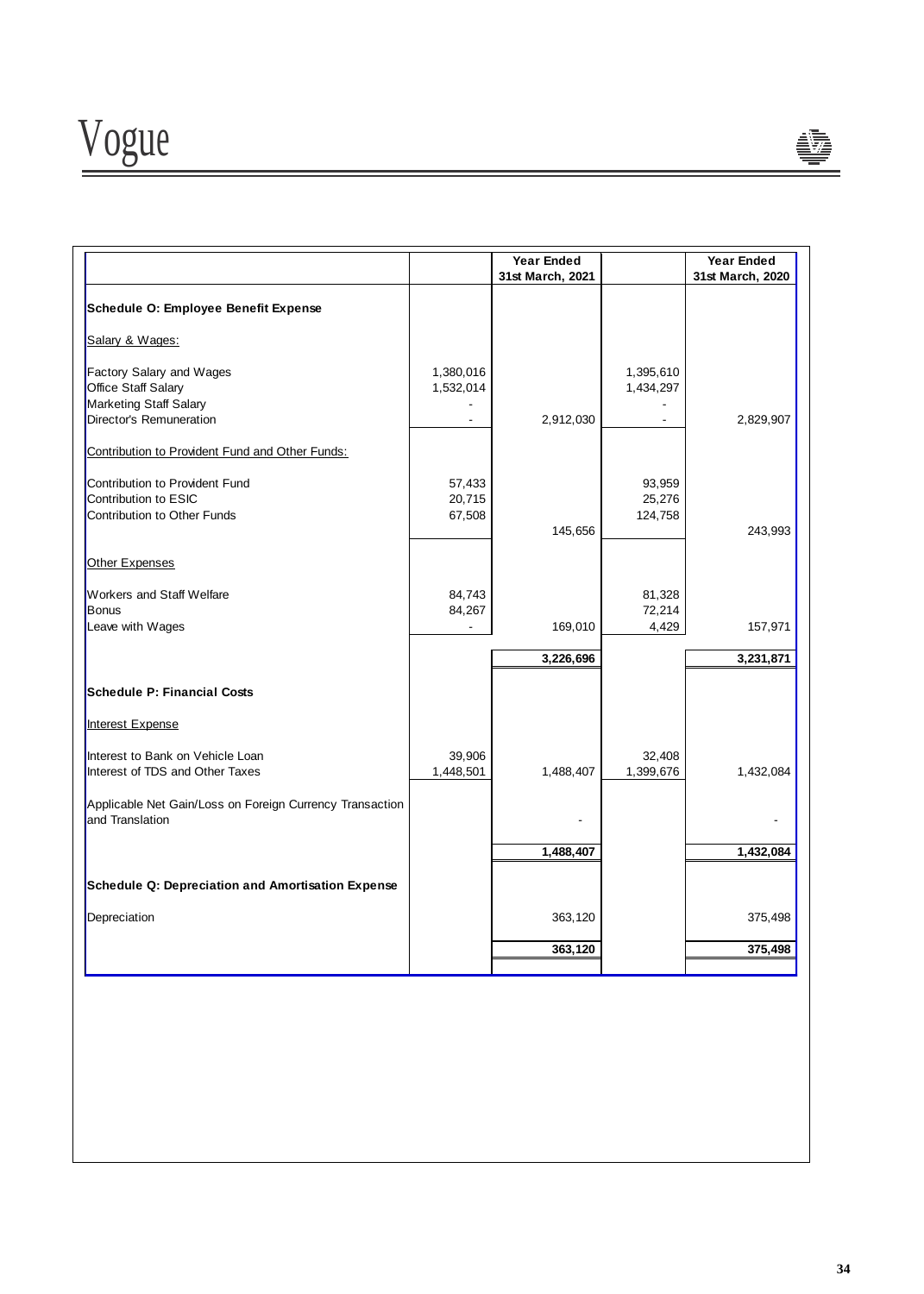

|                                           |         | <b>Year Ended</b> |         | Year Ended       |
|-------------------------------------------|---------|-------------------|---------|------------------|
|                                           |         | 31st March, 2021  |         | 31st March, 2020 |
|                                           |         |                   |         |                  |
| <b>Schedule R: Other Expenses</b>         |         |                   |         |                  |
| <b>Manufacturing Expense:</b>             |         |                   |         |                  |
| Consumption of Stores and Spare Parts:    |         |                   |         |                  |
| <b>Opening Stock</b>                      | 420,404 |                   | 420,404 |                  |
| Add: Purchases                            |         |                   | 16,548  |                  |
| Less: Closing Stock                       | 413,602 | 6,802             | 420,404 | 16,548           |
| Clearing & Forwarding Expense             |         |                   |         |                  |
| Freight Inward                            |         |                   |         |                  |
| Packing Material Expense                  |         | 32,534            |         |                  |
| Power & Fuel                              |         | 231,144           |         | 633,020          |
| <b>Processing Charges</b>                 |         |                   |         |                  |
| Other Consumables                         |         |                   |         |                  |
|                                           |         | 270,480           |         | 649,568          |
|                                           |         |                   |         |                  |
| Administrative Expense:                   |         |                   |         |                  |
| <b>AGM Expense</b>                        |         | 43,000            |         | 109,140          |
| <b>Bank Charges</b>                       |         | 52,947            |         | 37,831           |
| Conveyance                                |         | 72,824            |         | 62,021           |
| Subscription/Membership Fees              |         | 95,909            |         | 134,308          |
| <b>Electricity Expense</b>                |         | 210,500           |         | 141,430          |
| Fees & Taxes                              |         | 56,976            |         | 157,331          |
| Insurance                                 |         | 47,114            |         | 87,508           |
| Legal & Professional Expenses             |         | 38,200            |         | 69,750           |
| Payments to the Auditors:                 |         |                   |         |                  |
| <b>Audit Fees</b>                         |         | 22,000            |         | 22,000           |
| Postage & Courier Expense                 |         | 4,117             |         | 13,948           |
| Printing & Stationery                     |         | 14,710            |         | 34,141           |
| Repair & Maintenance                      |         | 240,960           |         | 338,159          |
| Misc. Expenses                            |         | 29,602            |         | 20,889           |
| Telephone Expense                         |         | 8,709             |         | 42,031           |
| Vehicle Running Maintenance               |         | 2,188             |         | 22,153           |
| <b>Festival Expenses</b>                  |         | 16,066            |         | 14,222           |
| Brokerage & Commission                    |         | 52,500            |         |                  |
|                                           |         | 1,008,322         |         | 1,306,862        |
|                                           |         |                   |         |                  |
| <b>Selling &amp; Distribution Expense</b> |         |                   |         |                  |
| Advertisement Expense                     |         | 12,320            |         | 4,308            |
| <b>Export Promotion Expense</b>           |         |                   |         |                  |
| Freight & Cartage (Outward)               |         |                   |         |                  |
|                                           |         | 12,320            |         | 4,308            |
|                                           |         |                   |         |                  |
| <b>Grand Total</b>                        |         | 1,291,122         |         | 1,960,738        |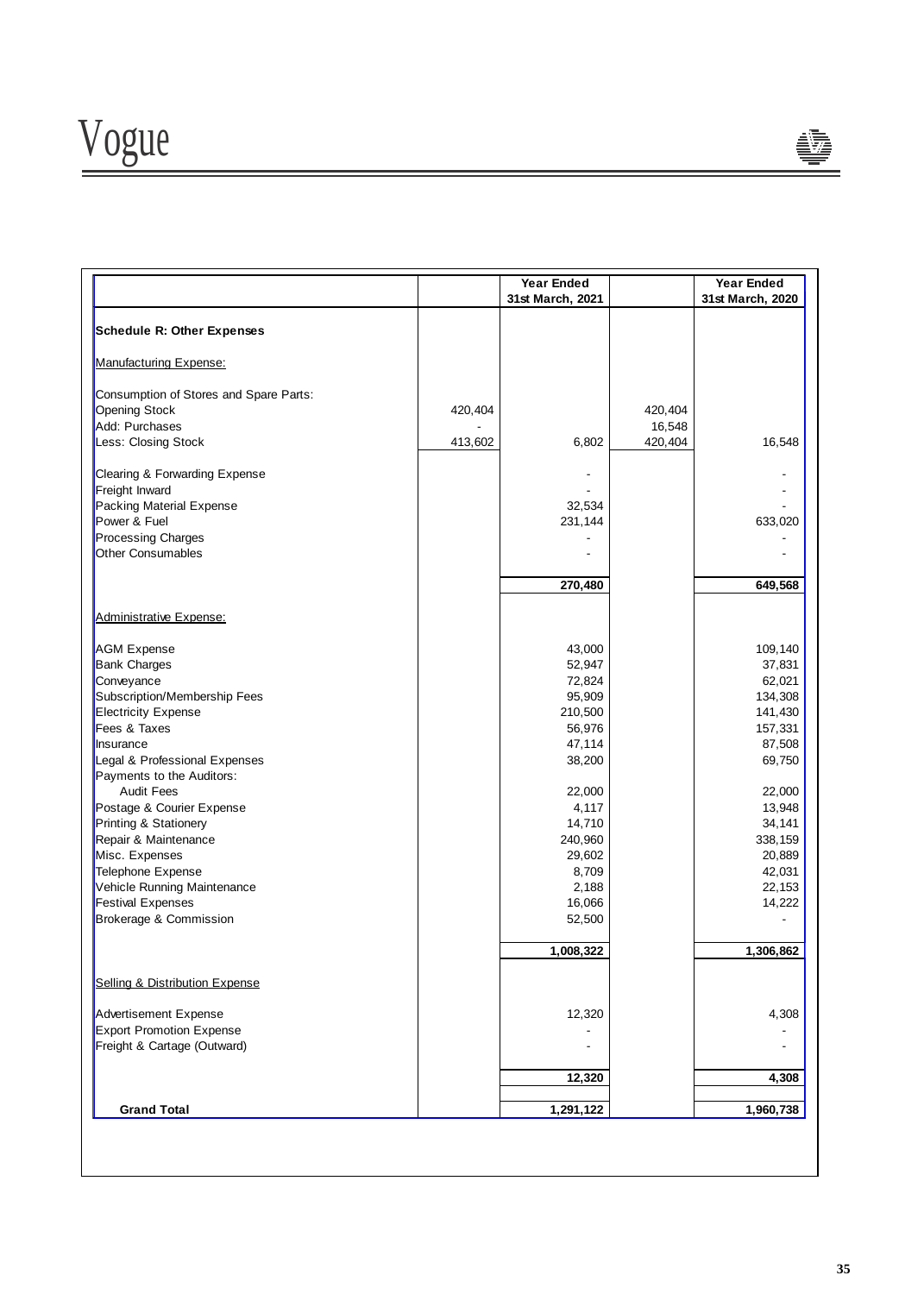|                                   |         |                     |                                                     | Block<br>Gross            |          |                         |                                  |                 | Depreciation                                    |            |              |                        | Written Down value                 |                             |
|-----------------------------------|---------|---------------------|-----------------------------------------------------|---------------------------|----------|-------------------------|----------------------------------|-----------------|-------------------------------------------------|------------|--------------|------------------------|------------------------------------|-----------------------------|
| Particulars                       | Rate    | As at April 1, 2020 | During the year during the year<br><b>Additions</b> | Adj.<br>Sale <sub>1</sub> | Deletion | As at March 31,<br>2021 | As at April 1, 2020 Depreciation | During the Year | <b>Retained Earning</b><br><b>Adjusted with</b> | Adjustment | For the year | Upto March 31,<br>2021 | <b>WDV</b> as on March<br>31, 2021 | WDV as on March<br>31, 2020 |
| and & Site Development            | $000\%$ | 2,713,783           |                                                     |                           |          | 2,713,783               |                                  |                 |                                                 |            |              |                        | 2,713,783                          | 2,713,783                   |
| Plant & Machinery                 | 4.75%   | 56,593,012          |                                                     |                           |          | 56,593,012              | 56,593,012                       |                 |                                                 |            |              | 56,593,012             |                                    |                             |
| <b>Building - Office</b>          | 1.63%   | 12,675,226          |                                                     |                           |          | 32,675,226              | 1,654,582                        | 326,350         |                                                 |            | 326,350      | 1,980,932              | 20,694,294                         | 21,020,644                  |
| Electric Installation             | 4.75%   | 3,846,428           |                                                     |                           |          | 3,846,428               | 3,654,106                        |                 |                                                 |            |              | 3,654,106              | 192,322                            | 192,322                     |
| Furniture & Fixtures              | 6.33%   | 2,129,985           |                                                     |                           |          | 2,129,985               | 2,129,985                        |                 |                                                 |            |              | 2,129,985              |                                    |                             |
| Vehicles                          | 9.50%   | 2,328,526           |                                                     |                           |          | 12,328,526              | 9,947,105                        | 36,615          |                                                 |            | 36,615       | 9,983,720              | 2,344,806                          | 2,381,421                   |
| Computers                         | 16.21%  | 5,705,880           |                                                     |                           |          | 5,705,880               | 5,696,386                        |                 |                                                 |            |              | 5,696,386              | 9,494                              | 9,494                       |
| <b>Airconditioners &amp; Fans</b> | 4.75%   | 2,381,382           |                                                     |                           |          | 2,381,382               | 2,303,168                        | 155             |                                                 |            | 155          | 2,303,323              | 78,059                             | 78,214                      |
| ffice Equipments & Others         | 4.75%   | 2,295,658           |                                                     |                           |          | 2,295,658               | 2,295,658                        |                 |                                                 |            |              | 2,295,658              |                                    |                             |
| Total                             |         | 120,669,880         |                                                     |                           |          | 120,669,880             | 94,274,001                       | 363,120         |                                                 |            | 363,120      | 94,637,121             | 26,032,759                         | 26,395,879                  |
| <b>Prevoius Year Figures</b>      |         | 121,015,069         |                                                     | 5,189<br>$\mathbf{a}$     |          | 120,669,880             | 93,898,503                       | 375,498         |                                                 |            | 375,498      | 94,274,001             | 26.395,879                         | 27,116,567                  |
|                                   |         |                     |                                                     |                           |          |                         |                                  |                 |                                                 |            |              |                        |                                    |                             |

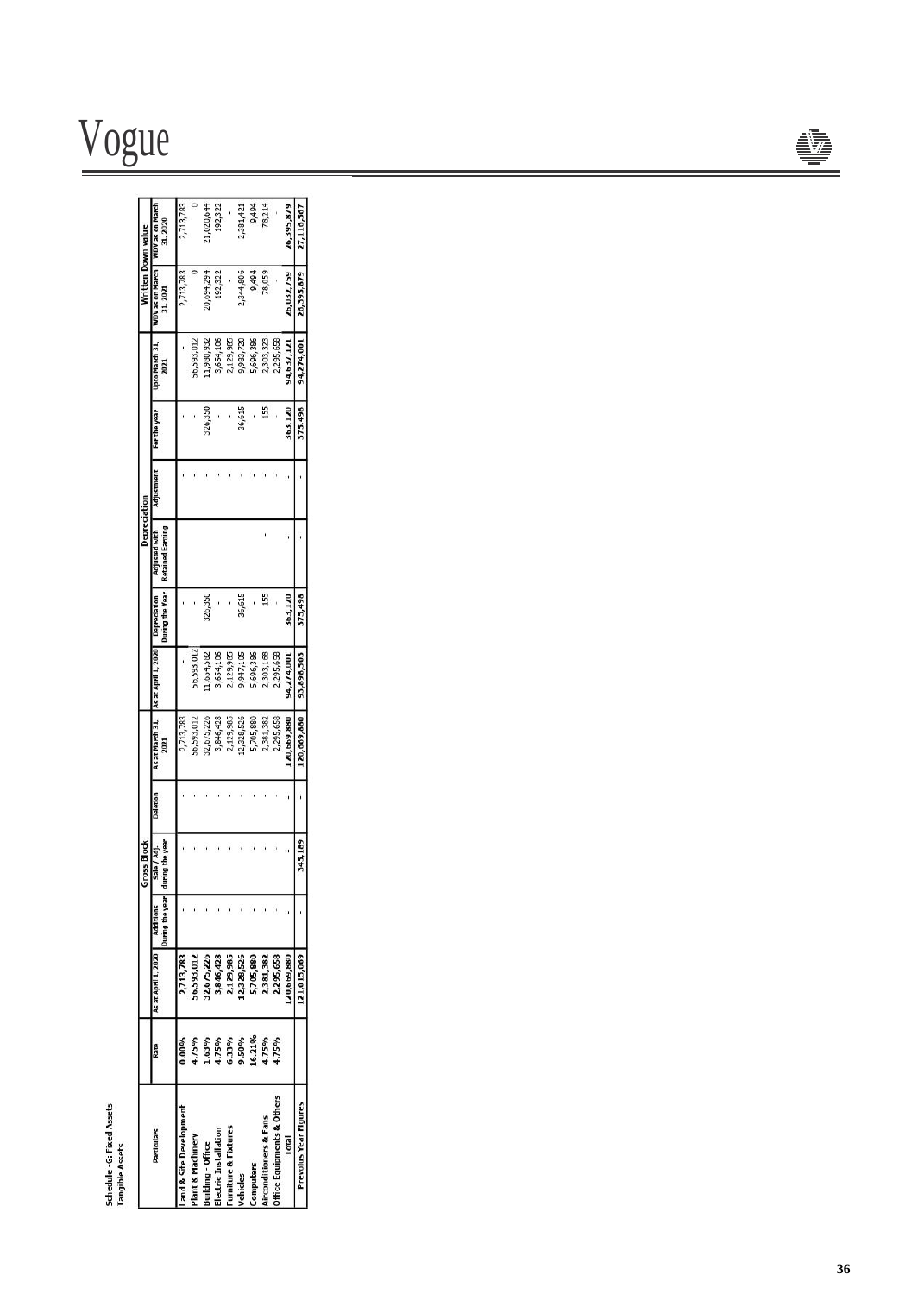Vogue



## **SCHEDULE J:**

Significant Accounting Policies & Notes forming Part of Accounts for the year ended 31<sup>st</sup> March 2021:

#### **A. Significant accountingpolicies**

#### 1. **Accounting Convention:**

The Financial statements of the company have been prepared in accordance with the Generally Accepted Accounting Principles in India (Indian GAAP to comply with accounting Standards notified under Section 211(3C) of the Companies Act, 1956 ('the 1956 Act) (which continue to be applicable in respect of Section 133 of the Companies Act, 2013 ("the 20013 Act") and the relevant provisions of the 1956 Act / 2013 Act, as applicable. The financial statements have been prepared on accrual basis under the historical cost convention except revaluation of certain plots of land. The accounting policies adopted in the preparation of the financial statement are consistent with those followed in the previous year.

#### 2. **Inventories:**

Inventories are valued as under:-

- a. Inventory is as per physical verification conducted by the management.
- b. Stock ofRaw Material, Stores & Spares and Consumables are valued at cost (cost being the last purchase price).
- c. Finished goods are valued at cost of production or net realizable value whicheveris lower.
- d. Work-in-process has been valued at direct cost.

#### 3. **Fixed assets:**

Fixed Assets are accounted for on historical cost basisless depreciation.

#### 4. **Depreciation:**

Depreciation on fixed and intangible assets is provided on Straight Line method, at the rates prescribed in Schedule I I to The Companies Act, 2013 as applicable to single shift units or the life of the assets, whichever is higher. Proportionate depreciation is charged for additions/deletions during the year.

Individually low cost assets( Upto Rs. 5,000) are depreciated in full within a year of acquisition.

#### 5. **ForeignExchangeTransactions:**

Transactions in foreign currency are recorded at the exchange rates prevailing at the time of the transaction. In the case of liabilities incurred for the acquisition of fixed assets, fluctuations in foreign exchange rates are included in the carrying amount of the fixed assets.

#### 6. **Segment Reporting:**

The Company is engaged into the manufacturing and export of furnishing fabric and its Made-ups, and as per AS 17, there is no Reportable Segment because there is only one segment in which company is dealing. Whereas the Geographical Segment reporting is concerned the company is into export business and exporting its products to various countries. But whereas the risk and return is concerned that is almost similar for all countries.

The break-ups of export and domestic sales has been given in the profit & loss account. By applying definition of business segment and geographical segment contained in the accounting Standard 17 segment reporting issued by the institute of Chartered Accountant of India, the Company is single segmented.

#### 7. **Provision for Current and Deferred Tax:**

Provision for current tax is made after taking into consideration benefit admissible under the provision of The Income Tax Act, 1961.

Deferred Tax resulting from "Timing Difference" between book and taxable profit is accounted for using the tax rates and laws that have been enacted or substantially enacted as on the Balance Sheet date. The deferred tax are recognized and carried forward only to extent that there is reasonable certainity that the assets will be realized in future.

#### 8. **Due toSmallScale Industry:**

The Company has requested all its sundry creditors to furnish Small Scale Industries registration certificate but since none of the creditors having outstanding balance at the year end has furnished the same, it is deemed that none of them is a Small Scale Industries undertaking and no such amount is payable as on the balance sheet date.

#### 9. **Lease:**

The Company has given some unutilized portions of premises on lease for generating additional revenue .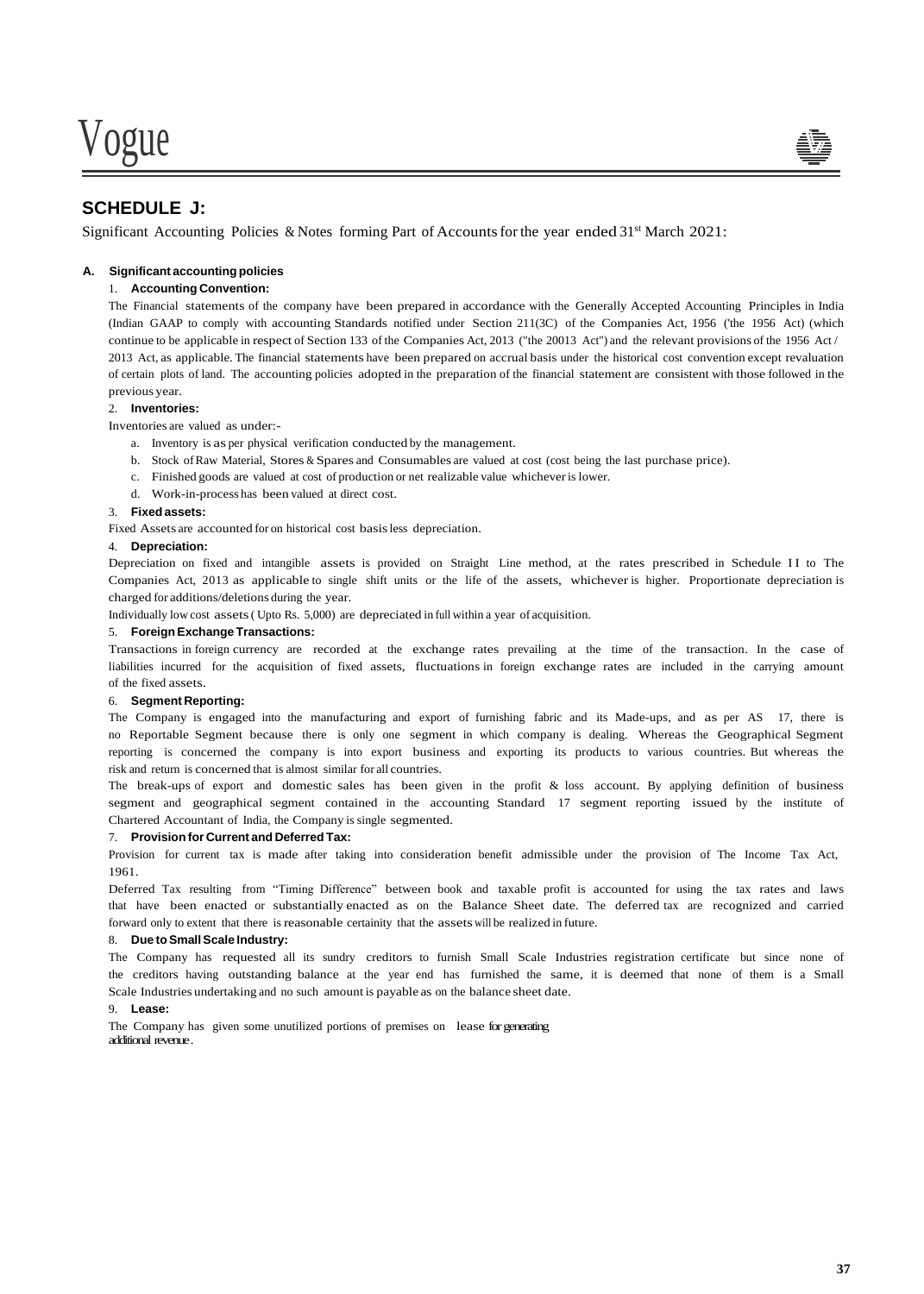

#### 10. Prior Period Items:

- There are no other prior period items, which are considered material for the purpose of disclosure in accordance with the AS-5. Net Profit or loss forthe period, prior period in accounting policies issued by The Institute of Chartered Accountants of India
- 11. Claims are accounted for, in the year in which they are received/finally settled.
- 12. Debit Notes in respect of deductions made by the Customers are accounted for, in the year in which they are received/ intimated.
- 13. The financial statements have been prepared in accordance with the applicable accounting standards issued by The Institute of Chartered Accountants of India

#### B. Notes to the accounts

1. Capital Commitments:

There are no Contracts remaining to be executed on capital account.

2. Employee Retirement Benefits: Company's Contribution to Provident Fund and Leave Encashment has been charged to Profit & Loss Account. Gratuity at the time of retirement has been charged to Profit & Loss Account and calculated on accrued basis.

3. Foreign Exchange Transaction:

|                                                             | Current Year $(Rs.)$     | Previous Year (Rs.) |
|-------------------------------------------------------------|--------------------------|---------------------|
| Earning in Foreign Currency FOB value of Exports (in Rs.)   | NIL                      | NIL                 |
| Expenditure in Foreign Currency Travelling (in Rs.)         | $\overline{\phantom{a}}$ | NIL                 |
| Others (in Rs.) Rental for Exhibition abroad and Commission | NIL                      | NIL                 |

4. Auditor's Remuneration:

Provision and/or payment in respect of Auditor's Remuneration

| $\alpha$ iii $\alpha$ is a                                                  | (Rs.<br>∕ear<br><b>Jurrent</b>                        | Y ear<br>KS.<br>Previous          |
|-----------------------------------------------------------------------------|-------------------------------------------------------|-----------------------------------|
| Audit<br>$\sim$<br>Fee<br>) 11 t<br>$\overline{\phantom{a}}$<br>$\sim$<br>. | $\sim$<br>$\sim$<br>റററ<br>$\cdot \cdot \cdot$<br>NIL | $\sim$<br>നല<br>.00<br><b>NIL</b> |

5. Managerial Remuneration:

| Provision and/or payment in respect of Managerial Remuneration |                    |                     |
|----------------------------------------------------------------|--------------------|---------------------|
| <b>Particulars</b>                                             | Current Year (Rs.) | Previous Year (Rs.) |
|                                                                |                    |                     |
| Salary                                                         | 264000             | 180000              |
| Perquisites                                                    | Nп                 | NIL                 |
| $\epsilon$ Description $\ell$ and $\ell$ and $\Gamma$          |                    |                     |

6. Provision for deferred Tax:

In Accordance with Accounting Standard (AS-22) "Accounting for Taxes on Income" , the company has recognized in the Profit & Loss Account the deferred tax asset/liability forthe year ended March 31, 2021 as under:

|                                       | Opening as on   | For the Year | Closing as on    |
|---------------------------------------|-----------------|--------------|------------------|
| <b>Particulars</b>                    | 01.04.2020      | F.Y. 2020-21 | 31.03.2021       |
| Difference due to Depreciation as per |                 |              |                  |
| Books of accounts & Income Tax Act    | 2,32,90,358.74  | 3,68,040.45  | 2,36,58,399.19   |
| Unabsorbed Depreciation & Losses      | (13,954,232.00) | ۰            | (13,954,232,00)  |
| Other Disallowance                    | (20.05,792.70)  | (20, 598.96) | (20, 26, 391.66) |
| Total                                 | 73, 30, 334.04  | 3,47,441,49  | 76, 77, 775.53   |

| Particulars             | Relation with the Company | Current Year (Rs.) | Previous Year (Rs.) |  |
|-------------------------|---------------------------|--------------------|---------------------|--|
|                         |                           |                    |                     |  |
| Anil Dutt               | Key Management Personnel  |                    |                     |  |
| Loan Taken              |                           | 24,64,500          | 76,67,000           |  |
| Repayment of Loan       |                           | 58,83,600          | 30,60,000           |  |
| Closing Balance of Loan |                           | 4,19,41,600        | 4,53,60,700         |  |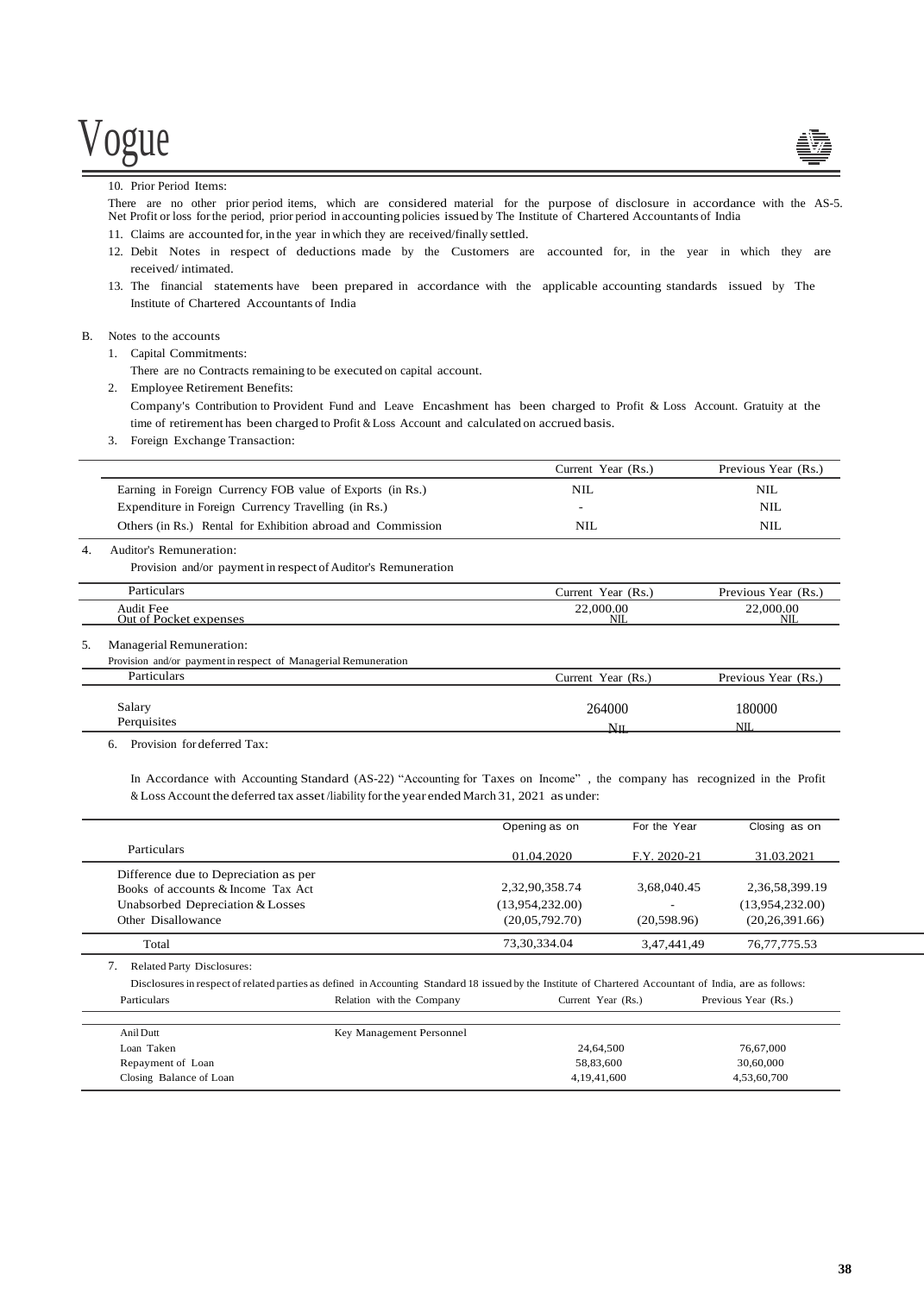| Particulars             | Relation with the Company | Current Year (Rs.) | Previous Year (Rs.) |
|-------------------------|---------------------------|--------------------|---------------------|
| Sunil Dutt              | Key Management Personnel  |                    |                     |
| Loan Taken              |                           | <b>NIL</b>         | NIL                 |
| Repayment of Loan       |                           | <b>NIL</b>         | NIL                 |
| Closing Balance of Loan |                           | 10,00,000          | 10,00,000           |

## 8. Earnings Per Share:

| Particulars                                                       | Current Year (Rs.) | Previous Year (Rs.) |
|-------------------------------------------------------------------|--------------------|---------------------|
| Net Profit available for Equity Shareholders used as numerator    |                    |                     |
| for calculation                                                   | (24, 673)          | (19, 18, 504)       |
| Weighted Average for number of Equity Shares used as denominator. | -                  |                     |
| Basic and Diluted earning per share of Rs.10 each                 | 5,900,970          | 5,900,970           |
| Before extra-ordinary items                                       | (0.00)             | (0.03)              |
| After extra-ordinary items                                        | (0.00)             | (0.03)              |

#### **9. Additional Information:**

(a) Quantitative details of the products manufactured (in meters)

| Item                                              |              | Annual Capacity Licensed |              | Installed     |                   | Production               |  |
|---------------------------------------------------|--------------|--------------------------|--------------|---------------|-------------------|--------------------------|--|
|                                                   | Current Year | <b>Previous Year</b>     | Current Year | Previous Year | Current Year      | Previous Year            |  |
| Furnishing Fabric (in Mtrs.)<br>Made ups (in pcs) | N.A.<br>N.A. | N.A.<br>N.A.             | NA<br>N.A.   | NA<br>N.A.    | <b>NIL</b><br>NIL | <b>NIL</b><br><b>NIL</b> |  |

Note: License not applicable as the product manufactured by the Company is license free

|          |                           |       | <b>Current Year</b> |                          |         | <b>Previous Year</b> |
|----------|---------------------------|-------|---------------------|--------------------------|---------|----------------------|
| Item     |                           | Unit  | Qty                 | Rs.                      | Qty     | Rs.                  |
| a)       | <b>Opening Stock</b>      |       |                     |                          |         |                      |
|          | <b>Furnishing Fabrics</b> | Mtrs. | 19,363              | 2,209,657                | 23,838  | 2,719,879            |
|          | Other - Fabrics           | Mtrs. | 25,083              | 1,911,914                | 51,449  | 3,971,886            |
|          | Yarn                      | Kgs.  | 17,025              | 2,958, 541               | 21,402  | 3,581,581            |
|          | Made ups                  | Pcs.  | 125,168             | 4,341,502                | 125,168 | 4,341,592            |
| $b$      | <b>Purchases</b>          |       |                     |                          |         |                      |
|          | Other-Fabric              | Mtrs. |                     |                          |         |                      |
|          | Yarn                      | Kgs.  |                     | $\overline{\phantom{a}}$ | ÷       | ÷.                   |
| $\bf c)$ | <b>Sales</b>              |       |                     |                          |         |                      |
|          | Furnishing Fabric         | Mtrs. | 7,175               | 466,392                  | 65,752  | 4,961,497            |
|          | Made-ups                  | Pcs.  |                     | ÷,                       |         |                      |
|          | * includes free samples   |       |                     |                          |         |                      |
| d)       | Consumption               |       |                     |                          |         |                      |
|          | Furnishing & Other Fabric | Mtrs. | 869                 | 80,182                   | 22,071  | 2,059,972            |
|          | Yarn                      | Kgs.  | 282                 | 26,020                   | 4,377   | 623,040              |
| $\bf e)$ | <b>Closing Stock</b>      |       |                     |                          |         |                      |
|          | <b>Furnishing Fabrics</b> | Mtrs. | 17,505              | 2,014,791                | 19,363  | 2,209,657            |
|          | Other - Fabrics           | Mtrs. | 23,424              | 1,8317,32                | 25,083  | 1,911,914            |
|          | Yarn                      | Kgs.  | 16,743              | 2,932,521                | 17,025  | 2,958,541            |
|          | Made ups                  | Pcs.  | 125,168             | 4,341,502                | 125,168 | 4,341,502            |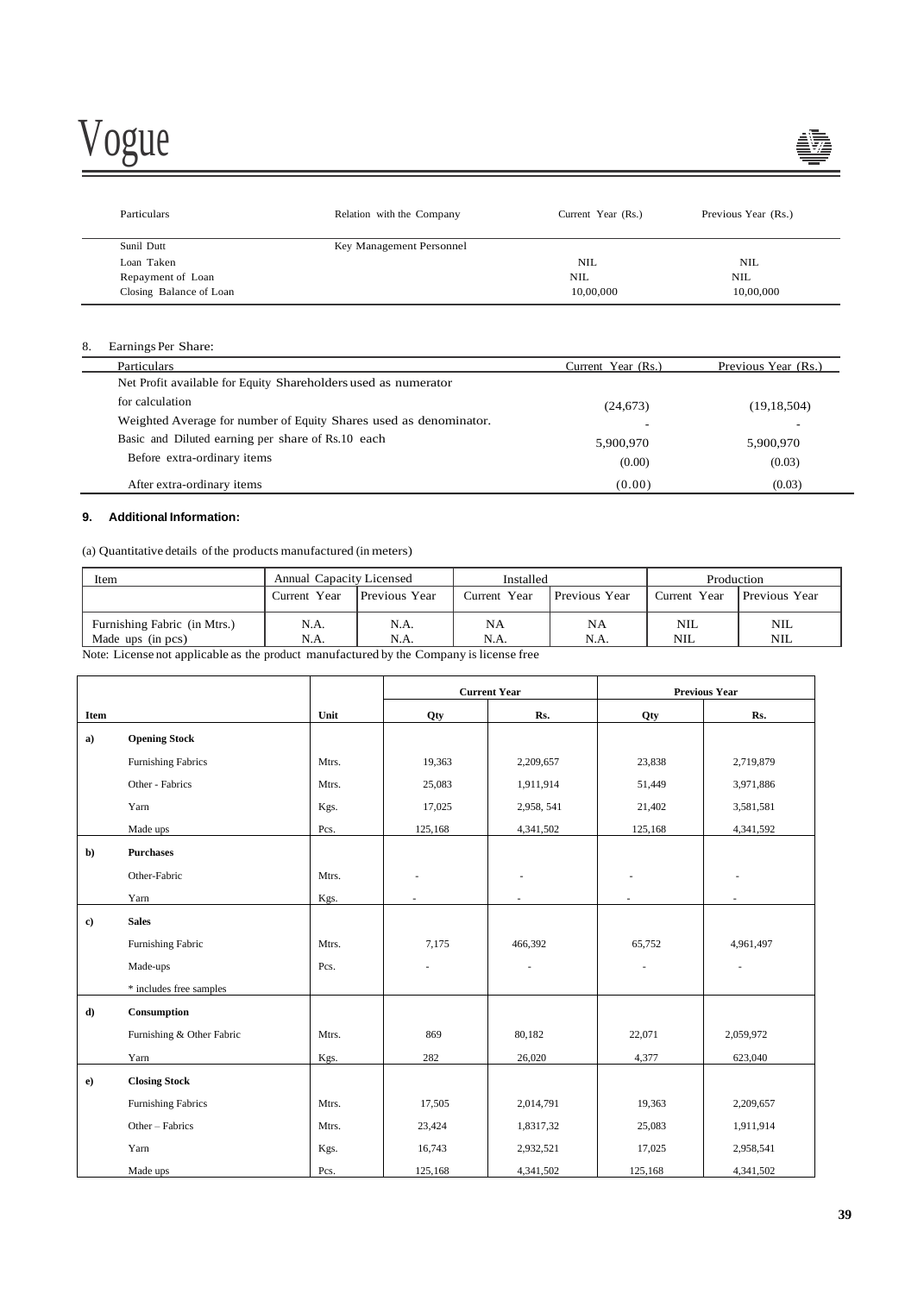Vogue

- 10. The Consumption of Raw Material and consumable stores are the balancing figure of Opening Stock plus Purchase (less returns, if any) less sales and Closing Stock as per physical verification by the Management at the end of the year.
- 11. Previous year figures have been rearranged and regrouped wherever considered necessary. Figures have been rounded off to nearest rupee.

| As per our report attached to the Balance Sheet. For      |                          |                             |                                                                         |
|-----------------------------------------------------------|--------------------------|-----------------------------|-------------------------------------------------------------------------|
| Nitin Kapoor & Associates<br><b>Chartered Accountants</b> |                          |                             | For & On behalf of the Board of Directors<br>For VOGUE TEXTILES LIMITED |
| Firm Regd. No.: $021107N$<br>Sd                           | $Sd/-$                   | Sd                          | $Sd$ /-                                                                 |
| (Nitin Kapoor)<br>Proprietor                              | Sunil Dutt<br>(Chairman) | Anil Dutt<br>(Mg. Director) | Jaswant Kaur<br>(Company Secretary)                                     |

Place: New Delhi, Date : 01st December, 2021